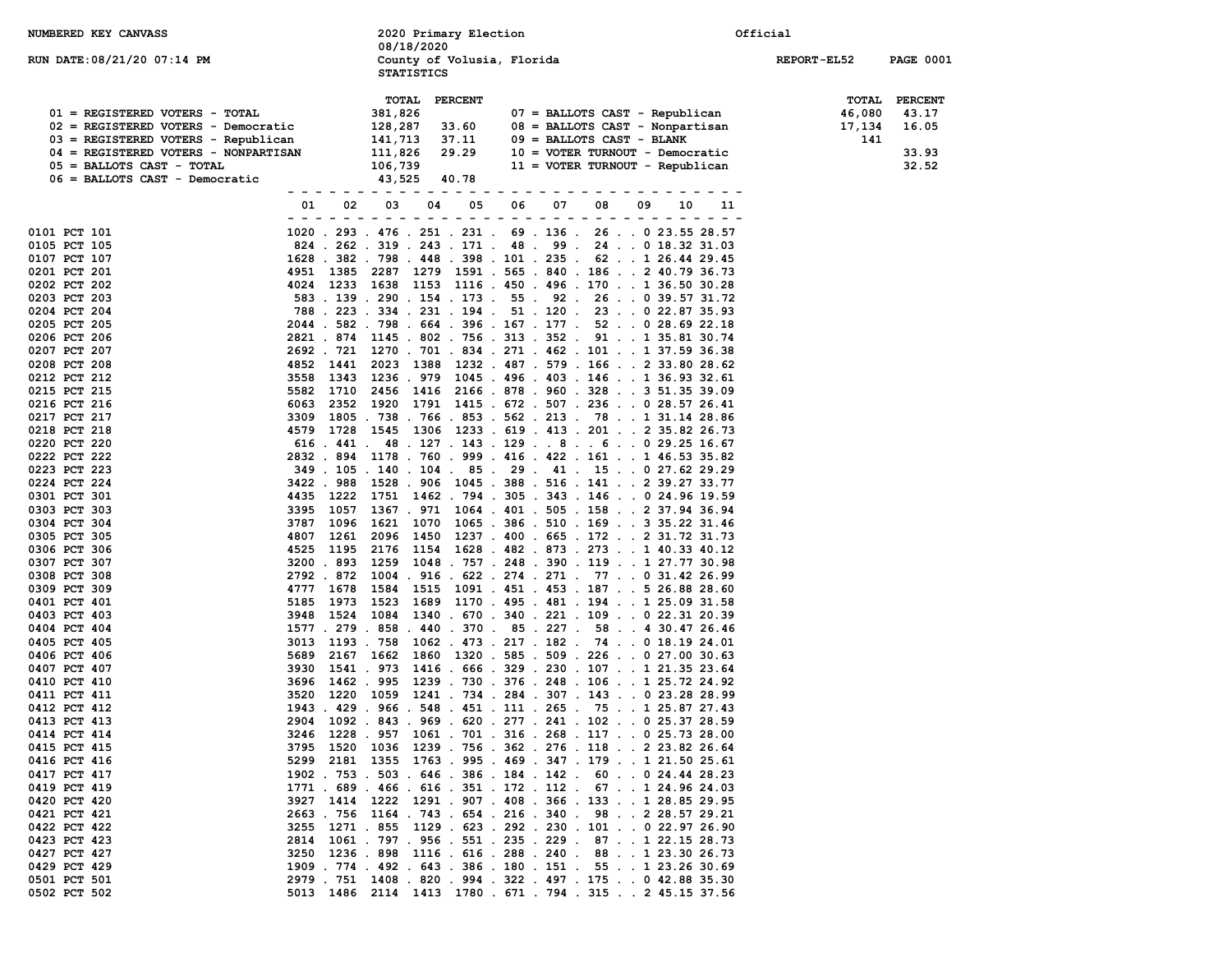| NUMBERED KEY CANVASS                 |                                                                                                                            |              | 08/18/2020        | 2020 Primary Election |                            |    |                                                 |          |  | Official           |                  |
|--------------------------------------|----------------------------------------------------------------------------------------------------------------------------|--------------|-------------------|-----------------------|----------------------------|----|-------------------------------------------------|----------|--|--------------------|------------------|
| RUN DATE: 08/21/20 07:14 PM          |                                                                                                                            |              | <b>STATISTICS</b> |                       | County of Volusia, Florida |    |                                                 |          |  | <b>REPORT-EL52</b> | <b>PAGE 0002</b> |
|                                      |                                                                                                                            | <b>TOTAL</b> |                   | <b>PERCENT</b>        |                            |    |                                                 |          |  | TOTAL              | <b>PERCENT</b>   |
| 01 = REGISTERED VOTERS - TOTAL       |                                                                                                                            | 381,826      |                   |                       |                            |    | 07 = BALLOTS CAST - Republican                  |          |  | 46,080             | 43.17            |
| 02 = REGISTERED VOTERS - Democratic  |                                                                                                                            | 128,287      |                   | 33.60                 |                            |    | 08 = BALLOTS CAST - Nonpartisan                 |          |  | 17,134             | 16.05            |
| 03 = REGISTERED VOTERS - Republican  |                                                                                                                            | 141,713      |                   | 37.11                 |                            |    | $09 = BALLOTS CAST - BLANK$                     |          |  | 141                |                  |
| 04 = REGISTERED VOTERS - NONPARTISAN |                                                                                                                            | 111,826      |                   | 29.29                 |                            |    | 10 = VOTER TURNOUT - Democratic                 |          |  |                    | 33.93            |
| $05 = BALLOTS CAST - TOTAL$          |                                                                                                                            | 106,739      |                   |                       |                            |    | 11 = VOTER TURNOUT - Republican                 |          |  |                    | 32.52            |
| 06 = BALLOTS CAST - Democratic       |                                                                                                                            | 43,525       |                   | 40.78                 |                            |    |                                                 |          |  |                    |                  |
|                                      |                                                                                                                            |              |                   |                       |                            |    |                                                 |          |  |                    |                  |
| (CONTINUED FROM PREVIOUS PAGE)       | 01<br>02                                                                                                                   | 03           | 04                | 05                    | 06 -                       | 07 |                                                 | 08 09 10 |  |                    |                  |
| 0503 PCT 503                         | 1228 . 339 . 585 . 304 . 401 . 136 . 212 . 53 2 40.12 36.24                                                                |              |                   |                       |                            |    |                                                 |          |  |                    |                  |
| 0504 PCT 504                         | 2368 . 717 . 995 . 656 . 749 . 285 . 335 . 129 1 39.75 33.67                                                               |              |                   |                       |                            |    |                                                 |          |  |                    |                  |
| 0506 PCT 506                         | 2809 . 888 1139 . 782 . 943 . 374 . 428 . 141 3 42.12 37.58                                                                |              |                   |                       |                            |    |                                                 |          |  |                    |                  |
| 0508 PCT 508                         | 2477 . 651 1149 . 677 . 737 . 264 . 359 . 114 2 40.55 31.24                                                                |              |                   |                       |                            |    |                                                 |          |  |                    |                  |
| 0509 PCT 509                         | 1266 . 351 . 587 . 328 . 332 . 125 . 167 . 40 0 35.61 28.45                                                                |              |                   |                       |                            |    |                                                 |          |  |                    |                  |
| 0510 PCT 510                         | 4367 1149 2100 1118 1540 . 510 . 812 . 218 2 44.39 38.67                                                                   |              |                   |                       |                            |    |                                                 |          |  |                    |                  |
| 0511 PCT 511                         | 1020 . 207 . 497 . 316 . 239 . 76 . 132 . 31 0 36.71 26.56                                                                 |              |                   |                       |                            |    |                                                 |          |  |                    |                  |
| 0512 PCT 512                         | 4341 1364 1817 1160 1443 .580 .666 .197 0 42.52 36.65                                                                      |              |                   |                       |                            |    |                                                 |          |  |                    |                  |
| 0515 PCT 515                         | 3035 1146 1039 . 850 . 874 . 436 . 290 . 148 1 38.05 27.91                                                                 |              |                   |                       |                            |    |                                                 |          |  |                    |                  |
| 0516 PCT 516                         | 2457 . 707 1191 . 559 1019 . 362 . 517 . 140 0 51.20 43.41                                                                 |              |                   |                       |                            |    |                                                 |          |  |                    |                  |
| 0517 PCT 517                         | 2447 . 762 . 971 . 714 . 744 . 300 . 326 . 118 3 39.37 33.57                                                               |              |                   |                       |                            |    |                                                 |          |  |                    |                  |
| 0519 PCT 519                         | 1541 . 575 . 519 . 447 . 456 . 203 . 185 . 68 0 35.30 35.65                                                                |              |                   |                       |                            |    |                                                 |          |  |                    |                  |
| 0521 PCT 521                         | 4058 1246 1720 1092 1471 . 555 . 669 . 247 5 44.54 38.90                                                                   |              |                   |                       |                            |    |                                                 |          |  |                    |                  |
| 0522 PCT 522                         | 3945 1289 1475 1181 1179 . 504 . 496 . 179 1 39.10 33.63                                                                   |              |                   |                       |                            |    |                                                 |          |  |                    |                  |
| 0523 PCT 523                         | 2680 . 945 . 850 . 885 . 586 . 271 . 212 . 103 1 28.68 24.94                                                               |              |                   |                       |                            |    |                                                 |          |  |                    |                  |
| 0526 PCT 526                         | 2040 . 827 . 585 . 628 . 435 . 207 . 160 . 68 1 25.03 27.35                                                                |              |                   |                       |                            |    |                                                 |          |  |                    |                  |
| 0527 PCT 527                         | 1909 . 715 . 653 . 541 . 507 . 243 . 180 . 84 0 33.99 27.57                                                                |              |                   |                       |                            |    |                                                 |          |  |                    |                  |
| 0528 PCT 528                         | 1983 . 771 . 547 . 665 . 458 . 238 . 135 . 85 3 30.87 24.68                                                                |              |                   |                       |                            |    |                                                 |          |  |                    |                  |
| 0529 PCT 529                         | 2094 . 734 . 688 . 672 . 527 . 223 . 194 . 110 0 30.38 28.20<br>2399 1032 . 588 . 779 . 480 . 281 . 135 . 64 2 27.23 22.96 |              |                   |                       |                            |    |                                                 |          |  |                    |                  |
| 0530 PCT 530<br>0532 PCT 532         | 2640 . 624 1392 . 624 1147 . 325 . 610 . 212 0 52.08 43.82                                                                 |              |                   |                       |                            |    |                                                 |          |  |                    |                  |
| 0602 PCT 602                         | 6270 1923 2558 1789 2031 . 771 . 899 . 361 7 40.09 35.14                                                                   |              |                   |                       |                            |    |                                                 |          |  |                    |                  |
| 0603 PCT 603                         | 3875 2306 . 663 . 906 1137 . 851 . 163 . 123 1 36.90 24.59                                                                 |              |                   |                       |                            |    |                                                 |          |  |                    |                  |
| 0607 PCT 607                         | 4247 1374 1648 1225 1463 .578 .619 .266 1 42.07 37.56                                                                      |              |                   |                       |                            |    |                                                 |          |  |                    |                  |
| 0614 PCT 614                         | 3950 2460 . 532 . 958 . 931 . 735 . 110 . 86 0 29.88 20.68                                                                 |              |                   |                       |                            |    |                                                 |          |  |                    |                  |
| 0619 PCT 619                         | 2201 1368 . 260 . 573 . 531 . 410 . 51 . 70 0 29.97 19.62                                                                  |              |                   |                       |                            |    |                                                 |          |  |                    |                  |
| 0620 PCT 620                         | 1435 1052 . 31 . 352 . 156 . 137 3 . 16 0 13.02 9.68                                                                       |              |                   |                       |                            |    |                                                 |          |  |                    |                  |
| 0621 PCT 621                         | 1814 1251 . 144 . 419 . 500 . 417 . 33 . 50 0 33.33 22.92                                                                  |              |                   |                       |                            |    |                                                 |          |  |                    |                  |
| 0622 PCT 622                         | 729 . 291 . 202 . 236 . 169 . 84 . 47 . 38 0 28.87 23.27                                                                   |              |                   |                       |                            |    |                                                 |          |  |                    |                  |
| 0623 PCT 623                         | 2528 . 862 . 820 . 846 . 668 . 272 . 269 . 127 1 31.55 32.80                                                               |              |                   |                       |                            |    |                                                 |          |  |                    |                  |
| 0625 PCT 625                         | 1713 . 505 . 720 . 488 . 631 . 242 . 295 . 94 0 47.92 40.97                                                                |              |                   |                       |                            |    |                                                 |          |  |                    |                  |
| 0626 PCT 626                         | 1488 . 618 . 441 . 429 . 423 . 203 . 139 . 81 0 32.85 31.52                                                                |              |                   |                       |                            |    |                                                 |          |  |                    |                  |
| 0628 PCT 628                         | 3858 2472 . 456 . 930 . 952 . 747 . 109 . 96 2 30.22 23.90                                                                 |              |                   |                       |                            |    |                                                 |          |  |                    |                  |
| 0633 PCT 633                         | 4149 1812 . 996 1341 1028 . 561 . 262 . 205 1 30.96 26.31                                                                  |              |                   |                       |                            |    |                                                 |          |  |                    |                  |
| 0638 PCT 638                         | 2389 . 794 . 882 . 713 . 770 . 325 . 303 . 142 4 40.93 34.35                                                               |              |                   |                       |                            |    |                                                 |          |  |                    |                  |
| 0641 PCT 641                         | 4726 1523                                                                                                                  |              |                   |                       |                            |    | 1801 1402 1557 . 594 . 679 . 284 0 39.00 37.70  |          |  |                    |                  |
| 0701 PCT 701                         | 4567 1588 1643 1336 1594 .620 .666 .308 2 39.04 40.54                                                                      |              |                   |                       |                            |    |                                                 |          |  |                    |                  |
| 0703 PCT 703                         | 3901 1368 1354 1179 1179 . 491 . 480 . 208 1 35.89 35.45                                                                   |              |                   |                       |                            |    |                                                 |          |  |                    |                  |
| 0705 PCT 705                         | 1437 . 380 . 627 . 430 . 447 . 158 . 225 . 64 0 41.58 35.89                                                                |              |                   |                       |                            |    |                                                 |          |  |                    |                  |
| 0706 PCT 706                         | 4495 1150 2165 1180 1574 .480 .831 .263 241.7438.38                                                                        |              |                   |                       |                            |    | 1282 1180 . 901 . 359 . 369 . 173 0 31.83 28.78 |          |  |                    |                  |
| 0709 PCT 709<br>0711 PCT 711         | 1128<br>3590<br>4389 1390                                                                                                  |              |                   |                       |                            |    | 1659 1340 1263 . 510 . 523 . 230 0 36.69 31.53  |          |  |                    |                  |
| 0712 PCT 712                         | 2171 . 682 . 782 . 707 . 575 . 243 . 233 . 99 1 35.63 29.80                                                                |              |                   |                       |                            |    |                                                 |          |  |                    |                  |
| 0714 PCT 714                         | 3711 1225                                                                                                                  |              |                   |                       |                            |    | 1386 1100 1170 . 512 . 459 . 199 2 41.80 33.12  |          |  |                    |                  |
| 0716 PCT 716                         | 2744 . 511 1521 . 712 . 910 . 187 . 571 . 152 1 36.59 37.54                                                                |              |                   |                       |                            |    |                                                 |          |  |                    |                  |
| 0717 PCT 717                         | 2039 . 642 . 762 . 635 . 546 . 218 . 220 . 108 0 33.96 28.87                                                               |              |                   |                       |                            |    |                                                 |          |  |                    |                  |
| 0718 PCT 718                         | 3751 1088 1477 1186 1236 . 457 . 533 . 246 0 42.00 36.09                                                                   |              |                   |                       |                            |    |                                                 |          |  |                    |                  |
| 0719 PCT 719                         | 2162 . 668 . 834 . 660 . 644 . 249 . 279 . 116 2 37.28 33.45                                                               |              |                   |                       |                            |    |                                                 |          |  |                    |                  |
| 0720 PCT 720                         | 971 . 287 . 357 . 327 . 281 . 121 . 108 . 52 0 42.16 30.25                                                                 |              |                   |                       |                            |    |                                                 |          |  |                    |                  |
| 0722 PCT 722                         | 2915 . 908 1003 1004 . 673 . 263 . 256 . 154 0 28.96 25.52                                                                 |              |                   |                       |                            |    |                                                 |          |  |                    |                  |
| 0725 PCT 725                         | 2231 . 665 . 953 . 613 . 811 . 297 . 363 . 151 0 44.66 38.09                                                               |              |                   |                       |                            |    |                                                 |          |  |                    |                  |
| 0726 PCT 726                         | 3219 . 754 1657 . 808 1488 . 427 . 776 . 285 0 56.63 46.83                                                                 |              |                   |                       |                            |    |                                                 |          |  |                    |                  |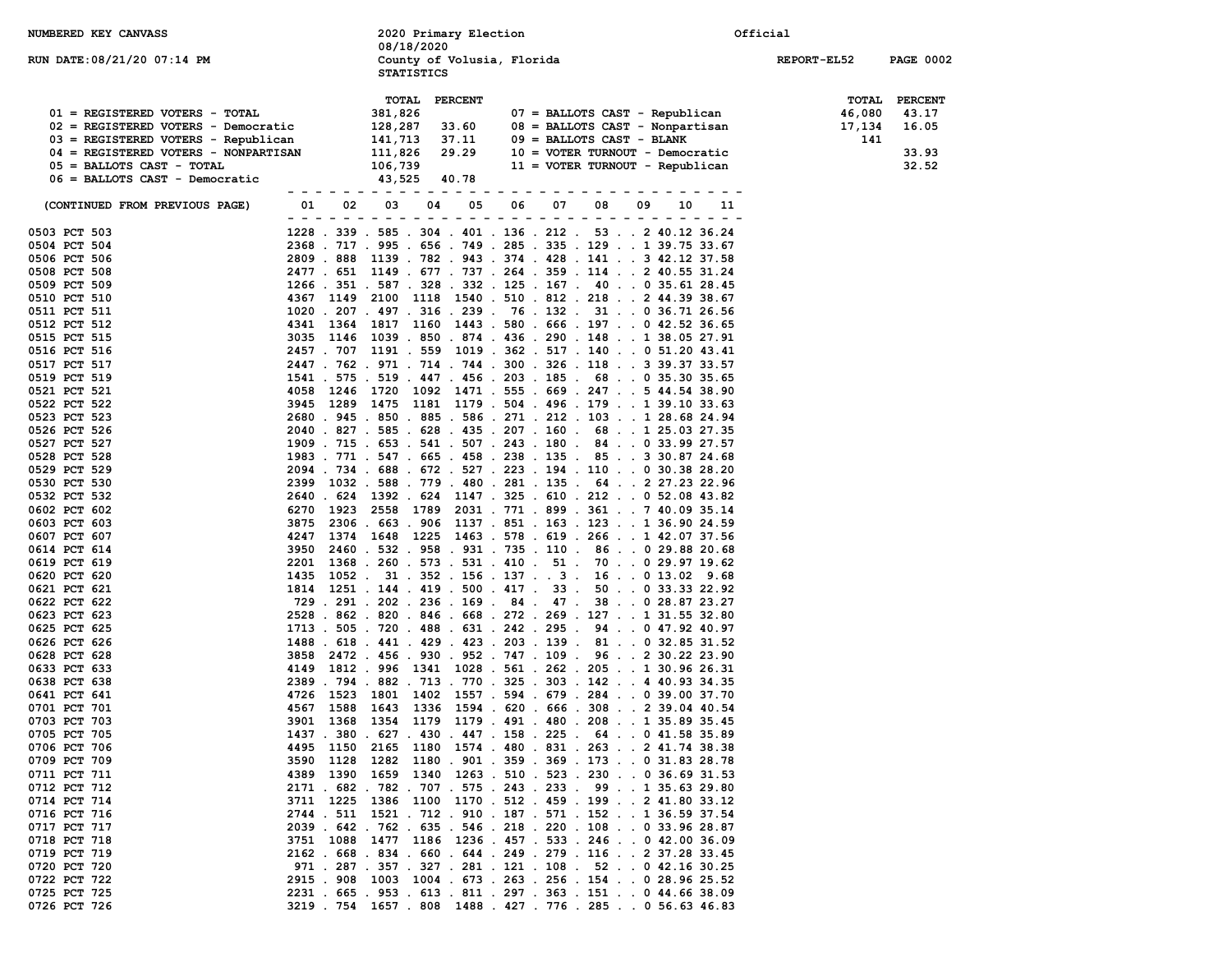| <b>NUMBERED KEY CANVASS</b>                         |      | 2020 Primary Election<br>08/18/2020             |                                                                    | Official                        |
|-----------------------------------------------------|------|-------------------------------------------------|--------------------------------------------------------------------|---------------------------------|
| RUN DATE:08/21/20 07:14 PM                          |      | County of Volusia, Florida<br><b>STATISTICS</b> |                                                                    | REPORT-EL52<br><b>PAGE 0003</b> |
|                                                     |      | <b>PERCENT</b><br>TOTAL                         |                                                                    | TOTAL<br><b>PERCENT</b>         |
| 01 = REGISTERED VOTERS - TOTAL                      |      | 381,826                                         | 07 = BALLOTS CAST - Republican                                     | 46,080<br>43.17                 |
| 02 = REGISTERED VOTERS - Democratic                 |      | 128,287 33.60                                   | 08 = BALLOTS CAST - Nonpartisan                                    | 16.05<br>17,134                 |
| $03$ = REGISTERED VOTERS - Republican 141,713 37.11 |      |                                                 | $09 = BALLOTS CAST - BLANK$                                        | 141                             |
| 04 = REGISTERED VOTERS - NONPARTISAN 111,826 29.29  |      |                                                 |                                                                    | 33.93                           |
| $05$ = BALLOTS CAST - TOTAL                         |      |                                                 | 10 = VOTER TURNOUT - Democratic<br>11 = VOTER TURNOUT - Republican | 32.52                           |
| $06$ = BALLOTS CAST - Democratic                    |      | 106,739<br>43,525 40.78                         |                                                                    |                                 |
| (CONTINUED FROM PREVIOUS PAGE)                      |      | 04<br>05                                        | 06<br>07<br>08<br>09<br>10<br>11                                   |                                 |
|                                                     |      |                                                 |                                                                    |                                 |
| 0728 PCT 728                                        |      |                                                 | 4270 1275 1785 1210 1305 . 474 . 603 . 228 1 37.18 33.78           |                                 |
| 0729 PCT 729                                        | 4887 |                                                 | 1260 2214 1413 1518 . 481 . 769 . 268 2 38.17 34.73                |                                 |
| 0732 PCT 732                                        | 5285 |                                                 | 1496 2291 1498 1744 .658 .784 .302 0 43.98 34.22                   |                                 |
| 0733 PCT 733                                        |      |                                                 | 2608 . 810 1112 . 686 . 839 . 307 . 394 . 138 0 37.90 35.43        |                                 |
| 0803 PCT 803                                        |      |                                                 | 2672 . 573 1343 . 756 . 792 . 235 . 430 . 127 0 41.01 32.02        |                                 |
| 0804 PCT 804                                        |      |                                                 | 3574 1013 1563 . 998 1161 . 397 . 591 . 173 1 39.19 37.81          |                                 |
| 0805 PCT 805                                        | 4527 |                                                 | 1252 2194 1081 1564 . 561 . 789 . 214 4 44.81 35.96                |                                 |
| 0807 PCT 807                                        |      |                                                 | 1811 . 586 . 711 . 514 . 460 . 202 . 191 . 67 0 34.47 26.86        |                                 |
| 0808 PCT 808                                        |      |                                                 | 6968 2177 2942 1849 2200 .861 .974 .365  2 39.55 33.11             |                                 |
| 0809 PCT 809                                        |      |                                                 | 796 . 296 . 284 . 216 . 215 . 118 . 66 . 31 1 39.86 23.24          |                                 |
| 0810 PCT 810                                        |      |                                                 | 1821 . 632 . 697 . 492 . 510 . 227 . 210 . 73 1 35.92 30.13        |                                 |
| 0812 PCT 812                                        |      |                                                 | 2696 . 835 1149 . 712 . 889 . 372 . 388 . 129 3 44.55 33.77        |                                 |
| 0813 PCT 813                                        |      |                                                 | 2059 . 539 1020 . 500 . 744 . 262 . 363 . 119 2 48.61 35.59        |                                 |
| 0814 PCT 814                                        |      |                                                 | 2663 . 767 1119 . 777 . 724 . 248 . 363 . 113 2 32.33 32.44        |                                 |
| 0816 PCT 816                                        |      |                                                 | 2053 . 434 1044 . 575 . 558 . 143 . 343 . 72 1 32.95 32.85         |                                 |
| 0901 PCT 901                                        |      |                                                 | 2388 . 760 . 895 . 733 . 648 . 260 . 280 . 108 4 34.21 31.28       |                                 |
| 0902 PCT 902                                        | 4030 |                                                 | 1196 1600 1234 1049 .393 .497 .159 2 32.86 31.06                   |                                 |
| 0903 PCT 903                                        | 3906 |                                                 | 1170 1511 1225 1048 .383 .490 .175332.7432.43                      |                                 |
| 0904 PCT 904                                        | 5003 |                                                 | 1399 2076 1528 1524 .518 .690 .316 4 37.03 33.24                   |                                 |
| 0907 PCT 907                                        |      |                                                 | 2621 . 681 1221 . 719 . 674 . 191 . 396 . 87 0 28.05 32.43         |                                 |
| 0909 PCT 909                                        |      |                                                 | 1592 . 474 . 691 . 427 . 461 . 164 . 218 . 79 0 34.60 31.55        |                                 |
| 0910 PCT 910                                        |      |                                                 | 1344 . 403 . 535 . 406 . 368 . 126 . 174 . 68 1 31.27 32.52        |                                 |
| =============                                       |      |                                                 |                                                                    |                                 |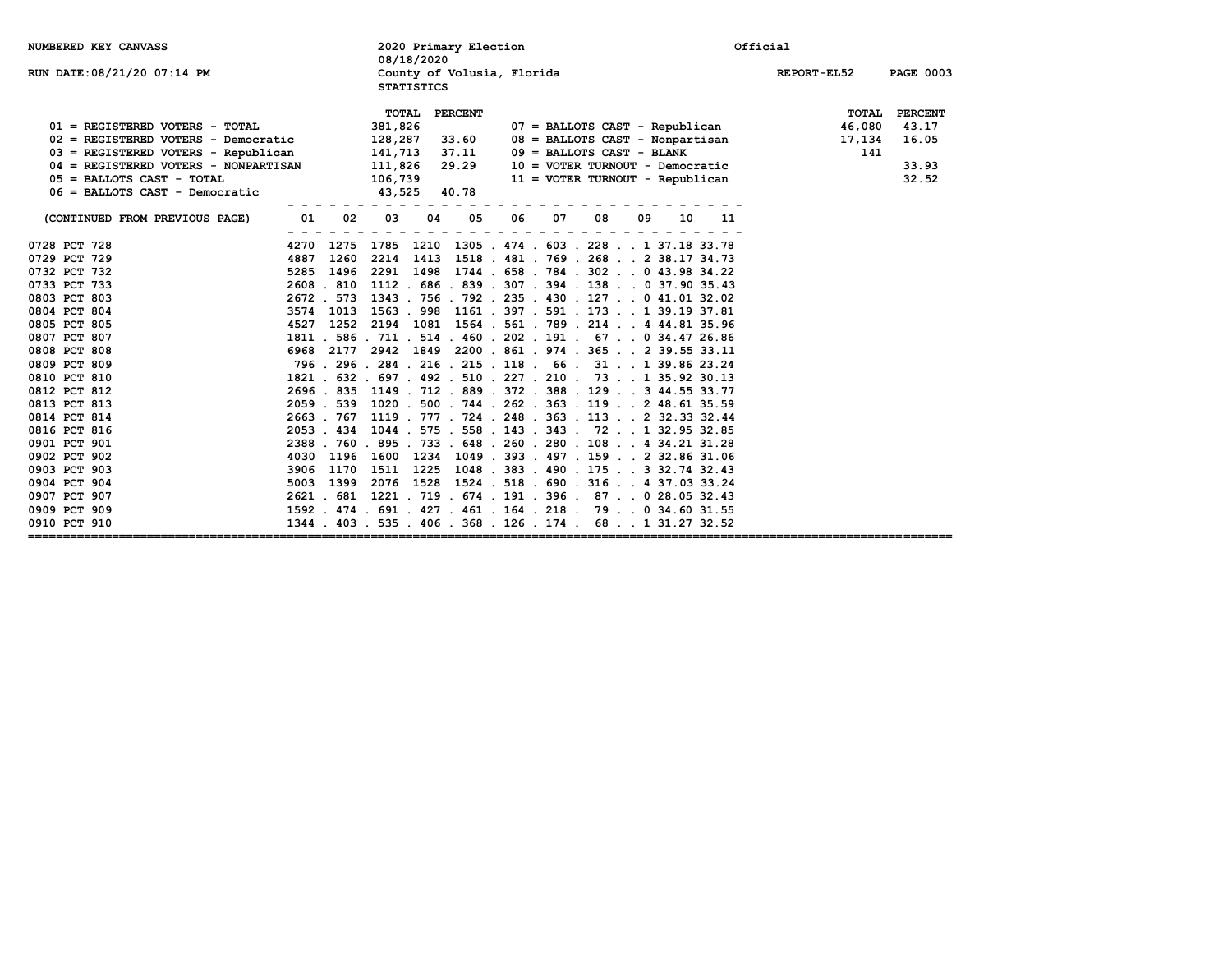| RUN DATE: 08/21/20 07:14 PM<br>County of Volusia, Florida<br>REPORT-EL52<br>Democratic<br><b>VOTES</b><br>VOTES PERCENT<br><b>PERCENT</b><br>Representative in Congress Dist 6<br>(VOTE FOR) 1<br>40<br>$01 =$ Clint Curtis<br>20,653<br>50.23<br>$03 =$ OVER VOTES<br>49.77<br>$04 = UNDER VOTES$<br>$02$ = Richard Thripp<br>20,467<br>2,365<br>----<br>----------<br>-----<br>02<br>03<br>04<br>01<br>$ -$<br>0101 PCT 101<br>37<br>31<br>1<br>0<br>0105 PCT 105<br>21<br>21<br>0<br>6<br>0107 PCT 107<br>44<br>47<br>0<br>10<br>0201 PCT 201<br>289<br>251<br>1<br>24 | <b>PAGE 0004</b> |
|---------------------------------------------------------------------------------------------------------------------------------------------------------------------------------------------------------------------------------------------------------------------------------------------------------------------------------------------------------------------------------------------------------------------------------------------------------------------------------------------------------------------------------------------------------------------------|------------------|
|                                                                                                                                                                                                                                                                                                                                                                                                                                                                                                                                                                           |                  |
|                                                                                                                                                                                                                                                                                                                                                                                                                                                                                                                                                                           |                  |
|                                                                                                                                                                                                                                                                                                                                                                                                                                                                                                                                                                           |                  |
|                                                                                                                                                                                                                                                                                                                                                                                                                                                                                                                                                                           |                  |
|                                                                                                                                                                                                                                                                                                                                                                                                                                                                                                                                                                           |                  |
|                                                                                                                                                                                                                                                                                                                                                                                                                                                                                                                                                                           |                  |
|                                                                                                                                                                                                                                                                                                                                                                                                                                                                                                                                                                           |                  |
|                                                                                                                                                                                                                                                                                                                                                                                                                                                                                                                                                                           |                  |
|                                                                                                                                                                                                                                                                                                                                                                                                                                                                                                                                                                           |                  |
|                                                                                                                                                                                                                                                                                                                                                                                                                                                                                                                                                                           |                  |
|                                                                                                                                                                                                                                                                                                                                                                                                                                                                                                                                                                           |                  |
| 0202 PCT 202<br>207<br>221<br>0<br>22                                                                                                                                                                                                                                                                                                                                                                                                                                                                                                                                     |                  |
| 28<br>$7\phantom{.0}$<br>0203 PCT 203<br>20<br>0                                                                                                                                                                                                                                                                                                                                                                                                                                                                                                                          |                  |
| 27<br>0204 PCT 204<br>20<br>0<br>4<br>78<br>5<br>0205 PCT 205<br>0<br>84                                                                                                                                                                                                                                                                                                                                                                                                                                                                                                  |                  |
| 16<br>0206 PCT 206<br>159<br>138<br>0                                                                                                                                                                                                                                                                                                                                                                                                                                                                                                                                     |                  |
| 0207 PCT 207<br>133<br>118<br>0<br>20                                                                                                                                                                                                                                                                                                                                                                                                                                                                                                                                     |                  |
| 22<br>0208 PCT 208<br>217<br>248<br>0                                                                                                                                                                                                                                                                                                                                                                                                                                                                                                                                     |                  |
| 29<br>0212 PCT 212<br>246<br>221<br>0                                                                                                                                                                                                                                                                                                                                                                                                                                                                                                                                     |                  |
| 423<br>39<br>0215 PCT 215<br>414<br>2                                                                                                                                                                                                                                                                                                                                                                                                                                                                                                                                     |                  |
| 0216 PCT 216<br>325<br>322<br>0<br>25                                                                                                                                                                                                                                                                                                                                                                                                                                                                                                                                     |                  |
| 0217 PCT 217<br>239<br>303<br>0<br>20                                                                                                                                                                                                                                                                                                                                                                                                                                                                                                                                     |                  |
| 291<br>0218 PCT 218<br>302<br>0<br>26                                                                                                                                                                                                                                                                                                                                                                                                                                                                                                                                     |                  |
| $\overline{2}$<br>0220 PCT 220<br>54<br>73<br>0                                                                                                                                                                                                                                                                                                                                                                                                                                                                                                                           |                  |
| 203<br>34<br>0222 PCT 222<br>178<br>1                                                                                                                                                                                                                                                                                                                                                                                                                                                                                                                                     |                  |
| 0223 PCT 223<br>17<br>12<br>0<br>0<br>0224 PCT 224<br>196<br>171<br>0<br>21                                                                                                                                                                                                                                                                                                                                                                                                                                                                                               |                  |
| 125<br>0301 PCT 301<br>170<br>0<br>10                                                                                                                                                                                                                                                                                                                                                                                                                                                                                                                                     |                  |
| 0303 PCT 303<br>182<br>190<br>1<br>28                                                                                                                                                                                                                                                                                                                                                                                                                                                                                                                                     |                  |
| 0304 PCT 304<br>187<br>9<br>190<br>0                                                                                                                                                                                                                                                                                                                                                                                                                                                                                                                                      |                  |
| 207<br>19<br>0305 PCT 305<br>174<br>0                                                                                                                                                                                                                                                                                                                                                                                                                                                                                                                                     |                  |
| 252<br>22<br>0306 PCT 306<br>208<br>0                                                                                                                                                                                                                                                                                                                                                                                                                                                                                                                                     |                  |
| 8<br>0307 PCT 307<br>130<br>109<br>1                                                                                                                                                                                                                                                                                                                                                                                                                                                                                                                                      |                  |
| 124<br>0308 PCT 308<br>136<br>1<br>13                                                                                                                                                                                                                                                                                                                                                                                                                                                                                                                                     |                  |
| 213<br>0309 PCT 309<br>219<br>1<br>18<br>253<br>225<br>2<br>15<br>0401 PCT 401                                                                                                                                                                                                                                                                                                                                                                                                                                                                                            |                  |
| 154<br>9<br>0403 PCT 403<br>177<br>0                                                                                                                                                                                                                                                                                                                                                                                                                                                                                                                                      |                  |
| 51<br>0404 PCT 404<br>28<br>0<br>6                                                                                                                                                                                                                                                                                                                                                                                                                                                                                                                                        |                  |
| 0405 PCT 405<br>103<br>107<br>1<br>6                                                                                                                                                                                                                                                                                                                                                                                                                                                                                                                                      |                  |
| 305<br>255<br>25<br>0406 PCT 406<br>0                                                                                                                                                                                                                                                                                                                                                                                                                                                                                                                                     |                  |
| $7\phantom{.0}$<br>0407 PCT 407<br>177<br>0<br>145                                                                                                                                                                                                                                                                                                                                                                                                                                                                                                                        |                  |
| 190<br>172<br>14<br>0410 PCT 410<br>0                                                                                                                                                                                                                                                                                                                                                                                                                                                                                                                                     |                  |
| 152<br>0411 PCT 411<br>126<br>0<br>6                                                                                                                                                                                                                                                                                                                                                                                                                                                                                                                                      |                  |
| 53<br>0412 PCT 412<br>54<br>4<br>0<br>134<br>135<br>0<br>8<br>0413 PCT 413                                                                                                                                                                                                                                                                                                                                                                                                                                                                                                |                  |
| 153<br>0<br>8<br>0414 PCT 414<br>155                                                                                                                                                                                                                                                                                                                                                                                                                                                                                                                                      |                  |
| 189<br>$\mathbf{1}$<br>8<br>0415 PCT 415<br>164                                                                                                                                                                                                                                                                                                                                                                                                                                                                                                                           |                  |
| 214<br>$7\phantom{.0}$<br>0416 PCT 416<br>247<br>1                                                                                                                                                                                                                                                                                                                                                                                                                                                                                                                        |                  |
| 0417 PCT 417<br>101<br>79<br>0<br>4                                                                                                                                                                                                                                                                                                                                                                                                                                                                                                                                       |                  |
| 0419 PCT 419<br>81<br>86<br>1<br>4                                                                                                                                                                                                                                                                                                                                                                                                                                                                                                                                        |                  |
| 0420 PCT 420<br>195<br>199<br>1<br>13                                                                                                                                                                                                                                                                                                                                                                                                                                                                                                                                     |                  |
| 0421 PCT 421<br>109<br>100<br>6<br>1                                                                                                                                                                                                                                                                                                                                                                                                                                                                                                                                      |                  |
| 0422 PCT 422<br>$7\phantom{.0}$<br>166<br>119<br>0<br>3<br>0423 PCT 423<br>125<br>107<br>0                                                                                                                                                                                                                                                                                                                                                                                                                                                                                |                  |
| 0427 PCT 427<br>140<br>137<br>11<br>0                                                                                                                                                                                                                                                                                                                                                                                                                                                                                                                                     |                  |
| 0429 PCT 429<br>89<br>86<br>5<br>0                                                                                                                                                                                                                                                                                                                                                                                                                                                                                                                                        |                  |
| 0501 PCT 501<br>153<br>151<br>0<br>18                                                                                                                                                                                                                                                                                                                                                                                                                                                                                                                                     |                  |
| 0502 PCT 502<br>300<br>338<br>0<br>33                                                                                                                                                                                                                                                                                                                                                                                                                                                                                                                                     |                  |
| 0503 PCT 503<br>59<br>73<br>1<br>3                                                                                                                                                                                                                                                                                                                                                                                                                                                                                                                                        |                  |
| 121<br>150<br>13<br>0504 PCT 504<br>$\mathbf{1}$                                                                                                                                                                                                                                                                                                                                                                                                                                                                                                                          |                  |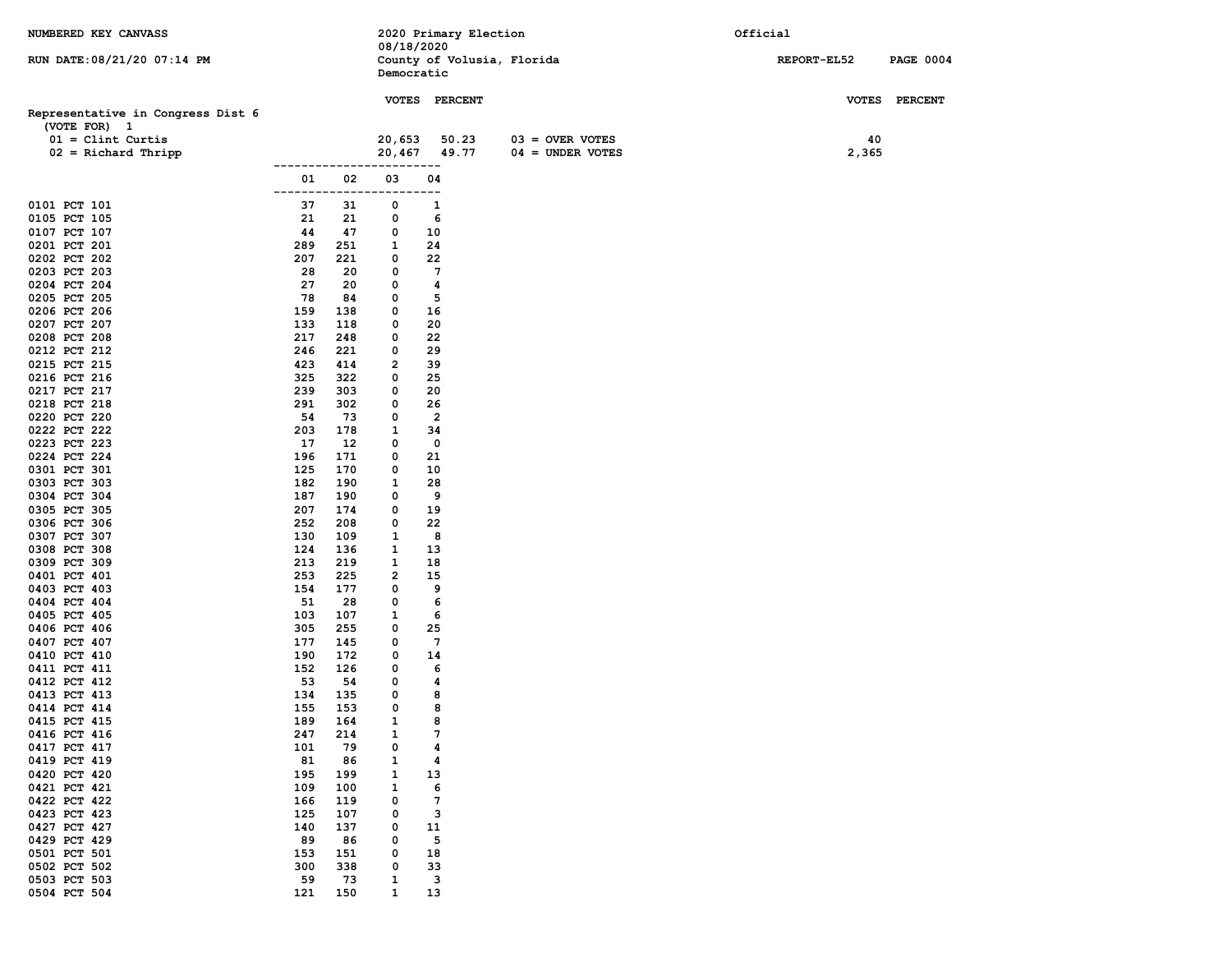| NUMBERED KEY CANVASS              |            |            |                       | 2020 Primary Election      |                    | Official           |                  |
|-----------------------------------|------------|------------|-----------------------|----------------------------|--------------------|--------------------|------------------|
|                                   |            |            | 08/18/2020            |                            |                    |                    |                  |
| RUN DATE: 08/21/20 07:14 PM       |            |            | Democratic            | County of Volusia, Florida |                    | <b>REPORT-EL52</b> | <b>PAGE 0005</b> |
|                                   |            |            |                       |                            |                    |                    |                  |
|                                   |            |            |                       | VOTES PERCENT              |                    |                    | VOTES PERCENT    |
| Representative in Congress Dist 6 |            |            |                       |                            |                    |                    |                  |
| (VOTE FOR) 1                      |            |            |                       |                            |                    |                    |                  |
| $01 =$ Clint Curtis               |            |            | 20,653                | 50.23                      | $03 =$ OVER VOTES  | 40                 |                  |
| $02$ = Richard Thripp             |            |            | --------------------- | 20,467 49.77               | $04 = UNDER VOTES$ | 2,365              |                  |
| (CONTINUED FROM PREVIOUS PAGE)    | 01         | 02         | 03                    | 04<br>.                    |                    |                    |                  |
| 0506 PCT 506                      | 138        | 214        | 0                     | 22                         |                    |                    |                  |
| 0508 PCT 508                      | 141        | 113        | 0                     | 10                         |                    |                    |                  |
| 0509 PCT 509                      | 53         | 61         | 0                     | 11                         |                    |                    |                  |
| 0510 PCT 510                      | 237        | 247        | 0                     | 26                         |                    |                    |                  |
| 0511 PCT 511                      | 29         | 43         | 1                     | 3                          |                    |                    |                  |
| 0512 PCT 512<br>0515 PCT 515      | 248<br>189 | 281<br>222 | 1<br>0                | 50<br>25                   |                    |                    |                  |
| 0516 PCT 516                      | 135        | 196        | 0                     | 31                         |                    |                    |                  |
| 0517 PCT 517                      | 126        | 156        | 0                     | 18                         |                    |                    |                  |
| 0519 PCT 519                      | 74         | 118        | 0                     | 11                         |                    |                    |                  |
| 0521 PCT 521                      | 268        | 260        | 0                     | 27                         |                    |                    |                  |
| 0522 PCT 522                      | 231        | 238        | 0                     | 35                         |                    |                    |                  |
| 0523 PCT 523                      | 136        | 123        | 0                     | 12                         |                    |                    |                  |
| 0526 PCT 526                      | 100        | 96         | 0                     | 11                         |                    |                    |                  |
| 0527 PCT 527                      | 107        | 123        | 0                     | 13                         |                    |                    |                  |
| 0528 PCT 528                      | 105        | 126        | 0                     | $7\phantom{.0}$            |                    |                    |                  |
| 0529 PCT 529                      | 100        | 110        | 0                     | 13                         |                    |                    |                  |
| 0530 PCT 530<br>0532 PCT 532      | 110<br>171 | 157<br>148 | 0<br>0                | 14<br>6                    |                    |                    |                  |
| 0602 PCT 602                      | 384        | 334        | 1                     | 52                         |                    |                    |                  |
| 0603 PCT 603                      | 344        | 462        | 0                     | 45                         |                    |                    |                  |
| 0607 PCT 607                      | 235        | 295        | 0                     | 48                         |                    |                    |                  |
| 0614 PCT 614                      | 314        | 385        | 0                     | 36                         |                    |                    |                  |
| 0619 PCT 619                      | 169        | 214        | 0                     | 27                         |                    |                    |                  |
| 0620 PCT 620                      | 57         | 76         | 0                     | $\overline{\mathbf{4}}$    |                    |                    |                  |
| 0621 PCT 621                      | 198        | 197        | 0                     | 22                         |                    |                    |                  |
| 0622 PCT 622                      | 36         | 39         | 0                     | 9                          |                    |                    |                  |
| 0623 PCT 623                      | 113        | 143        | 0                     | 16                         |                    |                    |                  |
| 0625 PCT 625<br>0626 PCT 626      | 97<br>96   | 118<br>96  | 0<br>0                | 27<br>11                   |                    |                    |                  |
| 0628 PCT 628                      | 328        | 376        | 0                     | 43                         |                    |                    |                  |
| 0633 PCT 633                      | 249        | 284        | 0                     | 28                         |                    |                    |                  |
| 0638 PCT 638                      | 162        | 150        | 0                     | 13                         |                    |                    |                  |
| 0641 PCT 641                      | 280        | 258        | 0                     | 56                         |                    |                    |                  |
| 0701 PCT 701                      | 293        | 272        | 0                     | 55                         |                    |                    |                  |
| 0703 PCT 703                      | 233        | 209        | 0                     | 49                         |                    |                    |                  |
| 0705 PCT 705                      | 73         | 77         | 0                     | 8                          |                    |                    |                  |
| 0706 PCT 706                      | 232<br>177 | 216        | 2                     | 30<br>30                   |                    |                    |                  |
| 0709 PCT 709                      | 252        | 151<br>219 | 1<br>$\mathbf{1}$     | 38                         |                    |                    |                  |
| 0711 PCT 711<br>0712 PCT 712      | 121        | 111        | 0                     | 11                         |                    |                    |                  |
| 0714 PCT 714                      | 250        | 232        | 1                     | 29                         |                    |                    |                  |
| 0716 PCT 716                      | 102        | 72         | 0                     | 13                         |                    |                    |                  |
| 0717 PCT 717                      | 105        | 99         | 1                     | 13                         |                    |                    |                  |
| 0718 PCT 718                      | 201        | 213        | 0                     | 43                         |                    |                    |                  |
| 0719 PCT 719                      | 137        | 94         | 0                     | 18                         |                    |                    |                  |
| 0720 PCT 720                      | 48         | 63         | 0                     | 10                         |                    |                    |                  |
| 0722 PCT 722                      | 119        | 124        | 0                     | 20                         |                    |                    |                  |
| 0725 PCT 725<br>0726 PCT 726      | 143        | 131<br>172 | 1                     | 22                         |                    |                    |                  |
| 0728 PCT 728                      | 191<br>218 | 204        | 1<br>1                | 63<br>51                   |                    |                    |                  |
| 0729 PCT 729                      | 221        | 226        | 0                     | 34                         |                    |                    |                  |
| 0732 PCT 732                      | 321        | 295        | 0                     | 42                         |                    |                    |                  |
| 0733 PCT 733                      | 166        | 120        | 0                     | 21                         |                    |                    |                  |
|                                   |            |            |                       |                            |                    |                    |                  |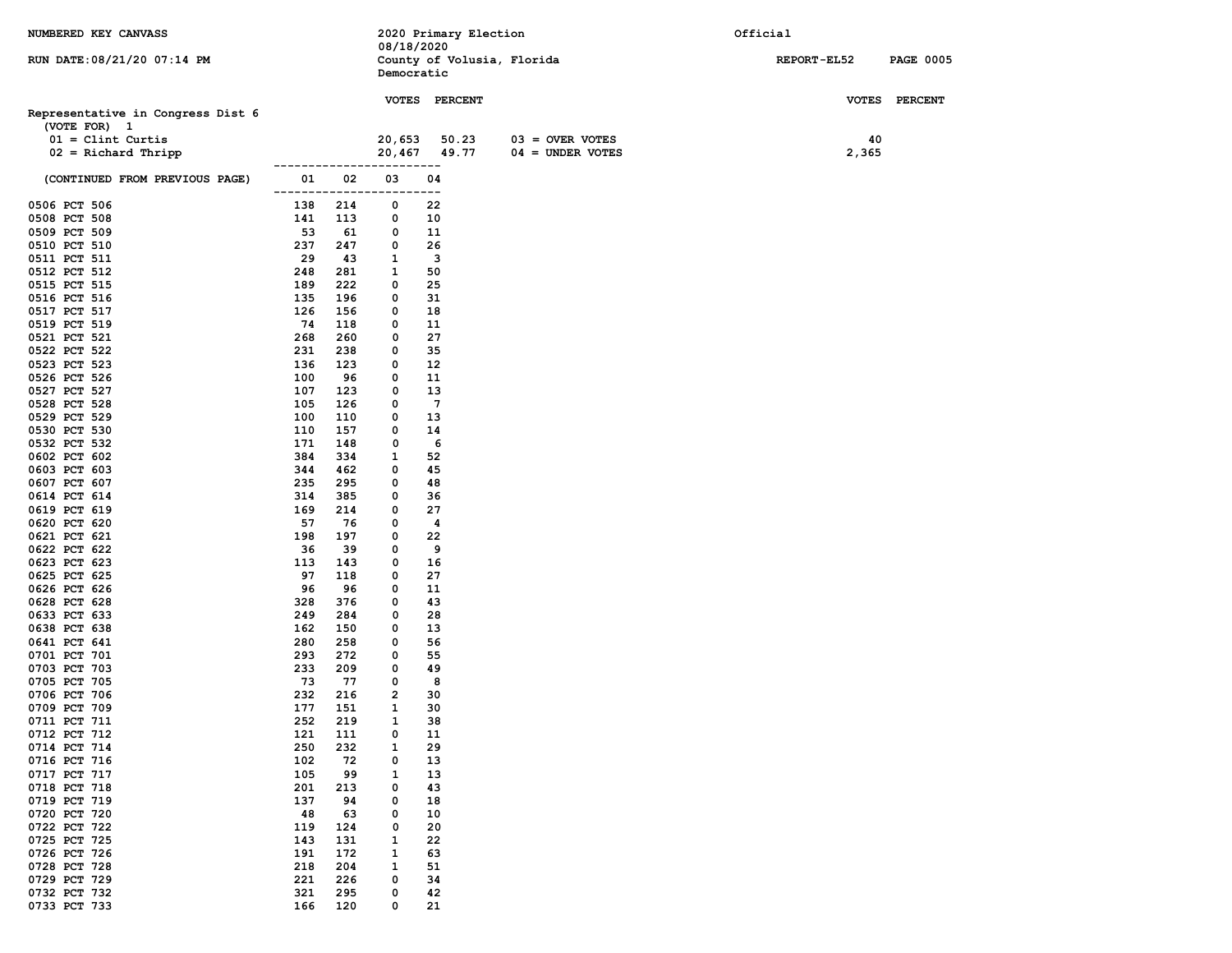| NUMBERED KEY CANVASS                              |            |     | 08/18/2020 | 2020 Primary Election      |                    | Official                               |  |  |  |
|---------------------------------------------------|------------|-----|------------|----------------------------|--------------------|----------------------------------------|--|--|--|
| RUN DATE: 08/21/20 07:14 PM                       |            |     | Democratic | County of Volusia, Florida |                    | <b>REPORT-EL52</b><br><b>PAGE 0006</b> |  |  |  |
|                                                   |            |     |            | VOTES PERCENT              |                    | VOTES PERCENT                          |  |  |  |
| Representative in Congress Dist 6<br>(VOTE FOR) 1 |            |     |            |                            |                    |                                        |  |  |  |
| $01 =$ Clint Curtis                               |            |     | 20,653     | 50.23                      | $03 =$ OVER VOTES  | 40                                     |  |  |  |
| $02$ = Richard Thripp                             |            |     |            | 20,467 49.77               | $04 =$ UNDER VOTES | 2,365                                  |  |  |  |
| (CONTINUED FROM PREVIOUS PAGE)                    | 01<br>---- | 02  | 03         | 04                         |                    |                                        |  |  |  |
| 0803 PCT 803                                      | 115        | 104 | 0          | 16                         |                    |                                        |  |  |  |
| 0804 PCT 804                                      | 177        | 197 | 1          | 22                         |                    |                                        |  |  |  |
| 0805 PCT 805                                      | 261        | 260 | 2          | 38                         |                    |                                        |  |  |  |
| 0807 PCT 807                                      | 112        | 78  | 0          | 12                         |                    |                                        |  |  |  |
| 0808 PCT 808                                      | 417        | 404 | 3          | 37                         |                    |                                        |  |  |  |
| 0809 PCT 809                                      | 65         | 47  | 1          | 5                          |                    |                                        |  |  |  |
| 0810 PCT 810                                      | 102        | 112 | 1          | 12                         |                    |                                        |  |  |  |
| 0812 PCT 812                                      | 186        | 174 | 0          | 12                         |                    |                                        |  |  |  |
| 0813 PCT 813                                      | 128        | 125 | 0          | 9                          |                    |                                        |  |  |  |
| 0814 PCT 814                                      | 136        | 94  | 1          | 17                         |                    |                                        |  |  |  |
| 0816 PCT 816                                      | 66         | 64  | 0          | 13                         |                    |                                        |  |  |  |
| 0901 PCT 901                                      | 132        | 112 | 0          | 16                         |                    |                                        |  |  |  |
| 0902 PCT 902                                      | 206        | 175 | 1          | 11                         |                    |                                        |  |  |  |
| 0903 PCT 903                                      | 207        | 158 | 0          | 18                         |                    |                                        |  |  |  |
| 0904 PCT 904                                      | 272        | 224 | 0          | 22                         |                    |                                        |  |  |  |
| 0907 PCT 907                                      | 105        | 77  | 0          | 9                          |                    |                                        |  |  |  |
| 0909 PCT 909                                      | 91         | 68  | 0          | 5                          |                    |                                        |  |  |  |
| 0910 PCT 910                                      | 56         | 64  | 0          | 6                          |                    |                                        |  |  |  |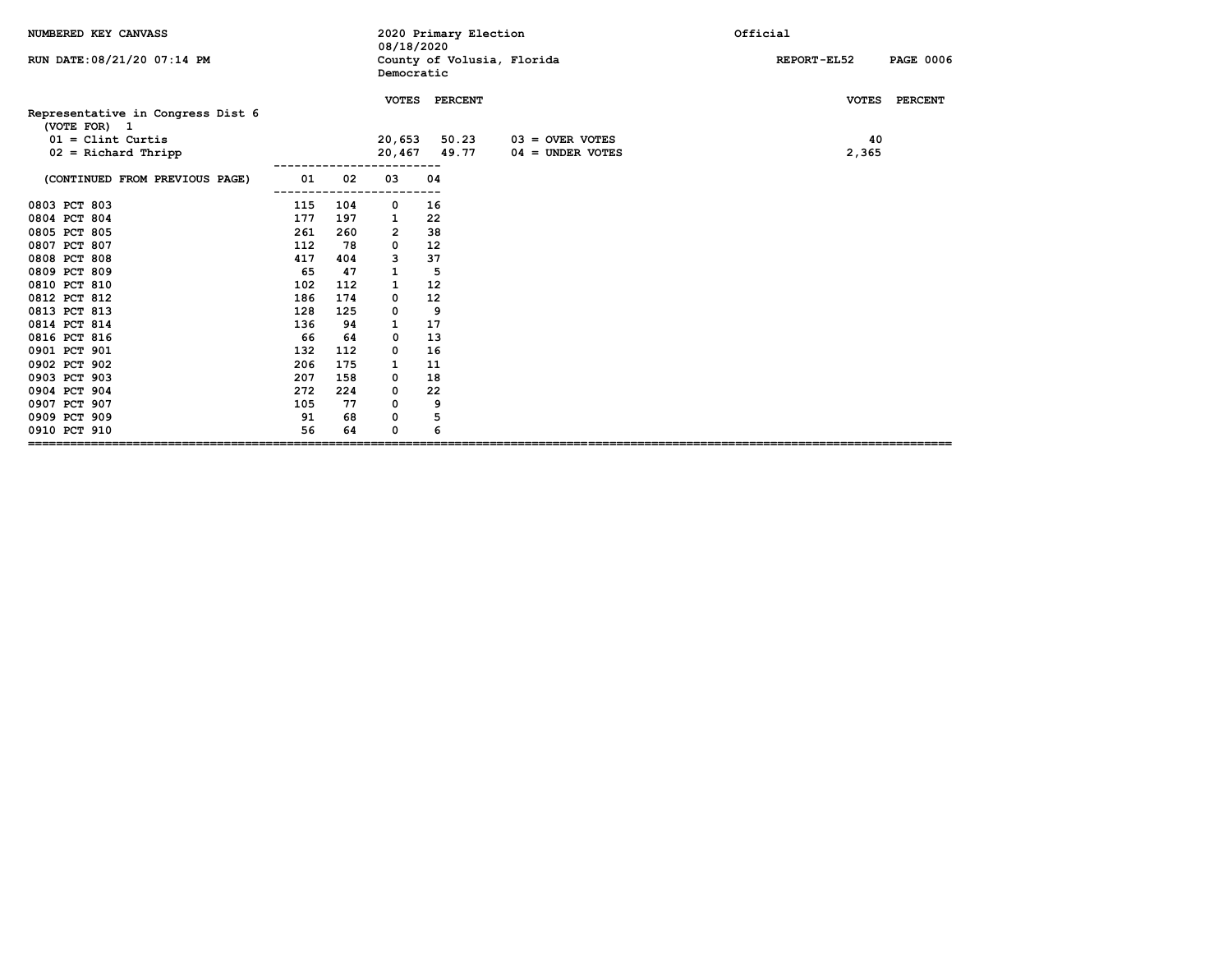| NUMBERED KEY CANVASS                                 |    |    | 2020 Primary Election<br>08/18/2020 |    |                            |              |                    |                      | Official |              |                  |
|------------------------------------------------------|----|----|-------------------------------------|----|----------------------------|--------------|--------------------|----------------------|----------|--------------|------------------|
| RUN DATE: 08/21/20 07:14 PM                          |    |    | Democratic                          |    | County of Volusia, Florida |              |                    |                      |          | REPORT-EL52  | <b>PAGE 0007</b> |
| State Sen 9 State Senator District 9<br>(VOTE FOR) 1 |    |    | <b>VOTES</b>                        |    | <b>PERCENT</b>             |              |                    |                      |          | <b>VOTES</b> | <b>PERCENT</b>   |
| $01 =$ Rick Ashby                                    |    |    | 555                                 |    | 17.54                      |              |                    |                      |          |              |                  |
| $02$ = Alexis Carter                                 |    |    | 501                                 |    | 15.83                      |              |                    | 05 = Patricia Sigman |          | 1,744        | 55.12            |
| $03 = H$ . Alexander Duncan                          |    |    | 155                                 |    | 4.90                       |              | $06 =$ OVER VOTES  |                      |          | 4            |                  |
| $04 =$ Guerdy Remy                                   |    |    | 209                                 |    | 6.61                       |              | $07 =$ UNDER VOTES |                      |          | 84           |                  |
|                                                      | 01 | 02 | 03                                  | 04 | 05                         | 06           | 07                 |                      |          |              |                  |
| 0224 PCT 224                                         | 5  | 2  | $\overline{2}$                      | 5  | 12                         | 0            | 0                  |                      |          |              |                  |
| 0301 PCT 301                                         | 55 | 44 | 11                                  | 16 | 173                        | 0            | 6                  |                      |          |              |                  |
| 0303 PCT 303                                         | 63 | 54 | 27                                  | 15 | 237                        | 0            | 5                  |                      |          |              |                  |
| 0304 PCT 304                                         | 74 | 56 | 12                                  | 40 | 195                        | 0            | 9                  |                      |          |              |                  |
| 0305 PCT 305                                         | 74 | 48 | 19                                  | 37 | 210                        | 0            | 12                 |                      |          |              |                  |
| 0306 PCT 306                                         | 75 | 79 | 10                                  | 26 | 276                        | 0            | 16                 |                      |          |              |                  |
| 0307 PCT 307                                         | 52 | 33 | $7\phantom{.0}$                     | 19 | 128                        | $\mathbf{1}$ | 8                  |                      |          |              |                  |
| 0308 PCT 308                                         | 49 | 52 | 16                                  | 13 | 133                        | 1            | 10                 |                      |          |              |                  |
| 0309 PCT 309                                         | 62 | 84 | 32                                  | 23 | 238                        | $\mathbf{1}$ | 11                 |                      |          |              |                  |
| 0404 PCT 404                                         | 12 | 6  | 6                                   | 3  | 31                         | 0            | 5                  |                      |          |              |                  |
| 0421 PCT 421                                         | 34 | 43 | 13                                  | 12 | 111                        |              | $\overline{2}$     |                      |          |              |                  |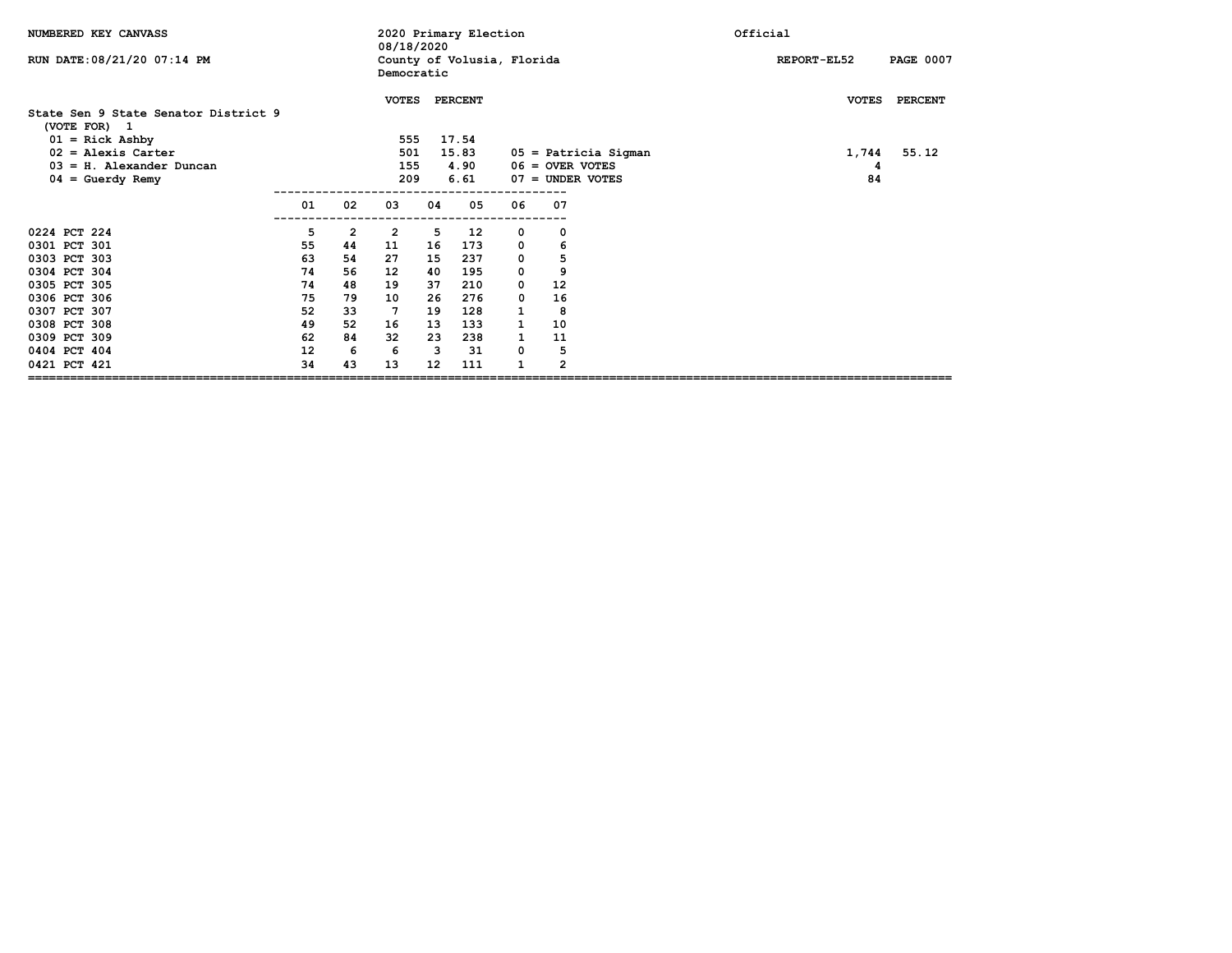| NUMBERED KEY CANVASS                                   |                   | 08/18/2020                   | 2020 Primary Election      |                    | Official                        |
|--------------------------------------------------------|-------------------|------------------------------|----------------------------|--------------------|---------------------------------|
| RUN DATE: 08/21/20 07:14 PM                            |                   | Democratic                   | County of Volusia, Florida |                    | REPORT-EL52<br><b>PAGE 0008</b> |
|                                                        |                   |                              | VOTES PERCENT              |                    | VOTES PERCENT                   |
| State Rep 26 Florida House District 26<br>(VOTE FOR) 1 |                   |                              |                            |                    |                                 |
| $01 =$ Patrick Henry                                   |                   | 9,060                        | 64.48                      | $03 =$ OVER VOTES  | 6                               |
| $02 =$ Evans L. Smith                                  |                   | 4,990                        | 35.52                      | $04 = UNDER VOTES$ | 463                             |
| --------------<br>01<br>--------------                 | 02                | ---------<br>03<br>--------- | 04                         |                    |                                 |
| 0204 PCT 204<br>31                                     | 18                | 0                            | $\overline{2}$             |                    |                                 |
| 0205 PCT 205<br>118                                    | 42                | 0                            | $7\phantom{.0}$            |                    |                                 |
| 0206 PCT 206<br>200                                    | 99                | 0                            | 14                         |                    |                                 |
| 0207 PCT 207<br>194                                    | 61                | 0                            | 16                         |                    |                                 |
| 317<br>0208 PCT 208                                    | 147               | $\mathbf{o}$                 | 23                         |                    |                                 |
| 354<br>0212 PCT 212                                    | 123               | 0                            | 19<br>27                   |                    |                                 |
| 0215 PCT 215<br>590<br>0216 PCT 216<br>465             | 261<br>182        | $\mathbf{o}$<br>0            | 25                         |                    |                                 |
| 394<br>0217 PCT 217                                    | 159               | 0                            | 9                          |                    |                                 |
| 457<br>0218 PCT 218                                    | 143               | $\mathbf{o}$                 | 19                         |                    |                                 |
| 0220 PCT 220<br>84                                     | 44                | 0                            | 1                          |                    |                                 |
| 0222 PCT 222<br>53                                     | 24                | 0                            | 1                          |                    |                                 |
| $\overline{2}$<br>0223 PCT 223                         | 0                 | 0                            | 0                          |                    |                                 |
| 0224 PCT 224<br>260                                    | 117               | 0                            | 11                         |                    |                                 |
| 215<br>0301 PCT 301                                    | 83                | 0                            | $7\phantom{.0}$            |                    |                                 |
| 0303 PCT 303<br>135                                    | 64                | 0                            | 4                          |                    |                                 |
| 47<br>0309 PCT 309                                     | 19                | 0                            | 0                          |                    |                                 |
| 5<br>0509 PCT 509                                      | $\mathbf 0$       | 0                            | 0                          |                    |                                 |
| 0511 PCT 511<br>49                                     | 23                | $\mathbf{1}$                 | з                          |                    |                                 |
| 0512 PCT 512<br>35                                     | 10                | 0                            | 0                          |                    |                                 |
| 0519 PCT 519<br>145<br>0                               | 55<br>$\mathbf 0$ | 0<br>0                       | з<br>0                     |                    |                                 |
| 0522 PCT 522<br>177<br>0523 PCT 523                    | 86                | 0                            | 8                          |                    |                                 |
| 0526 PCT 526<br>124                                    | 72                | 0                            | 11                         |                    |                                 |
| 0527 PCT 527<br>149                                    | 81                | 0                            | 13                         |                    |                                 |
| 0528 PCT 528<br>145                                    | 90                | 0                            | з                          |                    |                                 |
| 0529 PCT 529<br>140                                    | 80                | 0                            | 3                          |                    |                                 |
| 0530 PCT 530<br>158                                    | 119               | $\mathbf 0$                  | $\overline{\mathbf{4}}$    |                    |                                 |
| 0602 PCT 602<br>518                                    | 226               | $\overline{2}$               | 25                         |                    |                                 |
| 415<br>0603 PCT 603                                    | 424               | 1                            | 11                         |                    |                                 |
| 0614 PCT 614<br>391                                    | 338               | 0                            | 6                          |                    |                                 |
| 187<br>0619 PCT 619                                    | 220               | 0                            | 3                          |                    |                                 |
| 75<br>0620 PCT 620                                     | 61                | 0                            | 1                          |                    |                                 |
| 0621 PCT 621<br>202                                    | 207               | 0                            | 8                          |                    |                                 |
| 47<br>0622 PCT 622                                     | 30                | 0                            | $7\phantom{.0}$            |                    |                                 |
| 0626 PCT 626<br>134                                    | 62                | 0                            | $7\phantom{.0}$            |                    |                                 |
| 374<br>0628 PCT 628<br>342<br>0633 PCT 633             | 362<br>205        | 0<br>0                       | 11<br>14                   |                    |                                 |
| 228<br>0638 PCT 638                                    | 75                | 1                            | 26                         |                    |                                 |
| 0641 PCT 641<br>384                                    | 188               | 1                            | 21                         |                    |                                 |
| 0701 PCT 701<br>372                                    | 206               | 0                            | 42                         |                    |                                 |
| 294<br>0703 PCT 703                                    | 161               | 0                            | 36                         |                    |                                 |
| 0714 PCT 714<br>5                                      | 0                 | 0                            | 0                          |                    |                                 |
| 49<br>0816 PCT 816<br>===================              | 23                | 0                            | 12                         |                    |                                 |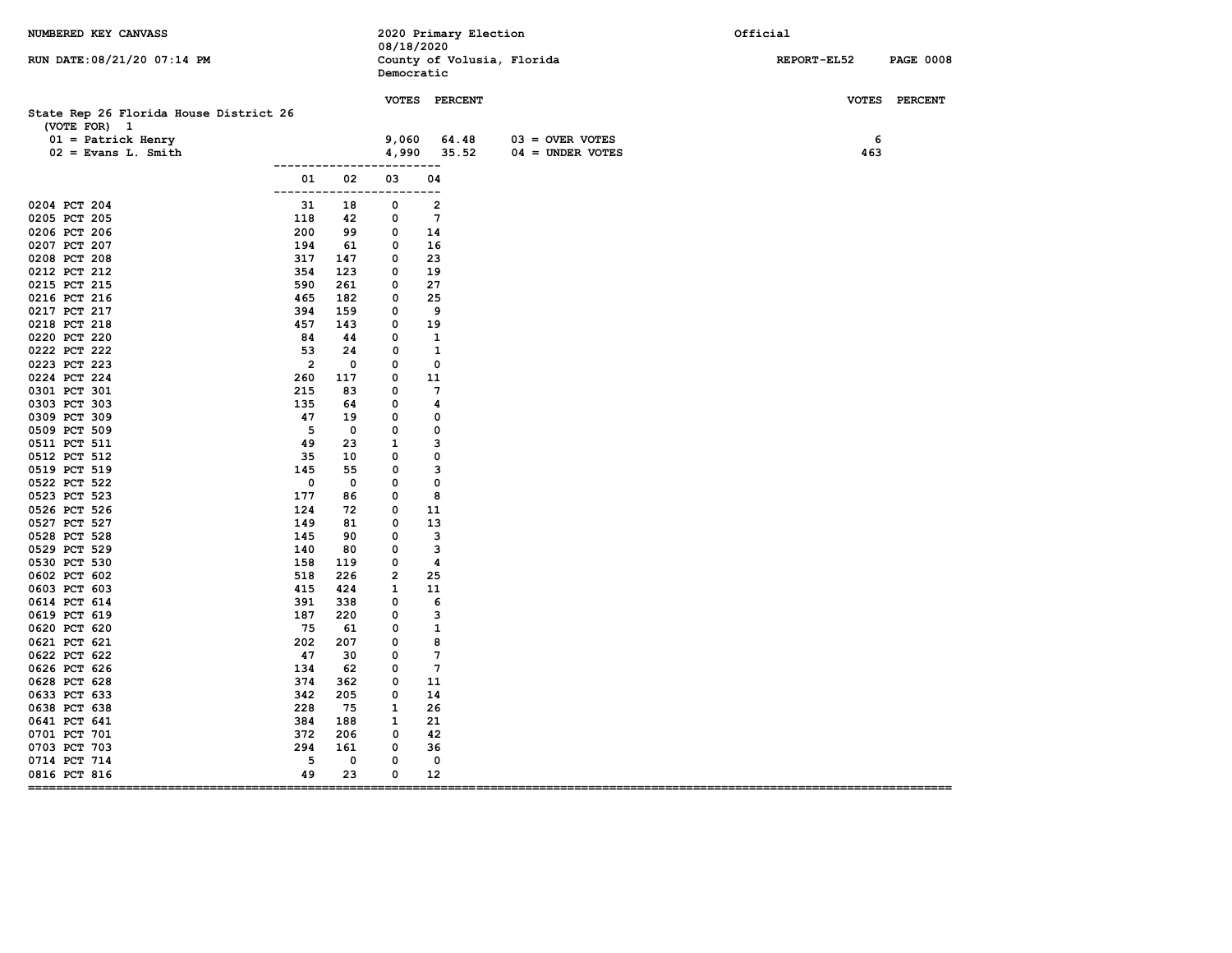| NUMBERED KEY CANVASS             |            |            |               |        | 2020 Primary Election |                            | Official           |                  |
|----------------------------------|------------|------------|---------------|--------|-----------------------|----------------------------|--------------------|------------------|
| RUN DATE: 08/21/20 07:14 PM      |            |            | 08/18/2020    |        |                       | County of Volusia, Florida | <b>REPORT-EL52</b> | <b>PAGE 0009</b> |
|                                  |            |            | Republican    |        |                       |                            |                    |                  |
|                                  |            |            |               |        |                       |                            |                    |                  |
| Public Defender 7th Judicial Cir |            |            | VOTES PERCENT |        |                       |                            |                    | VOTES PERCENT    |
| (VOTE FOR) 1                     |            |            |               |        |                       |                            |                    |                  |
| $01 = George Burden$             |            |            | 29,532        |        | 30.25                 |                            |                    |                  |
| $02$ = Anne Marie Gennusa        |            |            | 25,834        |        | 26.46                 | $04 =$ OVER VOTES          | 22                 |                  |
| $03$ = Matt Metz                 |            |            | 42,269        |        | 43.29                 | $05 =$ UNDER VOTES         | 9,082              |                  |
|                                  |            |            |               |        | -----                 |                            |                    |                  |
|                                  | 01         | 02         | 03            | 04     | 05<br>.               |                            |                    |                  |
| 0101 PCT 101                     | 96         | 33         | 84            | 1      | 17                    |                            |                    |                  |
| 0105 PCT 105                     | 38         | 33         | 98            | 0      | $\overline{2}$        |                            |                    |                  |
| 0107 PCT 107                     | 129        | 70         | 182           | 0      | 17                    |                            |                    |                  |
| 0201 PCT 201<br>0202 PCT 202     | 438<br>303 | 329<br>294 | 716<br>447    | 0<br>0 | 108<br>72             |                            |                    |                  |
| 0203 PCT 203                     | 43         | 28         | 86            | 0      | 16                    |                            |                    |                  |
| 0204 PCT 204                     | 55         | 32         | 95            | 0      | 12                    |                            |                    |                  |
| 0205 PCT 205                     | 97         | 100        | 174           | 0      | 25                    |                            |                    |                  |
| 0206 PCT 206                     | 199        | 176        | 309           | 0      | 72                    |                            |                    |                  |
| 0207 PCT 207                     | 265        | 162        | 353           | 0      | 54                    |                            |                    |                  |
| 0208 PCT 208                     | 338<br>261 | 295<br>279 | 517           | 0      | 82<br>89              |                            |                    |                  |
| 0212 PCT 212<br>0215 PCT 215     | 571        | 572        | 416<br>814    | 0<br>0 | 209                   |                            |                    |                  |
| 0216 PCT 216                     | 362        | 439        | 503           | 0      | 111                   |                            |                    |                  |
| 0217 PCT 217                     | 211        | 270        | 275           | 0      | 97                    |                            |                    |                  |
| 0218 PCT 218                     | 301        | 359        | 485           | 0      | 88                    |                            |                    |                  |
| 0220 PCT 220                     | 28         | 52         | 43            | 0      | 20                    |                            |                    |                  |
| 0222 PCT 222                     | 274        | 214        | 386           | 0      | 125                   |                            |                    |                  |
| 0223 PCT 223<br>0224 PCT 224     | 19<br>278  | 21<br>223  | 40<br>495     | 0<br>0 | 5<br>49               |                            |                    |                  |
| 0301 PCT 301                     | 228        | 210        | 287           | 0      | 69                    |                            |                    |                  |
| 0303 PCT 303                     | 291        | 305        | 381           | 0      | 87                    |                            |                    |                  |
| 0304 PCT 304                     | 284        | 296        | 376           | 0      | 109                   |                            |                    |                  |
| 0305 PCT 305                     | 340        | 330        | 463           | 1      | 103                   |                            |                    |                  |
| 0306 PCT 306                     | 506        | 381        | 547           | 0      | 194                   |                            |                    |                  |
| 0307 PCT 307                     | 233        | 180        | 279           | 0      | 65                    |                            |                    |                  |
| 0308 PCT 308<br>0309 PCT 309     | 166<br>287 | 178<br>356 | 230<br>361    | 0<br>0 | 48<br>87              |                            |                    |                  |
| 0401 PCT 401                     | 324        | 329        | 404           | 0      | 113                   |                            |                    |                  |
| 0403 PCT 403                     | 158        | 253        | 218           | 0      | 41                    |                            |                    |                  |
| 0404 PCT 404                     | 129        | 70         | 145           | 0      | 26                    |                            |                    |                  |
| 0405 PCT 405                     | 118        | 156        | 162           | 0      | 37                    |                            |                    |                  |
| 0406 PCT 406                     | 367        | 412        | 436           | 0      | 105                   |                            |                    |                  |
| 0407 PCT 407<br>0410 PCT 410     | 159<br>173 | 216<br>244 | 197<br>248    | 1<br>1 | 93<br>64              |                            |                    |                  |
| 0411 PCT 411                     | 193        | 225        | 251           | 1      | 64                    |                            |                    |                  |
| 0412 PCT 412                     | 143        | 85         | 194           | 0      | 29                    |                            |                    |                  |
| 0413 PCT 413                     | 141        | 206        | 207           | 0      | 66                    |                            |                    |                  |
| 0414 PCT 414                     | 182        | 241        | 213           | 0      | 65                    |                            |                    |                  |
| 0415 PCT 415                     | 165        | 280        | 255           | 0      | 56                    |                            |                    |                  |
| 0416 PCT 416                     | 259        | 353        | 286           | 0      | 97                    |                            |                    |                  |
| 0417 PCT 417<br>0419 PCT 419     | 88<br>87   | 136<br>126 | 138<br>109    | 0<br>0 | 24<br>29              |                            |                    |                  |
| 0420 PCT 420                     | 243        | 274        | 305           | 0      | 85                    |                            |                    |                  |
| 0421 PCT 421                     | 202        | 158        | 247           | 0      | 47                    |                            |                    |                  |
| 0422 PCT 422                     | 152        | 223        | 203           | 0      | 45                    |                            |                    |                  |
| 0423 PCT 423                     | 129        | 209        | 170           | 1      | 42                    |                            |                    |                  |
| 0427 PCT 427                     | 124        | 190        | 241           | 0      | 61                    |                            |                    |                  |
| 0429 PCT 429                     | 105        | 128        | 119           | 0      | 34                    |                            |                    |                  |
| 0501 PCT 501<br>0502 PCT 502     | 303<br>515 | 205<br>362 | 407<br>782    | 0<br>0 | 79<br>121             |                            |                    |                  |
| 0503 PCT 503                     | 136        | 69         | 174           | 0      | 22                    |                            |                    |                  |
| 0504 PCT 504                     | 214        | 153        | 308           | 1      | 73                    |                            |                    |                  |
|                                  |            |            |               |        |                       |                            |                    |                  |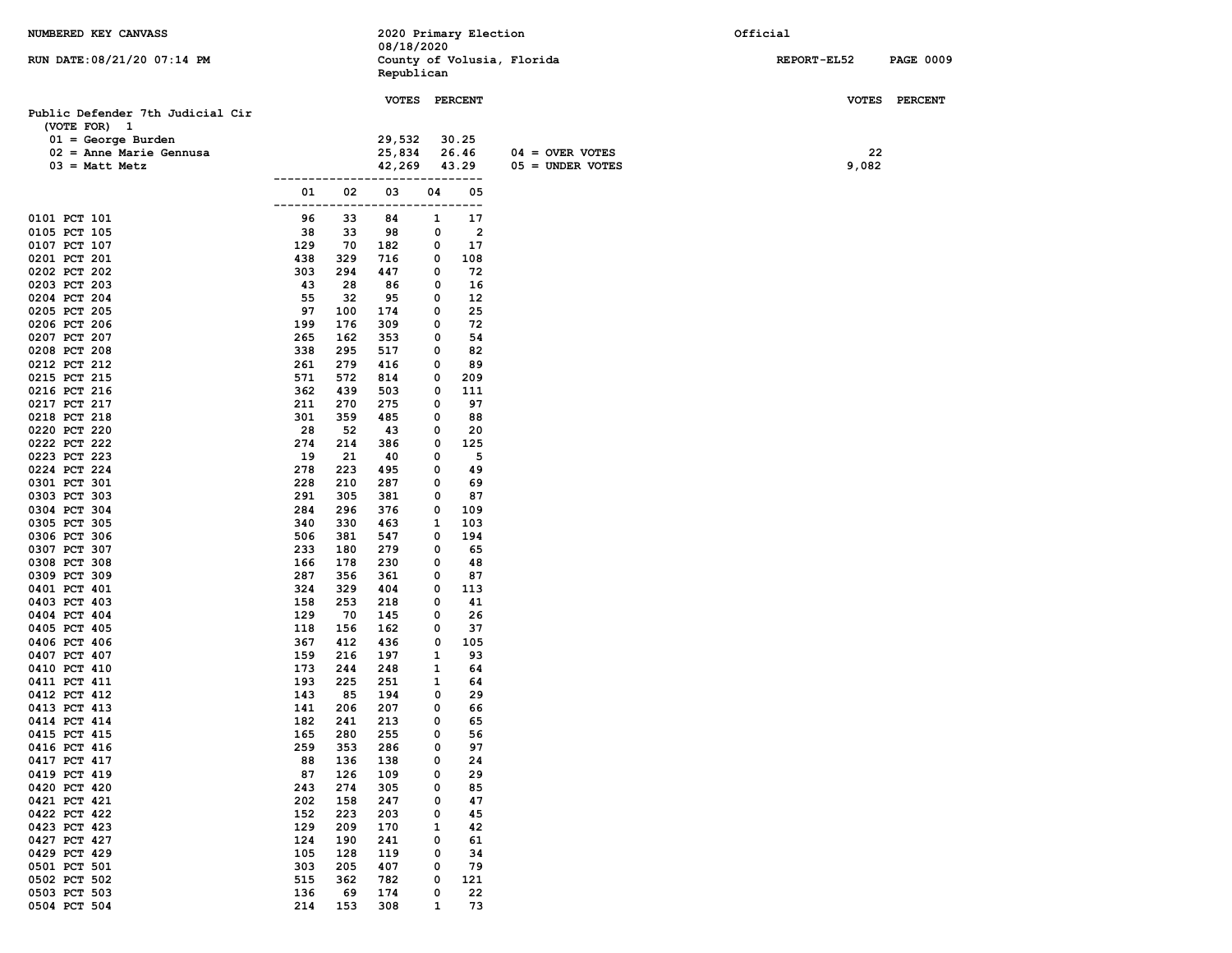| NUMBERED KEY CANVASS                              |            |            |                          |        | 2020 Primary Election |                            | Official           |                  |
|---------------------------------------------------|------------|------------|--------------------------|--------|-----------------------|----------------------------|--------------------|------------------|
| RUN DATE: 08/21/20 07:14 PM                       |            |            | 08/18/2020<br>Republican |        |                       | County of Volusia, Florida | <b>REPORT-EL52</b> | <b>PAGE 0010</b> |
|                                                   |            |            | VOTES PERCENT            |        |                       |                            |                    | VOTES PERCENT    |
| Public Defender 7th Judicial Cir                  |            |            |                          |        |                       |                            |                    |                  |
| (VOTE FOR) 1                                      |            |            |                          |        |                       |                            |                    |                  |
| $01 = George Burden$<br>$02$ = Anne Marie Gennusa |            |            | 29,532<br>25,834         |        | 30.25<br>26.46        | $04 =$ OVER VOTES          | 22                 |                  |
| $03 = \text{Matt}$ Metz                           |            |            | 42,269                   |        | 43.29                 | $05 =$ UNDER VOTES         | 9,082              |                  |
|                                                   |            |            |                          |        | -------               |                            |                    |                  |
| (CONTINUED FROM PREVIOUS PAGE)                    | 01         | 02         | 03                       | 04     | 05<br>--              |                            |                    |                  |
| 0506 PCT 506                                      | 284        | 163        | 442                      | 0      | 54                    |                            |                    |                  |
| 0508 PCT 508                                      | 200        | 171        | 312                      | 1      | 53                    |                            |                    |                  |
| 0509 PCT 509                                      | 102<br>495 | 54         | 149                      | 0      | 27                    |                            |                    |                  |
| 0510 PCT 510<br>0511 PCT 511                      | 61         | 283<br>52  | 675<br>110               | 0<br>0 | 87<br>16              |                            |                    |                  |
| 0512 PCT 512                                      | 429        | 253        | 675                      | 0      | 86                    |                            |                    |                  |
| 0515 PCT 515                                      | 243        | 204        | 369                      | 0      | 58                    |                            |                    |                  |
| 0516 PCT 516                                      | 321        | 119        | 517                      | 0      | 62                    |                            |                    |                  |
| 0517 PCT 517                                      | 209        | 137        | 353                      | 0      | 45                    |                            |                    |                  |
| 0519 PCT 519                                      | 123        | 103        | 195                      | 0      | 35                    |                            |                    |                  |
| 0521 PCT 521                                      | 456        | 340        | 588                      | 0      | 87                    |                            |                    |                  |
| 0522 PCT 522                                      | 282        | 234        | 609                      | 0      | 54                    |                            |                    |                  |
| 0523 PCT 523<br>0526 PCT 526                      | 166<br>127 | 137<br>95  | 244<br>171               | 0<br>0 | 39<br>42              |                            |                    |                  |
| 0527 PCT 527                                      | 134        | 129        | 198                      | 0      | 46                    |                            |                    |                  |
| 0528 PCT 528                                      | 118        | 102        | 206                      | 0      | 32                    |                            |                    |                  |
| 0529 PCT 529                                      | 146        | 130        | 221                      | 0      | 30                    |                            |                    |                  |
| 0530 PCT 530                                      | 122        | 111        | 191                      | 0      | 56                    |                            |                    |                  |
| 0532 PCT 532                                      | 354        | 229        | 494                      | 0      | 70                    |                            |                    |                  |
| 0602 PCT 602                                      | 543        | 491        | 795                      | 0      | 202                   |                            |                    |                  |
| 0603 PCT 603                                      | 363        | 322        | 288                      | 0      | 164                   |                            |                    |                  |
| 0607 PCT 607                                      | 533        | 241        | 591                      | 1<br>0 | 97                    |                            |                    |                  |
| 0614 PCT 614<br>0619 PCT 619                      | 250<br>183 | 306<br>142 | 231<br>137               | 0      | 144<br>69             |                            |                    |                  |
| 0620 PCT 620                                      | 45         | 64         | 33                       | 0      | 14                    |                            |                    |                  |
| 0621 PCT 621                                      | 173        | 123        | 109                      | 0      | 95                    |                            |                    |                  |
| 0622 PCT 622                                      | 50         | 38         | 57                       | 0      | 24                    |                            |                    |                  |
| 0623 PCT 623                                      | 190        | 123        | 319                      | 0      | 36                    |                            |                    |                  |
| 0625 PCT 625                                      | 140        | 74         | 390                      | 0      | 27                    |                            |                    |                  |
| 0626 PCT 626                                      | 109        | 109        | 158                      | 0      | 47                    |                            |                    |                  |
| 0628 PCT 628                                      | 281<br>279 | 274        | 242                      | 0<br>0 | 155                   |                            |                    |                  |
| 0633 PCT 633<br>0638 PCT 638                      | 197        | 247<br>200 | 368<br>299               | 0      | 134<br>74             |                            |                    |                  |
| 0641 PCT 641                                      | 500        | 328        | 581                      | 2      | 146                   |                            |                    |                  |
| 0701 PCT 701                                      | 411        | 309        | 713                      | 1      | 160                   |                            |                    |                  |
| 0703 PCT 703                                      | 303        | 279        | 473                      | 0      | 124                   |                            |                    |                  |
| 0705 PCT 705                                      | 123        | 41         | 255                      | 0      | 28                    |                            |                    |                  |
| 0706 PCT 706                                      | 466        | 297        | 708                      | 1      | 102                   |                            |                    |                  |
| 0709 PCT 709                                      | 211        | 222        | 405                      | 0      | 63                    |                            |                    |                  |
| 0711 PCT 711<br>0712 PCT 712                      | 347<br>163 | 301<br>138 | 513<br>226               | 0<br>0 | 102<br>48             |                            |                    |                  |
| 0714 PCT 714                                      | 306        | 270        | 485                      | 1      | 108                   |                            |                    |                  |
| 0716 PCT 716                                      | 350        | 145        | 373                      | 0      | 42                    |                            |                    |                  |
| 0717 PCT 717                                      | 146        | 138        | 209                      | 0      | 53                    |                            |                    |                  |
| 0718 PCT 718                                      | 334        | 294        | 510                      | 0      | 98                    |                            |                    |                  |
| 0719 PCT 719                                      | 192        | 150        | 250                      | 0      | 52                    |                            |                    |                  |
| 0720 PCT 720                                      | 65         | 69         | 125                      | 0      | 22                    |                            |                    |                  |
| 0722 PCT 722                                      | 152        | 162        | 317                      | 0      | 42                    |                            |                    |                  |
| 0725 PCT 725                                      | 249        | 194        | 306                      | 0      | 62                    |                            |                    |                  |
| 0726 PCT 726<br>0728 PCT 728                      | 373<br>335 | 267<br>260 | 680                      | 1<br>0 | 167<br>126            |                            |                    |                  |
| 0729 PCT 729                                      | 414        | 320        | 584<br>628               | 0      | 156                   |                            |                    |                  |
| 0732 PCT 732                                      | 427        | 439        | 739                      | 0      | 139                   |                            |                    |                  |
|                                                   |            |            |                          |        |                       |                            |                    |                  |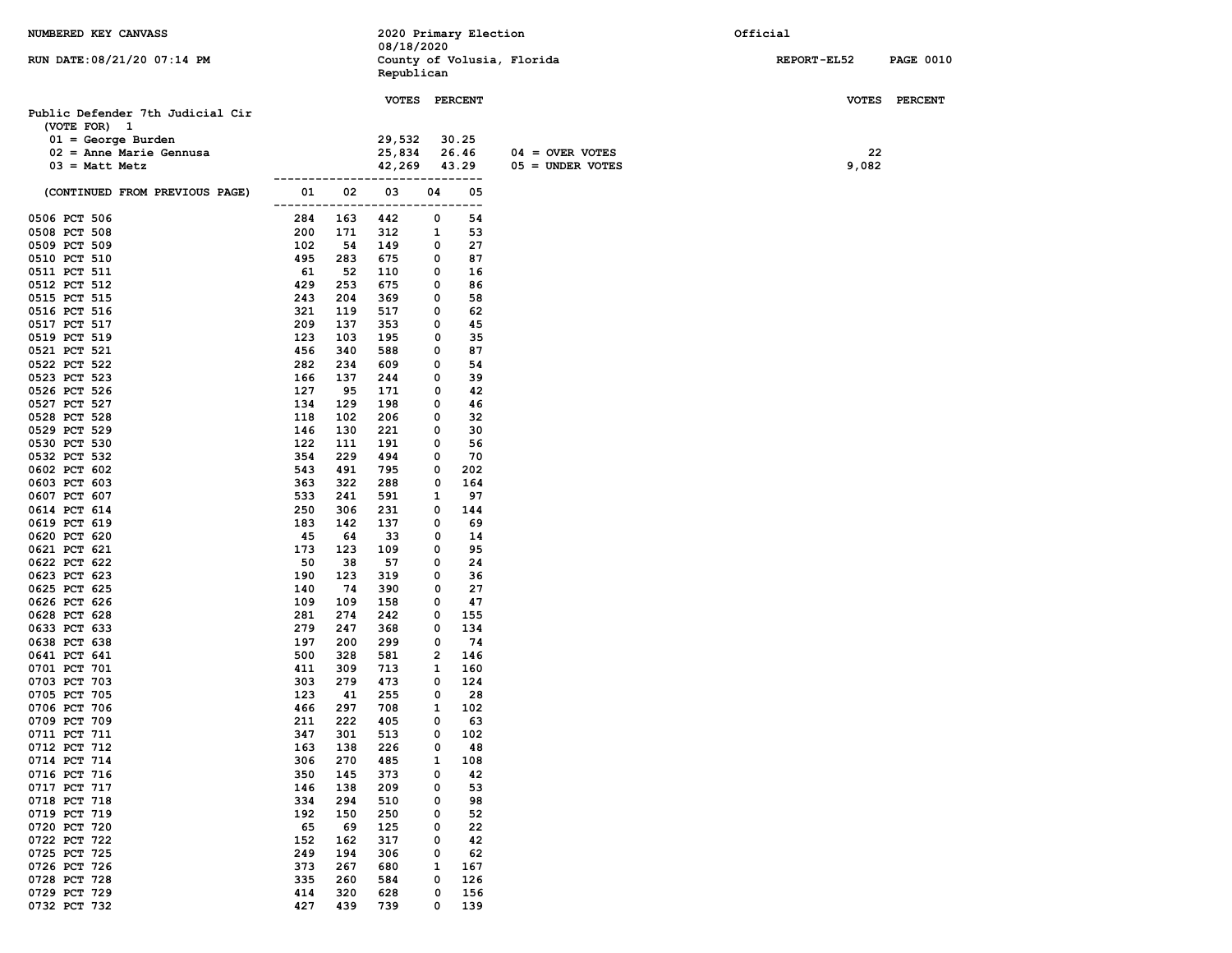| NUMBERED KEY CANVASS                           |     |     | 08/18/2020   |                | 2020 Primary Election |                            | Official                        |
|------------------------------------------------|-----|-----|--------------|----------------|-----------------------|----------------------------|---------------------------------|
| RUN DATE: 08/21/20 07:14 PM                    |     |     | Republican   |                |                       | County of Volusia, Florida | REPORT-EL52<br><b>PAGE 0011</b> |
| Public Defender 7th Judicial Cir               |     |     | <b>VOTES</b> |                | <b>PERCENT</b>        |                            | <b>VOTES</b><br><b>PERCENT</b>  |
| (VOTE FOR) 1                                   |     |     |              |                |                       |                            |                                 |
| $01 = George Burden$                           |     |     | 29,532       |                | 30.25                 |                            |                                 |
| $02$ = Anne Marie Gennusa                      |     |     | 25,834       |                | 26.46                 | $04 =$ OVER VOTES          | 22                              |
| $03 = \text{Matt Metz}$                        |     |     | 42,269       |                | 43.29                 | $05 =$ UNDER VOTES         | 9,082                           |
| (CONTINUED FROM PREVIOUS PAGE)                 | 01  | 02  | 03           | 04             | 05                    |                            |                                 |
| 0733 PCT 733                                   | 230 | 140 | -----<br>394 | 0              | 75                    |                            |                                 |
| 0803 PCT 803                                   | 236 | 157 | 338          | 0              | 61                    |                            |                                 |
| 0804 PCT 804                                   | 312 | 270 | 492          | 1              | 86                    |                            |                                 |
| 0805 PCT 805                                   | 487 | 365 | 571          | 1              | 140                   |                            |                                 |
| 0807 PCT 807                                   | 112 | 116 | 184          | 0              | 48                    |                            |                                 |
| 0808 PCT 808                                   | 600 | 515 | 882          | 0              | 203                   |                            |                                 |
| 0809 PCT 809                                   | 47  | 70  | 76           | 0              | 22                    |                            |                                 |
| 0810 PCT 810                                   | 139 | 143 | 186          | 0              | 42                    |                            |                                 |
| 0812 PCT 812                                   | 205 | 257 | 342          | 0              | 85                    |                            |                                 |
| 0813 PCT 813                                   | 200 | 175 | 299          | 0              | 70                    |                            |                                 |
| 0814 PCT 814                                   | 214 | 180 | 273          | 0              | 57                    |                            |                                 |
| 0816 PCT 816                                   | 171 | 85  | 275          | 0              | 27                    |                            |                                 |
| 0901 PCT 901                                   | 166 | 163 | 251          | 0              | 68                    |                            |                                 |
| 0902 PCT 902                                   | 276 | 249 | 440          | 0              | 84                    |                            |                                 |
| 0903 PCT 903                                   | 295 | 237 | 423          | $\overline{2}$ | 91                    |                            |                                 |
| 0904 PCT 904                                   | 395 | 427 | 571          | $\overline{2}$ | 129                   |                            |                                 |
| 0907 PCT 907                                   | 197 | 150 | 274          | $\mathbf{1}$   | 52                    |                            |                                 |
| 0909 PCT 909                                   | 126 | 113 | 164          | 0              | 58                    |                            |                                 |
| 0910 PCT 910<br>============================== | 99  | 79  | 157          | 0              | 33                    |                            |                                 |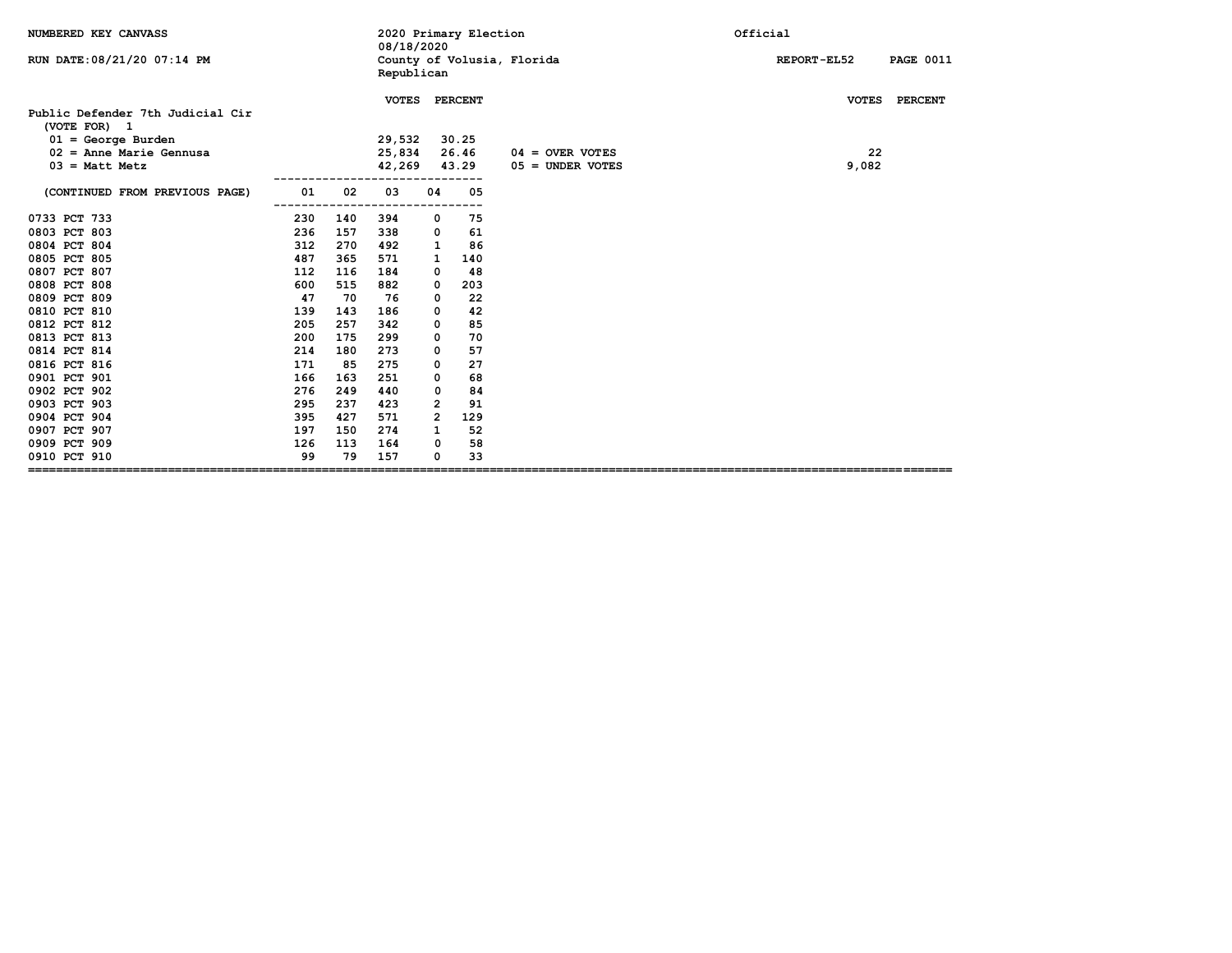| NUMBERED KEY CANVASS                                   |                |           | 08/18/2020  | 2020 Primary Election        |                    | Official                               |
|--------------------------------------------------------|----------------|-----------|-------------|------------------------------|--------------------|----------------------------------------|
| RUN DATE: 08/21/20 07:14 PM                            |                |           | Republican  | County of Volusia, Florida   |                    | <b>REPORT-EL52</b><br><b>PAGE 0012</b> |
|                                                        |                |           |             | VOTES PERCENT                |                    | VOTES PERCENT                          |
| State Rep 27 Florida House District 27<br>(VOTE FOR) 1 |                |           |             |                              |                    |                                        |
| $01 =$ Webster Barnaby                                 |                |           | 5,224       | 42.93                        |                    |                                        |
| $02$ = Erika Benfield                                  |                |           | 4,411       | 36.24                        | $04 =$ OVER VOTES  | 5                                      |
| $03 =$ Zenaida Denizac                                 |                |           | 2,535       | 20.83                        | $05 =$ UNDER VOTES | 264                                    |
|                                                        |                |           |             |                              |                    |                                        |
|                                                        | 01<br>------   | 02        | 03          | 05<br>04<br>$---$            |                    |                                        |
| 0222 PCT 222                                           | 194            | 125       | 50          | 0<br>22                      |                    |                                        |
| 0223 PCT 223                                           | 21             | 14        | 4           | $\overline{2}$<br>0          |                    |                                        |
| 0303 PCT 303                                           | 168            | 100       | 64          | 0<br>11                      |                    |                                        |
| 0304 PCT 304                                           | 209            | 207       | 85          | $\mathbf{1}$<br>8            |                    |                                        |
| 0305 PCT 305                                           | 212            | 338       | 109         | 6<br>0                       |                    |                                        |
| 0306 PCT 306                                           | 293            | 451       | 115         | 0<br>14                      |                    |                                        |
| 0307 PCT 307                                           | 143            | 169       | 75          | 3<br>0                       |                    |                                        |
| 0308 PCT 308                                           | 133            | 95        | 38          | 5<br>0                       |                    |                                        |
| 0309 PCT 309                                           | 161            | 125       | 68          | $\mathbf{1}$<br>6            |                    |                                        |
| 0401 PCT 401                                           | 237            | 122       | 118         | 3<br>1                       |                    |                                        |
| 0403 PCT 403                                           | 95             | 60        | 62          | 0<br>4                       |                    |                                        |
| 0404 PCT 404                                           | 101            | 83        | 40          | 3<br>0                       |                    |                                        |
| 0405 PCT 405                                           | 73<br>234      | 55        | 53          | ${\bf 1}$<br>0<br>7          |                    |                                        |
| 0406 PCT 406<br>0407 PCT 407                           | 101            | 122<br>67 | 146<br>59   | 0<br>3<br>0                  |                    |                                        |
| 0410 PCT 410                                           | 109            | 71        | 65          | 3<br>0                       |                    |                                        |
| 0411 PCT 411                                           | 115            | 106       | 85          | 0<br>1                       |                    |                                        |
| 0412 PCT 412                                           | 122            | 93        | 43          | 7<br>0                       |                    |                                        |
| 0413 PCT 413                                           | 105            | 80        | 50          | 0<br>6                       |                    |                                        |
| 0414 PCT 414                                           | 123            | 78        | 64          | 0<br>3                       |                    |                                        |
| 0415 PCT 415                                           | 124            | 75        | 72          | 5<br>0                       |                    |                                        |
| 0416 PCT 416                                           | 165            | 95        | 83          | 0<br>4                       |                    |                                        |
| 0417 PCT 417                                           | 76             | 37        | 27          | $\overline{\mathbf{c}}$<br>0 |                    |                                        |
| 0419 PCT 419                                           | 50             | 40        | 21          | 1<br>0                       |                    |                                        |
| 0420 PCT 420                                           | 137            | 100       | 121         | 8<br>0                       |                    |                                        |
| 0421 PCT 421                                           | 147            | 116       | 71          | 5<br>1                       |                    |                                        |
| 0422 PCT 422                                           | 82             | 59        | 84          | 0<br>5                       |                    |                                        |
| 0423 PCT 423                                           | 101            | 64        | 62          | 0<br>2                       |                    |                                        |
| 0427 PCT 427                                           | 107            | 61        | 69          | 3<br>0                       |                    |                                        |
| 0429 PCT 429                                           | 58             | 48        | 45          | 0<br>0                       |                    |                                        |
| 0812 PCT 812                                           | $\overline{2}$ | 0         | $\mathbf 0$ | 0<br>0                       |                    |                                        |
| 0813 PCT 813<br>0816 PCT 816                           | 132<br>51      | 140<br>37 | 64<br>12    | 27<br>0<br>0<br>9            |                    |                                        |
| 0901 PCT 901                                           | 106            | 112       | 46          | 0<br>16                      |                    |                                        |
| 0902 PCT 902                                           | 167            | 203       | 53          | 0<br>11                      |                    |                                        |
| 0903 PCT 903                                           | 200            | 192       | 85          | $\mathbf{1}$<br>12           |                    |                                        |
| 0904 PCT 904                                           | 295            | 252       | 123         | 20<br>0                      |                    |                                        |
| 0907 PCT 907                                           | 176            | 129       | 81          | 0<br>10                      |                    |                                        |
| 0909 PCT 909<br>===                                    | 99             | 90        | 23          | 0<br>6                       |                    |                                        |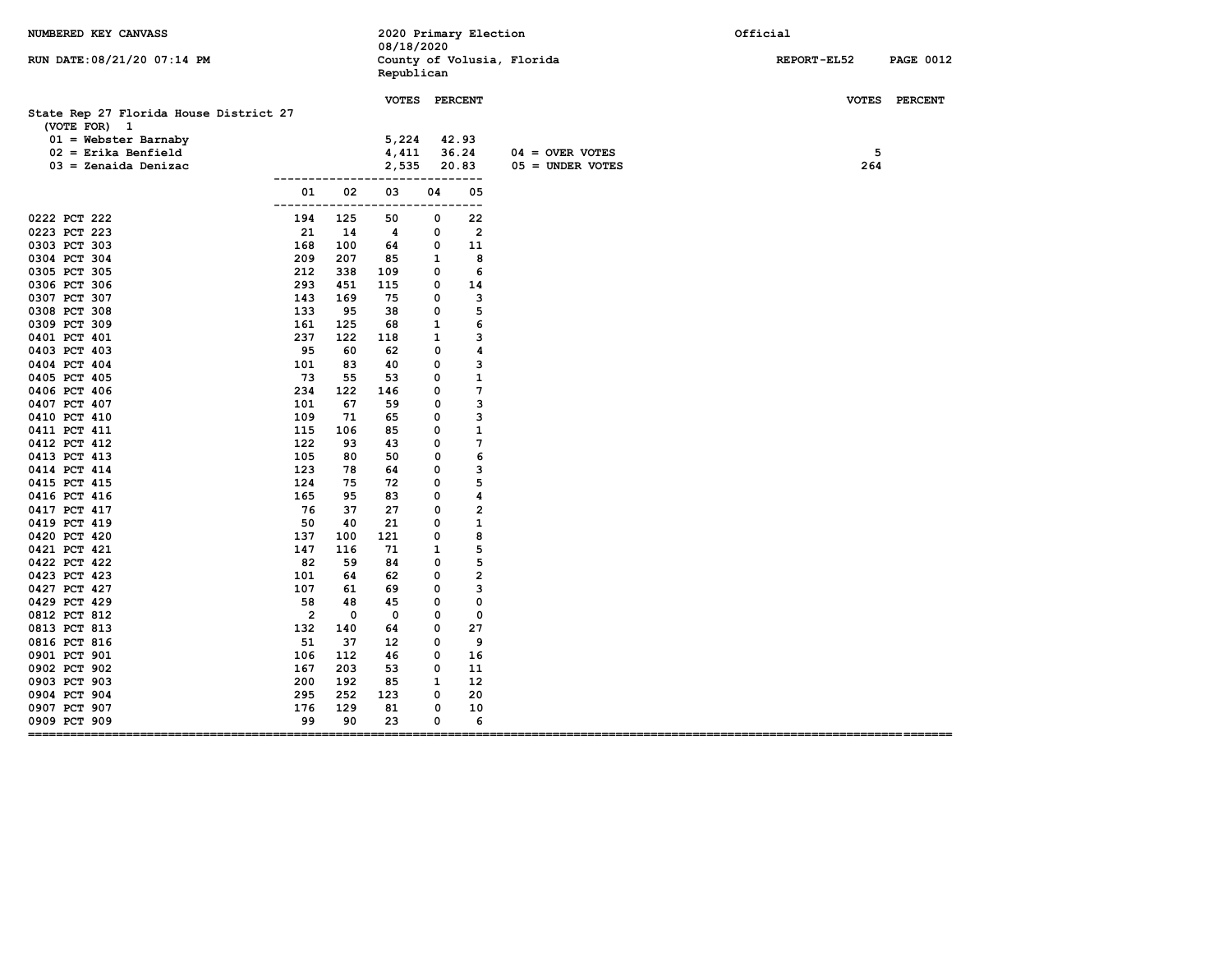| NUMBERED KEY CANVASS         |            |            |        | 2020 Primary Election                    |                    | Official    |                  |
|------------------------------|------------|------------|--------|------------------------------------------|--------------------|-------------|------------------|
|                              |            |            |        | 08/18/2020                               |                    |             |                  |
| RUN DATE: 08/21/20 07:14 PM  |            |            |        | County of Volusia, Florida<br>Republican |                    | REPORT-EL52 | <b>PAGE 0013</b> |
|                              |            |            |        |                                          |                    |             |                  |
|                              |            |            |        | VOTES PERCENT                            |                    |             | VOTES PERCENT    |
| Tax Collector                |            |            |        |                                          |                    |             |                  |
| (VOTE FOR) 1                 |            |            |        |                                          |                    |             |                  |
| $01 = Will Roberts$          |            |            | 58,621 | 59.96                                    | $03 =$ OVER VOTES  | 16          |                  |
| $02 =$ David Santiago        | ---------- |            | 39,139 | 40.04<br>----                            | $04 = UNDER VOTES$ | 8,963       |                  |
|                              | 01         | 02         | 03     | 04                                       |                    |             |                  |
|                              |            |            |        | $- -$                                    |                    |             |                  |
| 0101 PCT 101                 | 150        | 69         | 0      | 12                                       |                    |             |                  |
| 0105 PCT 105                 | 109        | 57         | 0      | 5                                        |                    |             |                  |
| 0107 PCT 107                 | 262        | 114        | 0      | 22                                       |                    |             |                  |
| 0201 PCT 201                 | 1029       | 465        | 1      | 96                                       |                    |             |                  |
| 0202 PCT 202<br>0203 PCT 203 | 686<br>110 | 360<br>47  | 0<br>0 | 70<br>16                                 |                    |             |                  |
| 0204 PCT 204                 | 130        | 54         | 0      | 10                                       |                    |             |                  |
| 0205 PCT 205                 | 264        | 107        | 0      | 25                                       |                    |             |                  |
| 0206 PCT 206                 | 484        | 205        | 0      | 67                                       |                    |             |                  |
| 0207 PCT 207                 | 556        | 224        | 0      | 54                                       |                    |             |                  |
| 0208 PCT 208                 | 803        | 363        | 0      | 66                                       |                    |             |                  |
| 0212 PCT 212                 | 679        | 288        | 0      | 78                                       |                    |             |                  |
| 0215 PCT 215                 | 1337       | 646        | 0      | 183                                      |                    |             |                  |
| 0216 PCT 216<br>0217 PCT 217 | 789<br>461 | 521<br>305 | 0<br>0 | 105<br>87                                |                    |             |                  |
| 0218 PCT 218                 | 735        | 406        | 1      | 91                                       |                    |             |                  |
| 0220 PCT 220                 | 55         | 66         | 0      | 22                                       |                    |             |                  |
| 0222 PCT 222                 | 560        | 343        | 0      | 96                                       |                    |             |                  |
| 0223 PCT 223                 | 45         | 37         | 0      | 3                                        |                    |             |                  |
| 0224 PCT 224                 | 714        | 277        | 0      | 54                                       |                    |             |                  |
| 0301 PCT 301                 | 443        | 290        | 0      | 61                                       |                    |             |                  |
| 0303 PCT 303<br>0304 PCT 304 | 586<br>504 | 401<br>477 | 0<br>0 | 77<br>84                                 |                    |             |                  |
| 0305 PCT 305                 | 623        | 540        | 0      | 74                                       |                    |             |                  |
| 0306 PCT 306                 | 908        | 570        | 0      | 150                                      |                    |             |                  |
| 0307 PCT 307                 | 402        | 295        | 0      | 60                                       |                    |             |                  |
| 0308 PCT 308                 | 335        | 245        | 0      | 42                                       |                    |             |                  |
| 0309 PCT 309                 | 500        | 521        | 0      | 70                                       |                    |             |                  |
| 0401 PCT 401                 | 446        | 645        | 0      | 79                                       |                    |             |                  |
| 0403 PCT 403<br>0404 PCT 404 | 258<br>204 | 386<br>138 | 0<br>0 | 26<br>28                                 |                    |             |                  |
| 0405 PCT 405                 | 196        | 249        | 0      | 28                                       |                    |             |                  |
| 0406 PCT 406                 | 554        | 686        | 0      | 80                                       |                    |             |                  |
| 0407 PCT 407                 | 249        | 350        | 1      | 66                                       |                    |             |                  |
| 0410 PCT 410                 | 297        | 388        | 0      | 45                                       |                    |             |                  |
| 0411 PCT 411                 | 313        | 369        | 1      | 51                                       |                    |             |                  |
| 0412 PCT 412<br>0413 PCT 413 | 264<br>276 | 161<br>297 | 0<br>0 | 26<br>47                                 |                    |             |                  |
| 0414 PCT 414                 | 296        | 363        | 0      | 42                                       |                    |             |                  |
| 0415 PCT 415                 | 292        | 413        | 0      | 51                                       |                    |             |                  |
| 0416 PCT 416                 | 419        | 519        | 0      | 57                                       |                    |             |                  |
| 0417 PCT 417                 | 156        | 213        | 0      | 17                                       |                    |             |                  |
| 0419 PCT 419                 | 164        | 157        | 0      | 30                                       |                    |             |                  |
| 0420 PCT 420                 | 393        | 459        | 0      | 55                                       |                    |             |                  |
| 0421 PCT 421<br>0422 PCT 422 | 347<br>241 | 268<br>352 | 0<br>0 | 39<br>30                                 |                    |             |                  |
| 0423 PCT 423                 | 224        | 296        | 0      | 31                                       |                    |             |                  |
| 0427 PCT 427                 | 272        | 301        | 0      | 43                                       |                    |             |                  |
| 0429 PCT 429                 | 165        | 193        | 0      | 28                                       |                    |             |                  |
| 0501 PCT 501                 | 640        | 282        | 0      | 72                                       |                    |             |                  |
| 0502 PCT 502                 | 1040       | 577        | 0      | 163                                      |                    |             |                  |
| 0503 PCT 503                 | 249        | 126        | 0      | 26                                       |                    |             |                  |
| 0504 PCT 504<br>0506 PCT 506 | 416<br>513 | 255<br>357 | 0<br>0 | 78<br>73                                 |                    |             |                  |
|                              |            |            |        |                                          |                    |             |                  |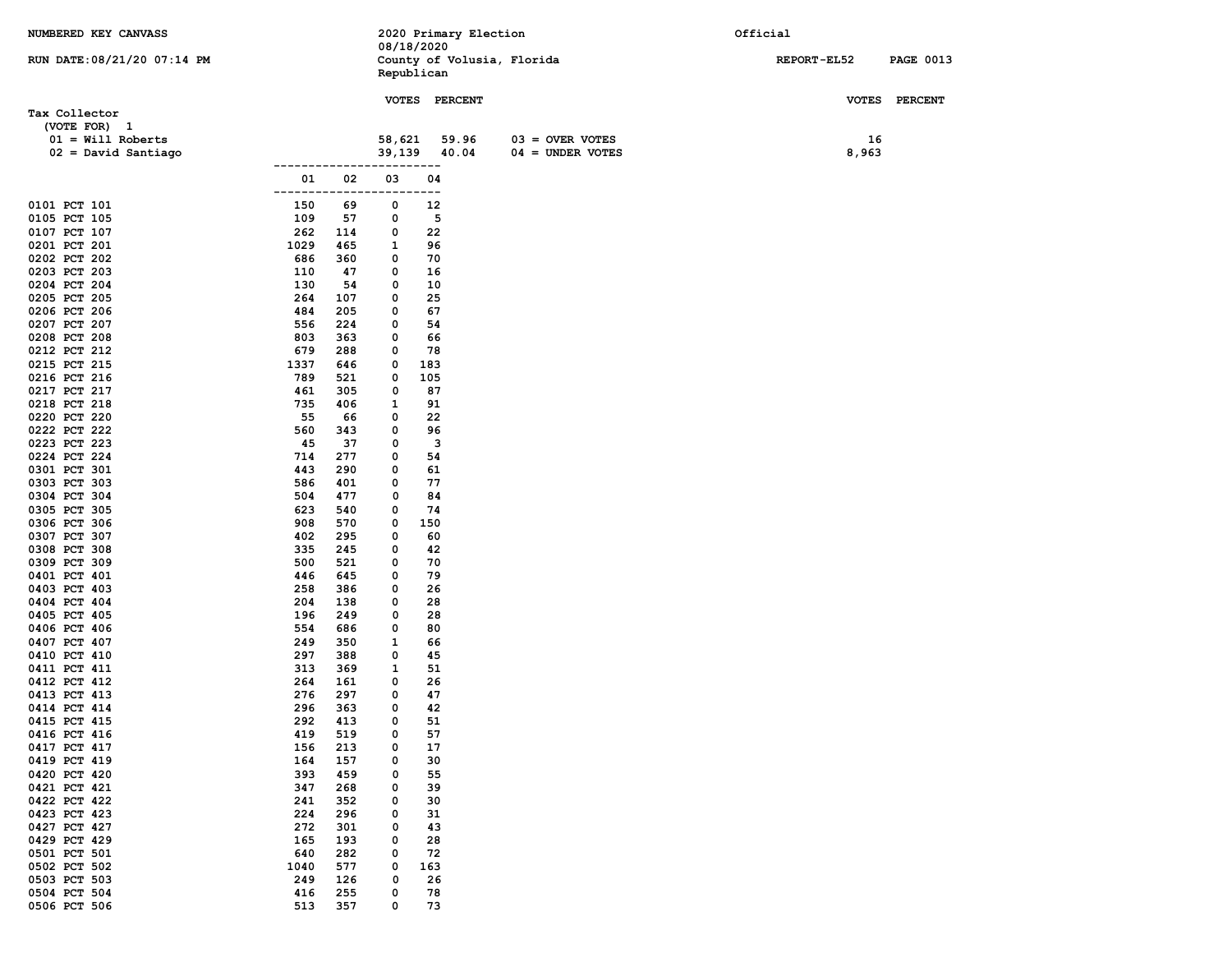| NUMBERED KEY CANVASS           |             |            |            |            | 2020 Primary Election      |                    | Official |                    |                  |
|--------------------------------|-------------|------------|------------|------------|----------------------------|--------------------|----------|--------------------|------------------|
|                                |             |            | 08/18/2020 |            |                            |                    |          |                    |                  |
| RUN DATE: 08/21/20 07:14 PM    |             |            | Republican |            | County of Volusia, Florida |                    |          | <b>REPORT-EL52</b> | <b>PAGE 0014</b> |
|                                |             |            |            |            |                            |                    |          |                    |                  |
|                                |             |            |            |            | VOTES PERCENT              |                    |          |                    | VOTES PERCENT    |
| Tax Collector                  |             |            |            |            |                            |                    |          |                    |                  |
| (VOTE FOR) 1                   |             |            |            |            |                            |                    |          |                    |                  |
| $01 = Will Roberts$            |             |            | 58,621     |            | 59.96                      | $03 =$ OVER VOTES  |          | 16                 |                  |
| $02 =$ David Santiago          |             |            | 39,139     |            | 40.04                      | $04 =$ UNDER VOTES |          | 8,963              |                  |
|                                | ----------- |            | ------     | -----      |                            |                    |          |                    |                  |
| (CONTINUED FROM PREVIOUS PAGE) | 01          | 02         | 03         | 04         |                            |                    |          |                    |                  |
| 0508 PCT 508                   | -------     | -----      | ----       | ---        |                            |                    |          |                    |                  |
| 0509 PCT 509                   | 404<br>196  | 272<br>104 | 0<br>0     | 61<br>32   |                            |                    |          |                    |                  |
| 0510 PCT 510                   | 930         | 502        | 0          | 108        |                            |                    |          |                    |                  |
| 0511 PCT 511                   | 153         | 72         | 0          | 14         |                            |                    |          |                    |                  |
| 0512 PCT 512                   | 772         | 555        | 0          | 116        |                            |                    |          |                    |                  |
| 0515 PCT 515                   | 485         | 305        | 0          | 84         |                            |                    |          |                    |                  |
| 0516 PCT 516                   | 583         | 340        | 0          | 96         |                            |                    |          |                    |                  |
| 0517 PCT 517                   | 441         | 243        | 0          | 60         |                            |                    |          |                    |                  |
| 0519 PCT 519                   | 271         | 149        | 0          | 36         |                            |                    |          |                    |                  |
| 0521 PCT 521                   | 857         | 507        | 0          | 107        |                            |                    |          |                    |                  |
| 0522 PCT 522                   | 654         | 454        | 0          | 71         |                            |                    |          |                    |                  |
| 0523 PCT 523<br>0526 PCT 526   | 348<br>228  | 192<br>164 | 1<br>0     | 45<br>43   |                            |                    |          |                    |                  |
| 0527 PCT 527                   | 231         | 221        | 0          | 55         |                            |                    |          |                    |                  |
| 0528 PCT 528                   | 263         | 156        | 0          | 39         |                            |                    |          |                    |                  |
| 0529 PCT 529                   | 319         | 184        | 0          | 24         |                            |                    |          |                    |                  |
| 0530 PCT 530                   | 248         | 179        | 0          | 53         |                            |                    |          |                    |                  |
| 0532 PCT 532                   | 734         | 339        | 0          | 74         |                            |                    |          |                    |                  |
| 0602 PCT 602                   | 1117        | 714        | 0          | 200        |                            |                    |          |                    |                  |
| 0603 PCT 603                   | 475         | 498        | 0          | 164        |                            |                    |          |                    |                  |
| 0607 PCT 607                   | 834         | 486        | 1          | 142        |                            |                    |          |                    |                  |
| 0614 PCT 614                   | 380         | 404        | 0          | 147        |                            |                    |          |                    |                  |
| 0619 PCT 619                   | 223         | 229        | 0          | 79         |                            |                    |          |                    |                  |
| 0620 PCT 620<br>0621 PCT 621   | 61<br>207   | 81<br>199  | 0<br>0     | 14<br>94   |                            |                    |          |                    |                  |
| 0622 PCT 622                   | 84          | 62         | 1          | 22         |                            |                    |          |                    |                  |
| 0623 PCT 623                   | 399         | 213        | 0          | 56         |                            |                    |          |                    |                  |
| 0625 PCT 625                   | 382         | 196        | 0          | 53         |                            |                    |          |                    |                  |
| 0626 PCT 626                   | 222         | 137        | 0          | 64         |                            |                    |          |                    |                  |
| 0628 PCT 628                   | 388         | 405        | 1          | 158        |                            |                    |          |                    |                  |
| 0633 PCT 633                   | 488         | 399        | 0          | 141        |                            |                    |          |                    |                  |
| 0638 PCT 638                   | 401         | 281        | 1          | 87         |                            |                    |          |                    |                  |
| 0641 PCT 641                   | 796         | 605        | 1          | 155        |                            |                    |          |                    |                  |
| 0701 PCT 701<br>0703 PCT 703   | 829<br>587  | 597<br>466 | 0<br>0     | 168<br>126 |                            |                    |          |                    |                  |
| 0705 PCT 705                   | 251         | 145        | 0          | 51         |                            |                    |          |                    |                  |
| 0706 PCT 706                   | 957         | 490        | 1          | 126        |                            |                    |          |                    |                  |
| 0709 PCT 709                   | 482         | 335        | 0          | 84         |                            |                    |          |                    |                  |
| 0711 PCT 711                   | 728         | 416        | 0          | 119        |                            |                    |          |                    |                  |
| 0712 PCT 712                   | 312         | 213        | $\Omega$   | 50         |                            |                    |          |                    |                  |
| 0714 PCT 714                   | 668         | 389        | 0          | 113        |                            |                    |          |                    |                  |
| 0716 PCT 716                   | 619         | 231        | 1          | 59         |                            |                    |          |                    |                  |
| 0717 PCT 717                   | 325         | 168        | 0          | 53         |                            |                    |          |                    |                  |
| 0718 PCT 718                   | 739         | 386        | 0          | 111        |                            |                    |          |                    |                  |
| 0719 PCT 719<br>0720 PCT 720   | 395<br>163  | 196<br>91  | 0<br>0     | 53<br>27   |                            |                    |          |                    |                  |
| 0722 PCT 722                   | 384         | 247        | 0          | 42         |                            |                    |          |                    |                  |
| 0725 PCT 725                   | 455         | 288        | 0          | 68         |                            |                    |          |                    |                  |
| 0726 PCT 726                   | 842         | 459        | 0          | 187        |                            |                    |          |                    |                  |
| 0728 PCT 728                   | 703         | 470        | 0          | 132        |                            |                    |          |                    |                  |
| 0729 PCT 729                   | 827         | 532        | 0          | 159        |                            |                    |          |                    |                  |
| 0732 PCT 732                   | 971         | 621        | 0          | 152        |                            |                    |          |                    |                  |
| 0733 PCT 733                   | 461         | 293        | 0          | 85         |                            |                    |          |                    |                  |
| 0803 PCT 803                   | 529         | 206        | 0          | 57         |                            |                    |          |                    |                  |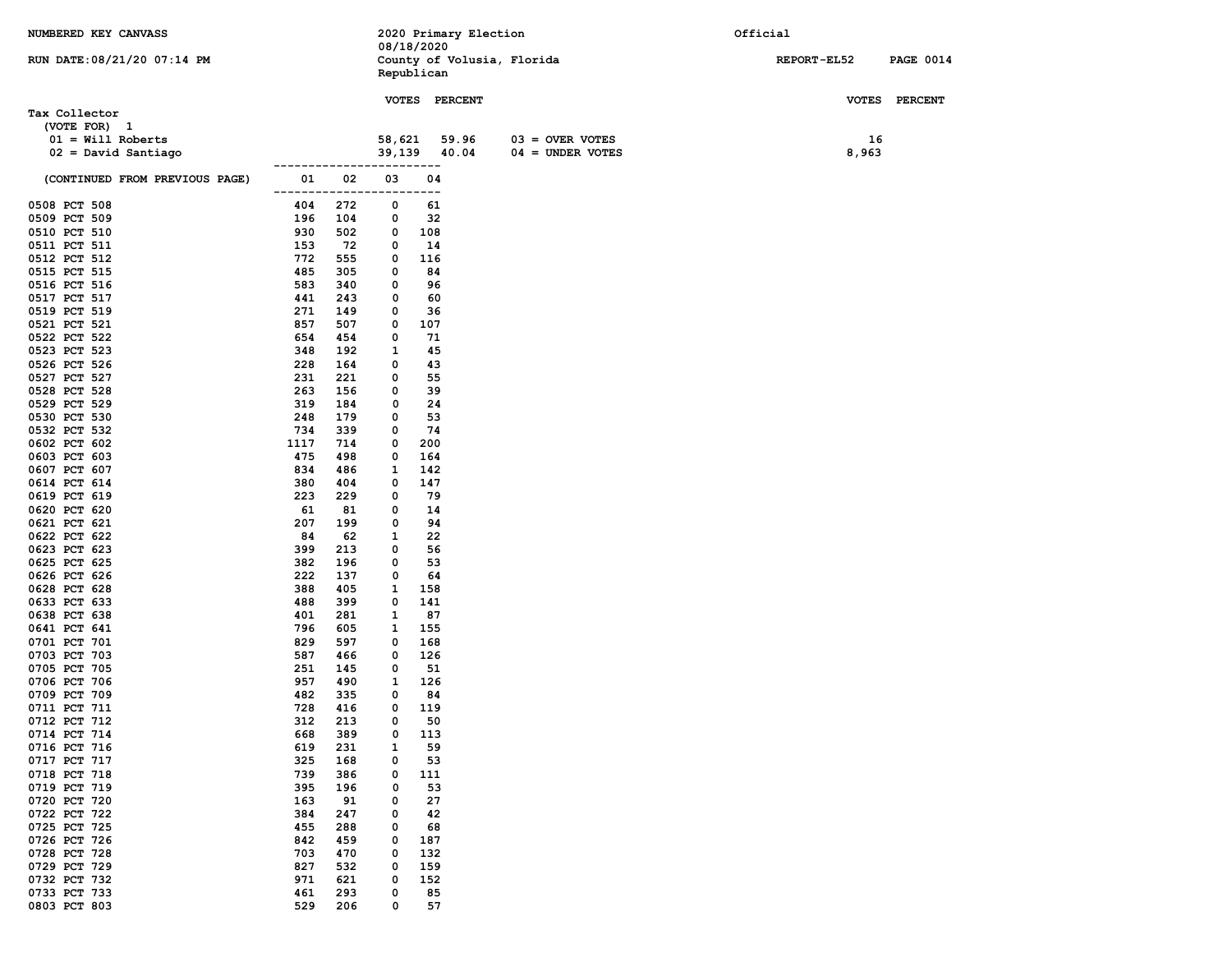| NUMBERED KEY CANVASS<br>RUN DATE: 08/21/20 07:14 PM |      |     | 2020 Primary Election<br>08/18/2020<br>County of Volusia, Florida |     |                |                                         | Official<br>REPORT-EL52<br><b>PAGE 0015</b> |
|-----------------------------------------------------|------|-----|-------------------------------------------------------------------|-----|----------------|-----------------------------------------|---------------------------------------------|
|                                                     |      |     | Republican                                                        |     |                |                                         |                                             |
| Tax Collector<br>(VOTE FOR) 1                       |      |     | <b>VOTES</b>                                                      |     | <b>PERCENT</b> |                                         | <b>VOTES</b><br><b>PERCENT</b>              |
| $01 = Will Roberts$<br>$02 =$ David Santiago        |      |     | 58,621<br>39,139                                                  |     | 59.96<br>40.04 | $03 =$ OVER VOTES<br>$04 =$ UNDER VOTES | 16<br>8,963                                 |
|                                                     |      |     |                                                                   |     |                |                                         |                                             |
| (CONTINUED FROM PREVIOUS PAGE)                      | 01   | 02  | 03                                                                | 04  |                |                                         |                                             |
| 0804 PCT 804                                        | 752  | 326 | $\mathbf 0$                                                       | 83  |                |                                         |                                             |
| 0805 PCT 805                                        | 972  | 472 | 0                                                                 | 120 |                |                                         |                                             |
| 0807 PCT 807                                        | 285  | 134 | 0                                                                 | 41  |                |                                         |                                             |
| 0808 PCT 808                                        | 1300 | 709 | 0                                                                 | 191 |                |                                         |                                             |
| 0809 PCT 809                                        | 116  | 80  | 0                                                                 | 19  |                |                                         |                                             |
| 0810 PCT 810                                        | 318  | 146 | 0                                                                 | 46  |                |                                         |                                             |
| 0812 PCT 812                                        | 545  | 272 | 0                                                                 | 72  |                |                                         |                                             |
| 0813 PCT 813                                        | 431  | 257 | 0                                                                 | 56  |                |                                         |                                             |
| 0814 PCT 814                                        | 448  | 219 | 0                                                                 | 57  |                |                                         |                                             |
| 0816 PCT 816                                        | 381  | 145 | 0                                                                 | 32  |                |                                         |                                             |
| 0901 PCT 901                                        | 320  | 264 | 0                                                                 | 64  |                |                                         |                                             |
| 0902 PCT 902                                        | 595  | 379 | 0                                                                 | 75  |                |                                         |                                             |
| 0903 PCT 903                                        | 565  | 400 | $\mathbf{2}$                                                      | 81  |                |                                         |                                             |
| 0904 PCT 904                                        | 813  | 599 | $\overline{2}$                                                    | 110 |                |                                         |                                             |
| 0907 PCT 907                                        | 378  | 261 | 0                                                                 | 35  |                |                                         |                                             |
| 0909 PCT 909                                        | 237  | 178 | 0                                                                 | 46  |                |                                         |                                             |
| 0910 PCT 910                                        | 221  | 119 | 0                                                                 | 28  |                |                                         |                                             |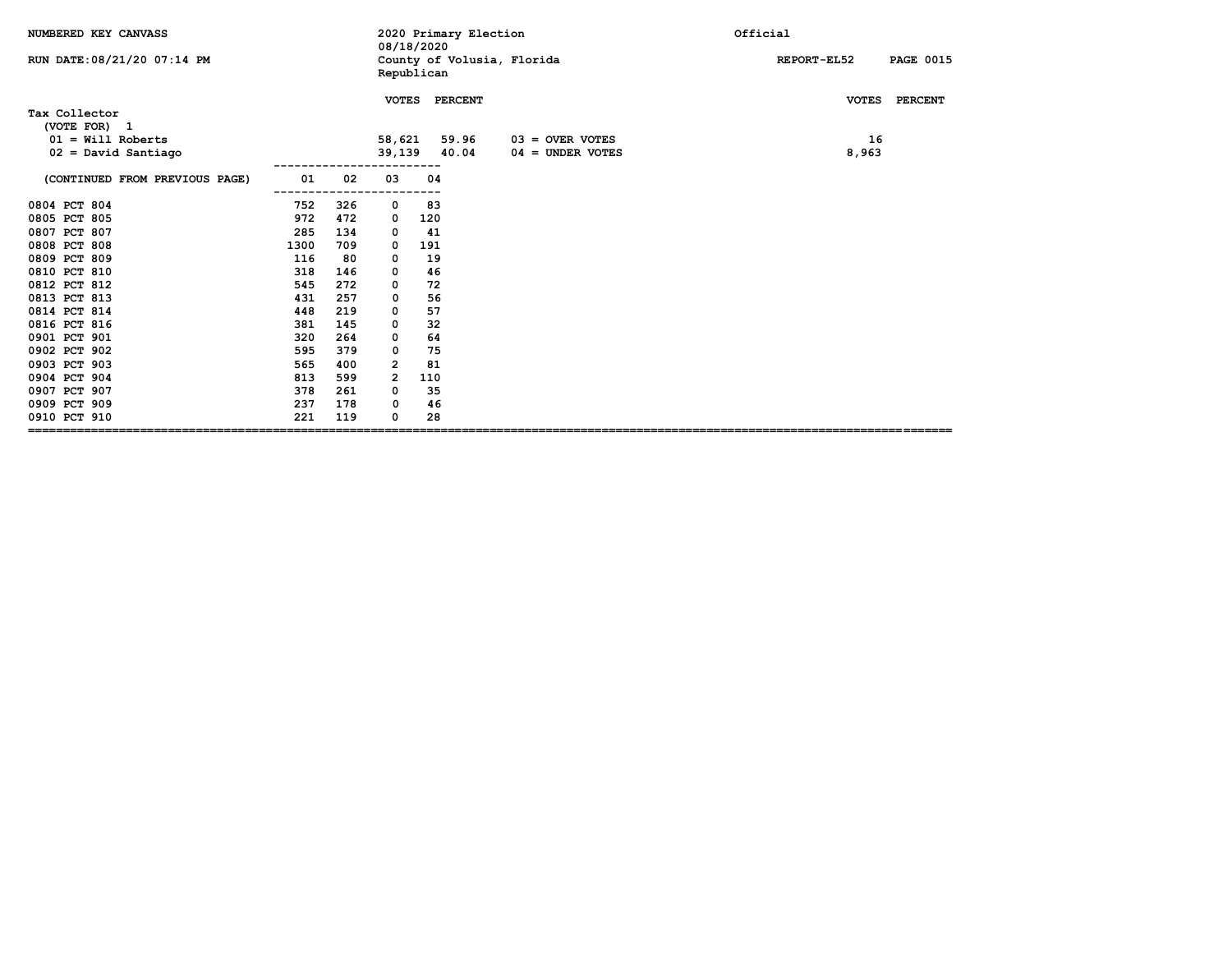| NUMBERED KEY CANVASS         |            |                       |        |                         | 2020 Primary Election |                            | Official    |                  |
|------------------------------|------------|-----------------------|--------|-------------------------|-----------------------|----------------------------|-------------|------------------|
|                              |            |                       |        | 08/18/2020              |                       |                            |             |                  |
| RUN DATE: 08/21/20 07:14 PM  |            |                       |        | Republican              |                       | County of Volusia, Florida | REPORT-EL52 | <b>PAGE 0016</b> |
|                              |            |                       |        |                         |                       |                            |             |                  |
|                              |            |                       |        | <b>VOTES PERCENT</b>    |                       |                            |             | VOTES PERCENT    |
| Rep Party State Committeeman |            |                       |        |                         |                       |                            |             |                  |
| (VOTE FOR) 1                 |            |                       |        |                         |                       |                            |             |                  |
| $01 =$ Santiago Avila Jr     |            |                       | 15,273 |                         | 36.59                 | $03 =$ OVER VOTES          |             | 1                |
| $02 =$ Victor Waldorf Baker  |            |                       | 26,471 |                         | 63.41                 | $04 = UNDER VOTES$         | 4,335       |                  |
|                              |            | -----------           | -----  | $---$                   |                       |                            |             |                  |
|                              | 01         | 02                    | 03     | 04                      |                       |                            |             |                  |
|                              |            |                       | ---    | $ -$                    |                       |                            |             |                  |
| 0101 PCT 101                 | 50         | 75                    | 0      | 11                      |                       |                            |             |                  |
| 0105 PCT 105<br>0107 PCT 107 | 19         | 74                    | 0      | 6                       |                       |                            |             |                  |
| 0201 PCT 201                 | 57<br>243  | 167<br>513            | 0<br>0 | 11<br>84                |                       |                            |             |                  |
| 0202 PCT 202                 | 141        | 312                   | 0      | 43                      |                       |                            |             |                  |
| 0203 PCT 203                 | 22         | 58                    | 0      | 12                      |                       |                            |             |                  |
| 0204 PCT 204                 | 31         | 76                    | 0      | 13                      |                       |                            |             |                  |
| 0205 PCT 205                 | 43         | 120                   | 0      | 14                      |                       |                            |             |                  |
| 0206 PCT 206                 | 124        | 188                   | 0      | 40                      |                       |                            |             |                  |
| 0207 PCT 207                 | 126        | 289                   | 0      | 47                      |                       |                            |             |                  |
| 0208 PCT 208                 | 173        | 363                   | 0      | 43                      |                       |                            |             |                  |
| 0212 PCT 212                 | 126        | 242                   | 0      | 35                      |                       |                            |             |                  |
| 0215 PCT 215                 | 335        | 519                   | 0      | 106                     |                       |                            |             |                  |
| 0216 PCT 216                 | 214        | 253                   | 0      | 40                      |                       |                            |             |                  |
| 0217 PCT 217                 | 69         | 116                   | 0      | 28                      |                       |                            |             |                  |
| 0218 PCT 218<br>0220 PCT 220 | 106<br>6   | 264<br>$\overline{2}$ | 0<br>0 | 43<br>0                 |                       |                            |             |                  |
| 0222 PCT 222                 | 121        | 238                   | 0      | 63                      |                       |                            |             |                  |
| 0223 PCT 223                 | 13         | 24                    | 0      | 4                       |                       |                            |             |                  |
| 0224 PCT 224                 | 166        | 295                   | 0      | 55                      |                       |                            |             |                  |
| 0301 PCT 301                 | 111        | 209                   | 0      | 23                      |                       |                            |             |                  |
| 0303 PCT 303                 | 161        | 272                   | 0      | 72                      |                       |                            |             |                  |
| 0304 PCT 304                 | 184        | 281                   | 0      | 45                      |                       |                            |             |                  |
| 0305 PCT 305                 | 211        | 389                   | 0      | 65                      |                       |                            |             |                  |
| 0306 PCT 306                 | 262        | 506                   | 0      | 105                     |                       |                            |             |                  |
| 0307 PCT 307                 | 126        | 225                   | 0      | 39                      |                       |                            |             |                  |
| 0308 PCT 308                 | 105        | 153                   | 0      | 13                      |                       |                            |             |                  |
| 0309 PCT 309                 | 139<br>213 | 278<br>236            | 0<br>0 | 36<br>32                |                       |                            |             |                  |
| 0401 PCT 401<br>0403 PCT 403 | 113        | 102                   | 0      | 6                       |                       |                            |             |                  |
| 0404 PCT 404                 | 53         | 151                   | 0      | 23                      |                       |                            |             |                  |
| 0405 PCT 405                 | 76         | 102                   | 0      | 4                       |                       |                            |             |                  |
| 0406 PCT 406                 | 245        | 231                   | 0      | 33                      |                       |                            |             |                  |
| 0407 PCT 407                 | 91         | 123                   | 0      | 16                      |                       |                            |             |                  |
| 0410 PCT 410                 | 124        | 113                   | 0      | 11                      |                       |                            |             |                  |
| 0411 PCT 411                 | 129        | 157                   | 0      | 21                      |                       |                            |             |                  |
| 0412 PCT 412                 | 88         | 151                   | 0      | 26                      |                       |                            |             |                  |
| 0413 PCT 413                 | 94         | 120                   | 0      | 27                      |                       |                            |             |                  |
| 0414 PCT 414                 | 117        | 134                   | 0<br>0 | 17                      |                       |                            |             |                  |
| 0415 PCT 415<br>0416 PCT 416 | 125<br>166 | 135<br>167            | 0      | 16<br>14                |                       |                            |             |                  |
| 0417 PCT 417                 | 49         | 79                    | 0      | 14                      |                       |                            |             |                  |
| 0419 PCT 419                 | 39         | 71                    | 0      | $\overline{\mathbf{2}}$ |                       |                            |             |                  |
| 0420 PCT 420                 | 162        | 183                   | 0      | 21                      |                       |                            |             |                  |
| 0421 PCT 421                 | 111        | 200                   | 0      | 29                      |                       |                            |             |                  |
| 0422 PCT 422                 | 110        | 114                   | 0      | 6                       |                       |                            |             |                  |
| 0423 PCT 423                 | 96         | 122                   | 0      | 11                      |                       |                            |             |                  |
| 0427 PCT 427                 | 94         | 134                   | 0      | 12                      |                       |                            |             |                  |
| 0429 PCT 429                 | 68         | 79                    | 0      | 4                       |                       |                            |             |                  |
| 0501 PCT 501                 | 152        | 307                   | 0      | 38                      |                       |                            |             |                  |
| 0502 PCT 502                 | 267        | 460                   | 0      | 67                      |                       |                            |             |                  |
| 0503 PCT 503<br>0504 PCT 504 | 64         | 127                   | 0      | 21                      |                       |                            |             |                  |
| 0506 PCT 506                 | 133<br>155 | 162<br>227            | 0<br>0 | 40<br>46                |                       |                            |             |                  |
|                              |            |                       |        |                         |                       |                            |             |                  |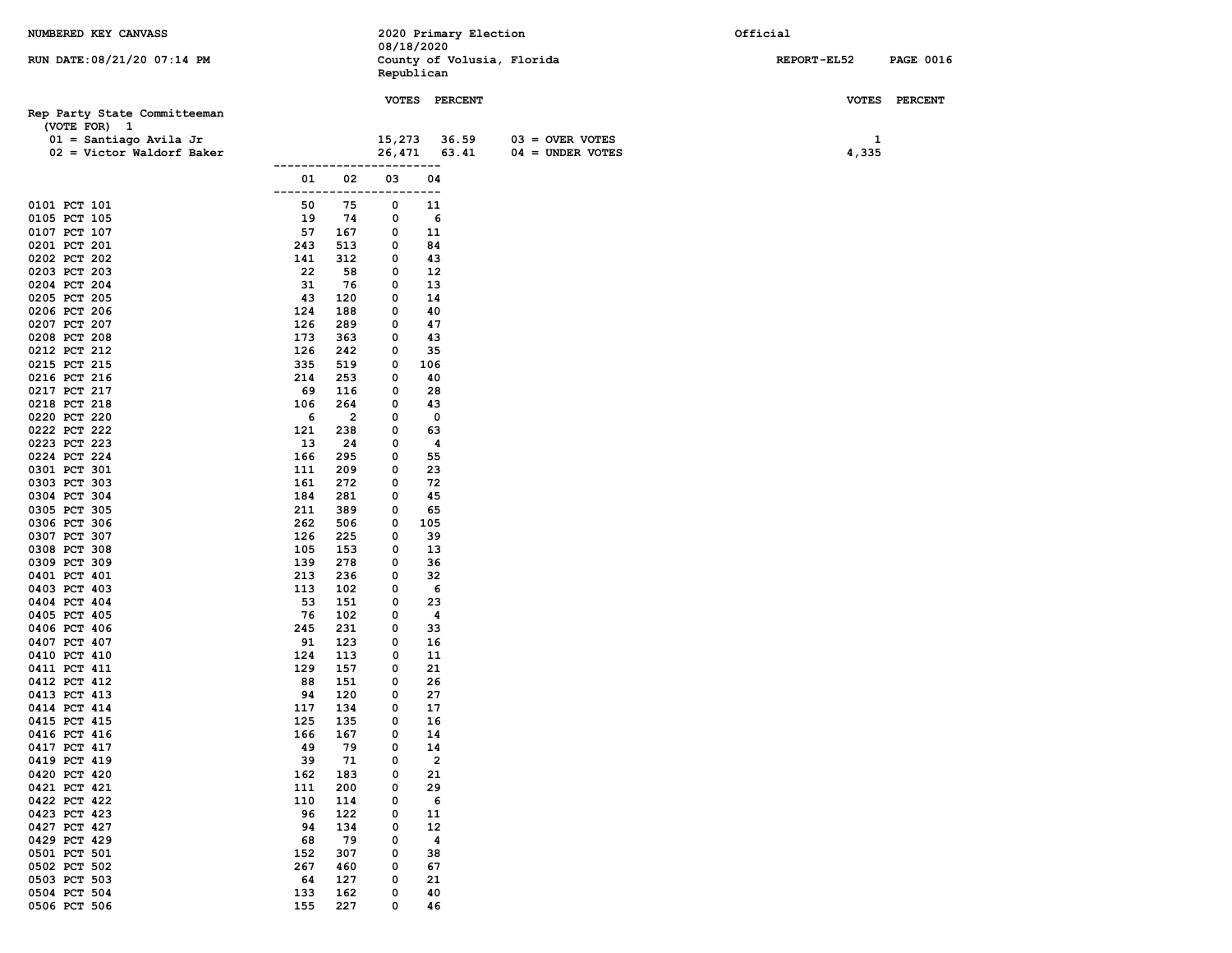| NUMBERED KEY CANVASS           |                            |            |            | 2020 Primary Election      |                    | Official           |                  |
|--------------------------------|----------------------------|------------|------------|----------------------------|--------------------|--------------------|------------------|
|                                |                            |            | 08/18/2020 |                            |                    |                    |                  |
| RUN DATE: 08/21/20 07:14 PM    |                            |            | Republican | County of Volusia, Florida |                    | <b>REPORT-EL52</b> | <b>PAGE 0017</b> |
|                                |                            |            |            |                            |                    |                    |                  |
|                                |                            |            |            | <b>VOTES PERCENT</b>       |                    |                    | VOTES PERCENT    |
| Rep Party State Committeeman   |                            |            |            |                            |                    |                    |                  |
| (VOTE FOR) 1                   |                            |            |            |                            |                    |                    |                  |
| $01 =$ Santiago Avila Jr       |                            |            | 15,273     | 36.59                      | $03 =$ OVER VOTES  | $\mathbf{1}$       |                  |
| $02 =$ Victor Waldorf Baker    |                            |            | 26,471     | 63.41                      | $04 = UNDER VOTES$ | 4,335              |                  |
|                                | ------------------------   |            |            |                            |                    |                    |                  |
| (CONTINUED FROM PREVIOUS PAGE) | 01                         | 02         | 03         | 04                         |                    |                    |                  |
| 0508 PCT 508                   | -------------------<br>135 | 188        | 0          | ---<br>36                  |                    |                    |                  |
| 0509 PCT 509                   | 47                         | 105        | 0          | 15                         |                    |                    |                  |
| 0510 PCT 510                   | 268                        | 461        | 0          | 83                         |                    |                    |                  |
| 0511 PCT 511                   | 37                         | 84         | 0          | 11                         |                    |                    |                  |
| 0512 PCT 512                   | 214                        | 371        | 0          | 81                         |                    |                    |                  |
| 0515 PCT 515                   | 107                        | 156        | 0          | 27                         |                    |                    |                  |
| 0516 PCT 516                   | 158                        | 269        | 0          | 90                         |                    |                    |                  |
| 0517 PCT 517                   | 106                        | 187        | 0          | 33                         |                    |                    |                  |
| 0519 PCT 519                   | 71                         | 105        | 0          | 9                          |                    |                    |                  |
| 0521 PCT 521                   | 234                        | 389        | 0          | 46                         |                    |                    |                  |
| 0522 PCT 522<br>0523 PCT 523   | 176<br>54                  | 276<br>147 | 0<br>0     | 44<br>11                   |                    |                    |                  |
| 0526 PCT 526                   | 40                         | 100        | 0          | 20                         |                    |                    |                  |
| 0527 PCT 527                   | 64                         | 108        | 0          | 8                          |                    |                    |                  |
| 0528 PCT 528                   | 36                         | 91         | 0          | 8                          |                    |                    |                  |
| 0529 PCT 529                   | 59                         | 127        | 0          | 8                          |                    |                    |                  |
| 0530 PCT 530                   | 50                         | 70         | 0          | 15                         |                    |                    |                  |
| 0532 PCT 532                   | 242                        | 331        | 0          | 37                         |                    |                    |                  |
| 0602 PCT 602                   | 294                        | 521        | 0          | 84                         |                    |                    |                  |
| 0603 PCT 603                   | 57                         | 97         | 0          | 9                          |                    |                    |                  |
| 0607 PCT 607                   | 196                        | 350        | 0          | 73                         |                    |                    |                  |
| 0614 PCT 614<br>0619 PCT 619   | 33<br>17                   | 72<br>31   | 0<br>0     | 5<br>3                     |                    |                    |                  |
| 0620 PCT 620                   | $\mathbf{o}$               | 3          | 0          | 0                          |                    |                    |                  |
| 0621 PCT 621                   | 15                         | 12         | 0          | 6                          |                    |                    |                  |
| 0622 PCT 622                   | 17                         | 25         | 0          | 5                          |                    |                    |                  |
| 0623 PCT 623                   | 77                         | 167        | 0          | 25                         |                    |                    |                  |
| 0625 PCT 625                   | 107                        | 146        | 0          | 42                         |                    |                    |                  |
| 0626 PCT 626                   | 36                         | 91         | 0          | 12                         |                    |                    |                  |
| 0628 PCT 628                   | 34                         | 64         | 0          | 11                         |                    |                    |                  |
| 0633 PCT 633                   | 75                         | 162        | 0          | 25                         |                    |                    |                  |
| 0638 PCT 638<br>0641 PCT 641   | 82<br>225                  | 198<br>394 | 0<br>0     | 23<br>60                   |                    |                    |                  |
| 0701 PCT 701                   | 199                        | 383        | 0          | 84                         |                    |                    |                  |
| 0703 PCT 703                   | 144                        | 269        | 0          | 67                         |                    |                    |                  |
| 0705 PCT 705                   | 62                         | 138        | 0          | 25                         |                    |                    |                  |
| 0706 PCT 706                   | 274                        | 480        | 0          | 77                         |                    |                    |                  |
| 0709 PCT 709                   | 113                        | 229        | 0          | 27                         |                    |                    |                  |
| 0711 PCT 711                   | 154                        | 315        | 0          | 54                         |                    |                    |                  |
| 0712 PCT 712                   | 75                         | 135        | $\Omega$   | 23                         |                    |                    |                  |
| 0714 PCT 714                   | 145                        | 261        | 0          | 53                         |                    |                    |                  |
| 0716 PCT 716<br>0717 PCT 717   | 139<br>83                  | 373<br>108 | 0<br>0     | 59<br>29                   |                    |                    |                  |
| 0718 PCT 718                   | 172                        | 307        | 0          | 54                         |                    |                    |                  |
| 0719 PCT 719                   | 77                         | 180        | 0          | 22                         |                    |                    |                  |
| 0720 PCT 720                   | 31                         | 66         | 0          | 11                         |                    |                    |                  |
| 0722 PCT 722                   | 80                         | 163        | 0          | 13                         |                    |                    |                  |
| 0725 PCT 725                   | 116                        | 211        | 0          | 36                         |                    |                    |                  |
| 0726 PCT 726                   | 222                        | 409        | 0          | 145                        |                    |                    |                  |
| 0728 PCT 728                   | 186                        | 353        | 0          | 64                         |                    |                    |                  |
| 0729 PCT 729                   | 224                        | 459        | 0          | 86                         |                    |                    |                  |
| 0732 PCT 732                   | 263                        | 447        | 0          | 74                         |                    |                    |                  |
| 0733 PCT 733<br>0803 PCT 803   | 130<br>113                 | 203<br>290 | 0<br>0     | 61<br>27                   |                    |                    |                  |
|                                |                            |            |            |                            |                    |                    |                  |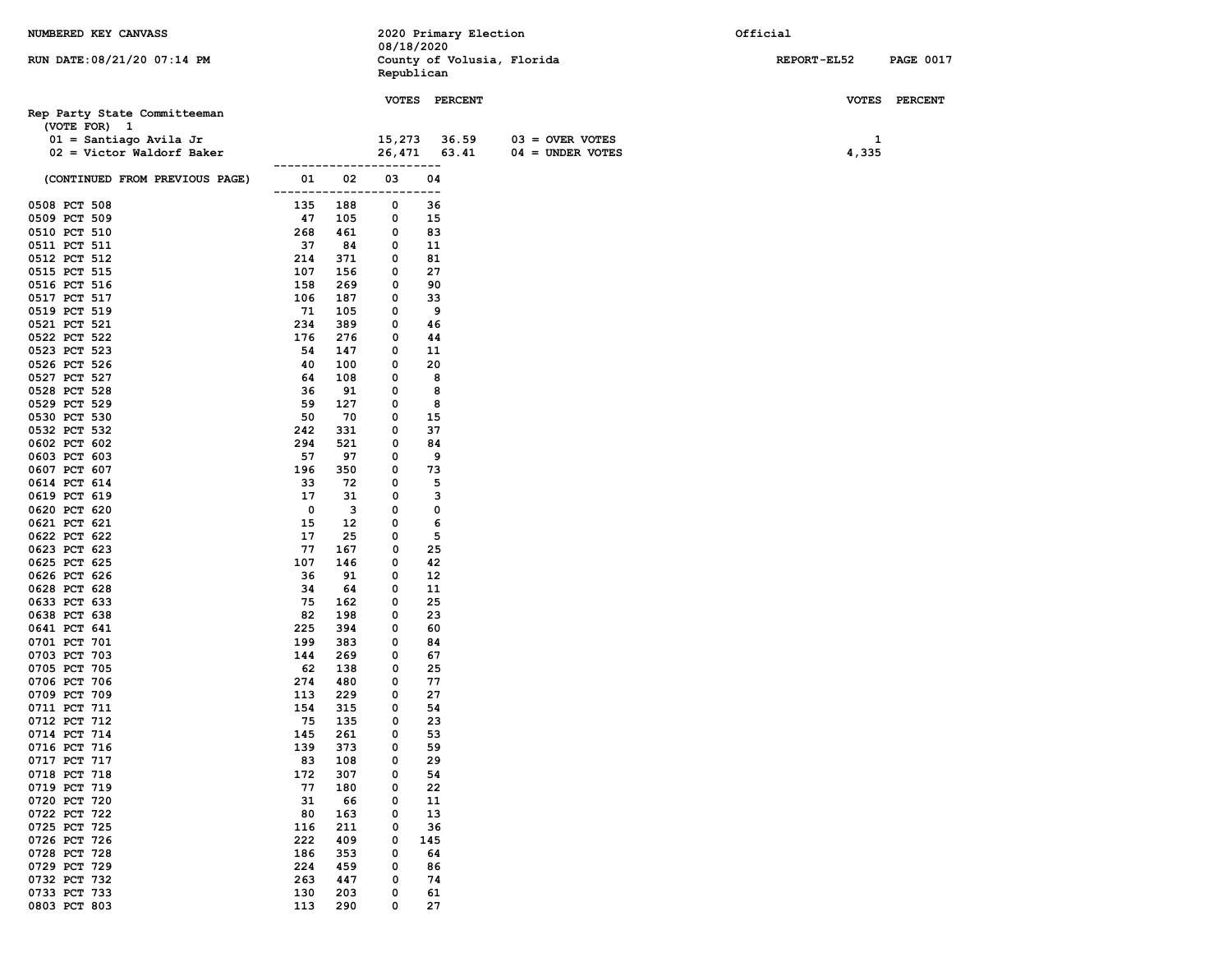| NUMBERED KEY CANVASS                                    |     |     | 08/18/2020       | 2020 Primary Election   |                            | Official                               |
|---------------------------------------------------------|-----|-----|------------------|-------------------------|----------------------------|----------------------------------------|
| RUN DATE: 08/21/20 07:14 PM                             |     |     | Republican       |                         | County of Volusia, Florida | <b>REPORT-EL52</b><br><b>PAGE 0018</b> |
| Rep Party State Committeeman<br>(VOTE FOR) 1            |     |     | <b>VOTES</b>     | <b>PERCENT</b><br>36.59 | $03 =$ OVER VOTES          | VOTES PERCENT                          |
| $01 =$ Santiago Avila Jr<br>$02 =$ Victor Waldorf Baker |     |     | 15,273<br>26,471 | 63.41                   | $04 =$ UNDER VOTES         | 1<br>4,335                             |
| (CONTINUED FROM PREVIOUS PAGE)                          | 01  | 02  | 03               | 04                      |                            |                                        |
| 0804 PCT 804                                            | 180 | 358 | 0                | 53                      |                            |                                        |
| 0805 PCT 805                                            | 248 | 466 | 0                | 75                      |                            |                                        |
| 0807 PCT 807                                            | 58  | 113 | 0                | 20                      |                            |                                        |
| 0808 PCT 808                                            | 355 | 542 | 0                | 77                      |                            |                                        |
| 0809 PCT 809                                            | 23  | 40  | 0                | 3                       |                            |                                        |
| 0810 PCT 810                                            | 75  | 113 | 0                | 22                      |                            |                                        |
| 0812 PCT 812                                            | 129 | 232 | 0                | 27                      |                            |                                        |
| 0813 PCT 813                                            | 110 | 203 | 0                | 50                      |                            |                                        |
| 0814 PCT 814                                            | 100 | 234 | 0                | 29                      |                            |                                        |
| 0816 PCT 816                                            | 118 | 189 | 0                | 36                      |                            |                                        |
| 0901 PCT 901                                            | 101 | 150 | 0                | 29                      |                            |                                        |
| 0902 PCT 902                                            | 150 | 305 | 0                | 42                      |                            |                                        |
| 0903 PCT 903                                            | 158 | 291 | 1                | 40                      |                            |                                        |
| 0904 PCT 904                                            | 242 | 394 | 0                | 54                      |                            |                                        |
| 0907 PCT 907                                            | 129 | 238 | 0                | 29                      |                            |                                        |
| 0909 PCT 909                                            | 64  | 136 | 0                | 18                      |                            |                                        |
| 0910 PCT 910                                            | 50  | 102 | O                | 22                      |                            |                                        |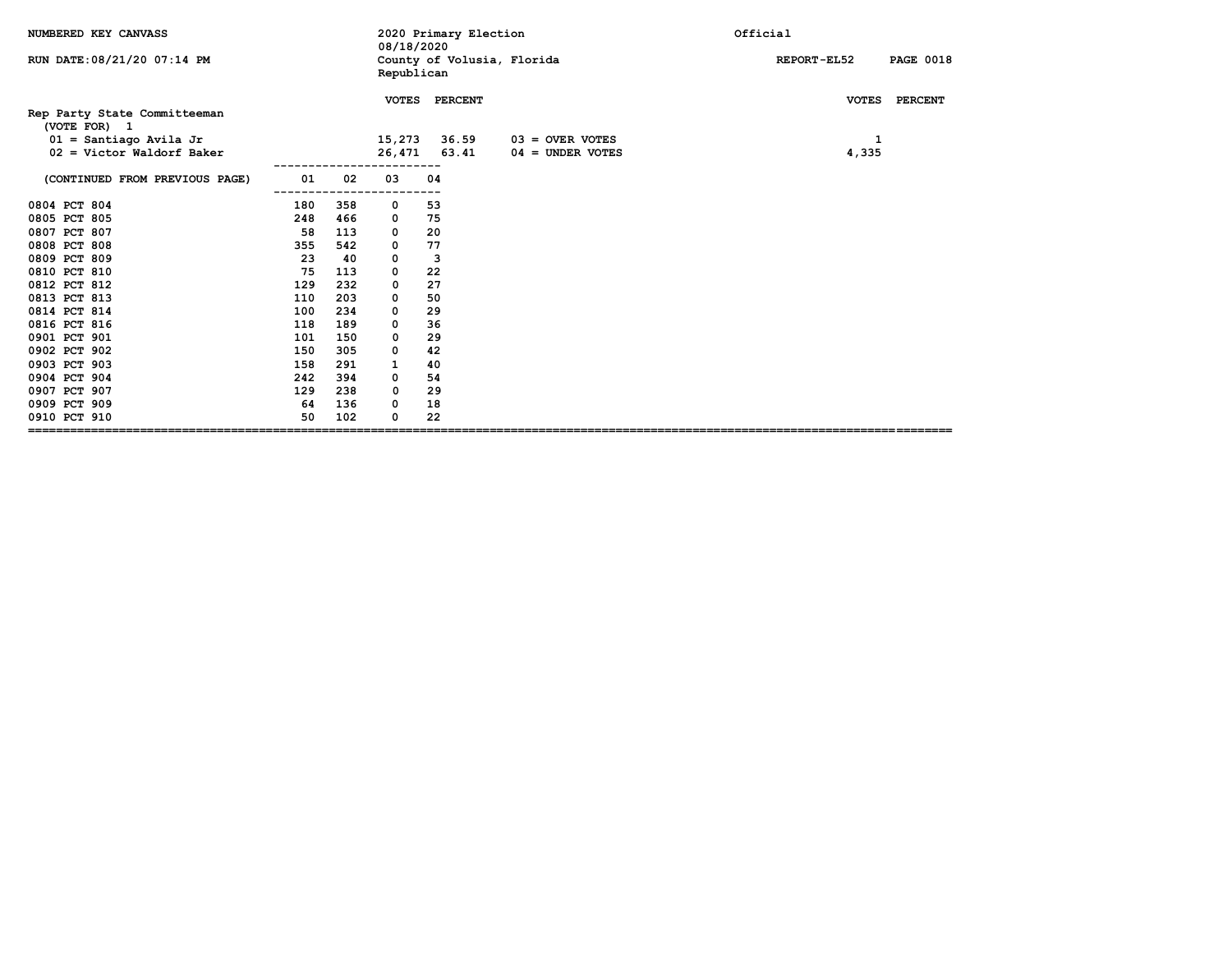| NUMBERED KEY CANVASS           |            |                   |            | 2020 Primary Election      |                    | Official    |                  |
|--------------------------------|------------|-------------------|------------|----------------------------|--------------------|-------------|------------------|
|                                |            |                   | 08/18/2020 |                            |                    |             |                  |
| RUN DATE: 08/21/20 07:14 PM    |            |                   | Republican | County of Volusia, Florida |                    | REPORT-EL52 | <b>PAGE 0019</b> |
|                                |            |                   |            |                            |                    |             |                  |
|                                |            |                   |            | VOTES PERCENT              |                    |             | VOTES PERCENT    |
| Rep Party State Committeewoman |            |                   |            |                            |                    |             |                  |
| (VOTE FOR) 1                   |            |                   |            |                            |                    |             |                  |
| $01 =$ Debbie Phillips         |            |                   | 27,324     | 65.43                      | $03 =$ OVER VOTES  | 5           |                  |
| $02$ = Maria Trent             |            |                   | 14,435     | 34.57                      | $04 = UNDER VOTES$ | 4,316       |                  |
|                                |            | -----------<br>02 | 03         | ----<br>04                 |                    |             |                  |
|                                | 01         |                   | ---        | --                         |                    |             |                  |
| 0101 PCT 101                   | 74         | 49                | 0          | 13                         |                    |             |                  |
| 0105 PCT 105                   | 79         | 14                | 0          | 6                          |                    |             |                  |
| 0107 PCT 107                   | 162        | 62                | 0          | 11                         |                    |             |                  |
| 0201 PCT 201                   | 495        | 257               | 0          | 88                         |                    |             |                  |
| 0202 PCT 202                   | 296        | 156               | 0          | 44                         |                    |             |                  |
| 0203 PCT 203                   | 44         | 35                | 0          | 13                         |                    |             |                  |
| 0204 PCT 204<br>0205 PCT 205   | 61<br>104  | 45<br>58          | 0<br>0     | 14<br>15                   |                    |             |                  |
| 0206 PCT 206                   | 192        | 119               | 0          | 41                         |                    |             |                  |
| 0207 PCT 207                   | 276        | 129               | 0          | 57                         |                    |             |                  |
| 0208 PCT 208                   | 369        | 168               | 0          | 42                         |                    |             |                  |
| 0212 PCT 212                   | 248        | 114               | 0          | 41                         |                    |             |                  |
| 0215 PCT 215                   | 564        | 300               | 0          | 96                         |                    |             |                  |
| 0216 PCT 216                   | 292        | 173               | 0          | 42                         |                    |             |                  |
| 0217 PCT 217                   | 127        | 61                | 0          | 25                         |                    |             |                  |
| 0218 PCT 218                   | 241<br>4   | 123               | 0          | 49                         |                    |             |                  |
| 0220 PCT 220<br>0222 PCT 222   | 245        | 4<br>113          | 0<br>0     | 0<br>64                    |                    |             |                  |
| 0223 PCT 223                   | 27         | 10                | 0          | 4                          |                    |             |                  |
| 0224 PCT 224                   | 317        | 147               | 0          | 52                         |                    |             |                  |
| 0301 PCT 301                   | 211        | 111               | 1          | 20                         |                    |             |                  |
| 0303 PCT 303                   | 273        | 168               | 0          | 64                         |                    |             |                  |
| 0304 PCT 304                   | 319        | 146               | 0          | 45                         |                    |             |                  |
| 0305 PCT 305                   | 363        | 236               | 0          | 66                         |                    |             |                  |
| 0306 PCT 306<br>0307 PCT 307   | 534<br>233 | 234<br>115        | 0<br>0     | 105<br>42                  |                    |             |                  |
| 0308 PCT 308                   | 172        | 84                | 0          | 15                         |                    |             |                  |
| 0309 PCT 309                   | 283        | 138               | 0          | 32                         |                    |             |                  |
| 0401 PCT 401                   | 289        | 157               | 0          | 35                         |                    |             |                  |
| 0403 PCT 403                   | 146        | 66                | 0          | 9                          |                    |             |                  |
| 0404 PCT 404                   | 129        | 73                | 0          | 25                         |                    |             |                  |
| 0405 PCT 405                   | 121        | 56                | 0          | 5                          |                    |             |                  |
| 0406 PCT 406<br>0407 PCT 407   | 290<br>122 | 178<br>88         | 0<br>0     | 41<br>20                   |                    |             |                  |
| 0410 PCT 410                   | 147        | 87                | 1          | 13                         |                    |             |                  |
| 0411 PCT 411                   | 167        | 114               | 0          | 26                         |                    |             |                  |
| 0412 PCT 412                   | 158        | 76                | 0          | 31                         |                    |             |                  |
| 0413 PCT 413                   | 154        | 57                | 0          | 30                         |                    |             |                  |
| 0414 PCT 414                   | 161        | 87                | 0          | 20                         |                    |             |                  |
| 0415 PCT 415                   | 169        | 89                | 1          | 17                         |                    |             |                  |
| 0416 PCT 416<br>0417 PCT 417   | 211<br>79  | 113<br>53         | 0<br>0     | 23<br>10                   |                    |             |                  |
| 0419 PCT 419                   | 71         | 37                | 0          | $\overline{\mathbf{4}}$    |                    |             |                  |
| 0420 PCT 420                   | 206        | 139               | 0          | 21                         |                    |             |                  |
| 0421 PCT 421                   | 212        | 102               | 0          | 26                         |                    |             |                  |
| 0422 PCT 422                   | 136        | 87                | 0          | $7\phantom{.0}$            |                    |             |                  |
| 0423 PCT 423                   | 141        | 76                | 0          | 12                         |                    |             |                  |
| 0427 PCT 427                   | 152        | 71                | 0          | 17                         |                    |             |                  |
| 0429 PCT 429<br>0501 PCT 501   | 99<br>314  | 46<br>150         | 0<br>0     | 6<br>33                    |                    |             |                  |
| 0502 PCT 502                   | 450        | 281               | 0          | 63                         |                    |             |                  |
| 0503 PCT 503                   | 137        | 55                | 0          | 20                         |                    |             |                  |
| 0504 PCT 504                   | 181        | 121               | 0          | 33                         |                    |             |                  |
| 0506 PCT 506                   | 247        | 137               | 0          | 44                         |                    |             |                  |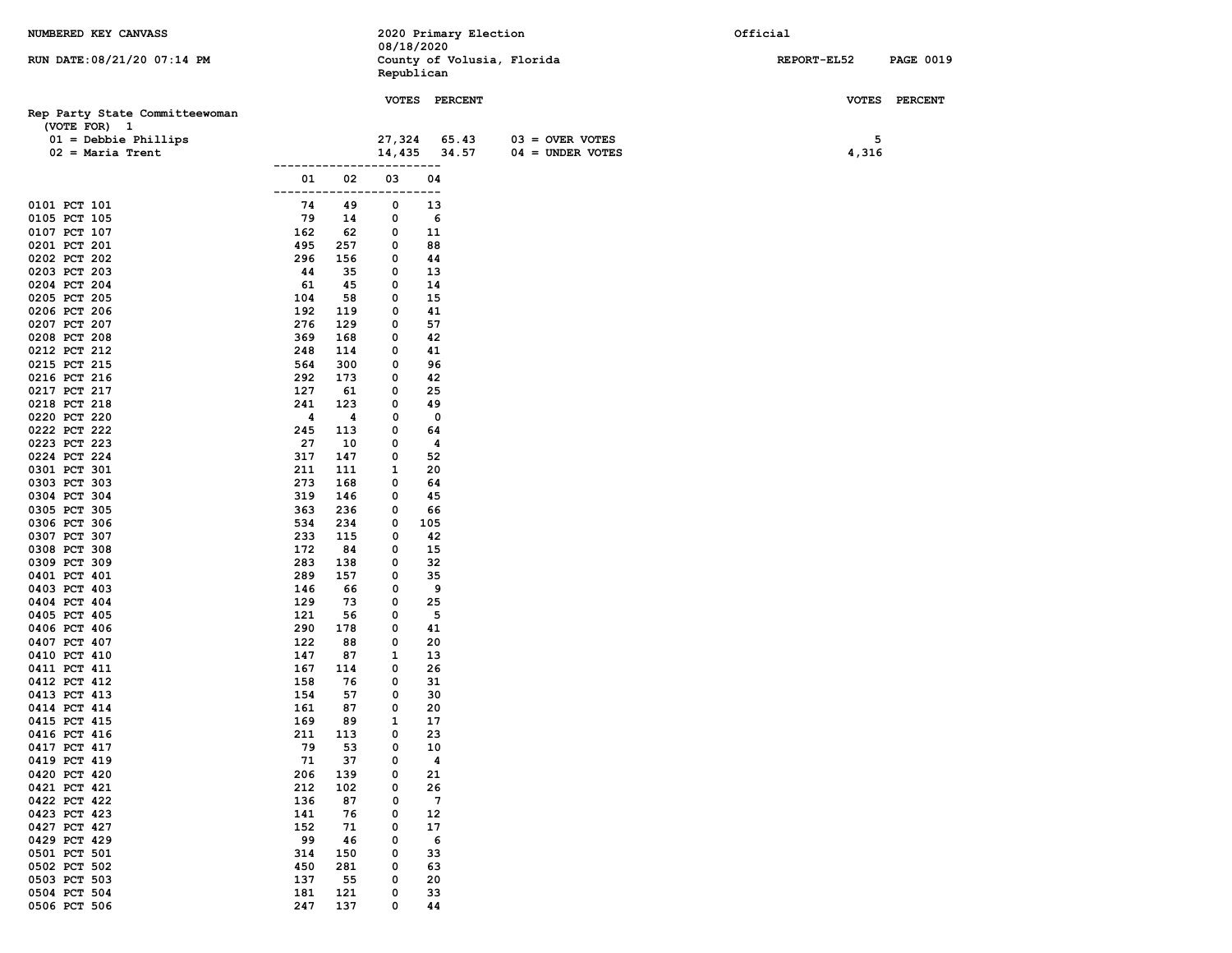| NUMBERED KEY CANVASS           |                   |            |            | 2020 Primary Election      |                    | Official    |                  |
|--------------------------------|-------------------|------------|------------|----------------------------|--------------------|-------------|------------------|
|                                |                   |            | 08/18/2020 |                            |                    |             |                  |
| RUN DATE: 08/21/20 07:14 PM    |                   |            |            | County of Volusia, Florida |                    | REPORT-EL52 | <b>PAGE 0020</b> |
|                                |                   |            | Republican |                            |                    |             |                  |
|                                |                   |            |            | VOTES PERCENT              |                    |             | VOTES PERCENT    |
| Rep Party State Committeewoman |                   |            |            |                            |                    |             |                  |
| (VOTE FOR) 1                   |                   |            |            |                            |                    |             |                  |
| $01 =$ Debbie Phillips         |                   |            | 27,324     | 65.43                      | $03 =$ OVER VOTES  | 5           |                  |
| $02$ = Maria Trent             |                   |            | 14,435     | 34.57                      | $04 = UNDER VOTES$ | 4,316       |                  |
|                                | ----------------- |            |            | -----                      |                    |             |                  |
| (CONTINUED FROM PREVIOUS PAGE) | 01                | 02         | 03         | 04                         |                    |             |                  |
|                                | -------           | -----      | .          | ---                        |                    |             |                  |
| 0508 PCT 508                   | 210               | 120        | 0          | 29                         |                    |             |                  |
| 0509 PCT 509                   | 104               | 49         | 0          | 14                         |                    |             |                  |
| 0510 PCT 510<br>0511 PCT 511   | 512<br>87         | 231<br>36  | 0<br>0     | 69<br>9                    |                    |             |                  |
| 0512 PCT 512                   | 423               | 178        | 0          | 65                         |                    |             |                  |
| 0515 PCT 515                   | 165               | 99         | 0          | 26                         |                    |             |                  |
| 0516 PCT 516                   | 303               | 147        | 0          | 67                         |                    |             |                  |
| 0517 PCT 517                   | 179               | 108        | 0          | 39                         |                    |             |                  |
| 0519 PCT 519                   | 115               | 58         | 0          | 12                         |                    |             |                  |
| 0521 PCT 521                   | 390               | 230        | 0          | 49                         |                    |             |                  |
| 0522 PCT 522                   | 281               | 168        | 0          | 47                         |                    |             |                  |
| 0523 PCT 523                   | 149               | 51         | 0          | 12                         |                    |             |                  |
| 0526 PCT 526                   | 94                | 47         | 0          | 19                         |                    |             |                  |
| 0527 PCT 527                   | 126               | 43         | 0          | 11                         |                    |             |                  |
| 0528 PCT 528                   | 92                | 34         | 0          | 9                          |                    |             |                  |
| 0529 PCT 529                   | 120<br>78         | 65<br>39   | 0<br>0     | 9<br>18                    |                    |             |                  |
| 0530 PCT 530<br>0532 PCT 532   | 349               | 219        | 0          | 42                         |                    |             |                  |
| 0602 PCT 602                   | 554               | 269        | 0          | 76                         |                    |             |                  |
| 0603 PCT 603                   | 110               | 46         | 0          | $7\phantom{.0}$            |                    |             |                  |
| 0607 PCT 607                   | 356               | 193        | 0          | 70                         |                    |             |                  |
| 0614 PCT 614                   | 80                | 25         | 0          | 5                          |                    |             |                  |
| 0619 PCT 619                   | 23                | 25         | 0          | 3                          |                    |             |                  |
| 0620 PCT 620                   | 3                 | 0          | 0          | 0                          |                    |             |                  |
| 0621 PCT 621                   | 18                | 10         | 0          | 5                          |                    |             |                  |
| 0622 PCT 622                   | 23                | 19         | 0          | 5                          |                    |             |                  |
| 0623 PCT 623                   | 160               | 82         | 0          | 27                         |                    |             |                  |
| 0625 PCT 625                   | 173               | 84         | 0          | 38                         |                    |             |                  |
| 0626 PCT 626<br>0628 PCT 628   | 78<br>67          | 41<br>30   | 0<br>0     | 20<br>12                   |                    |             |                  |
| 0633 PCT 633                   | 146               | 92         | 0          | 24                         |                    |             |                  |
| 0638 PCT 638                   | 198               | 83         | 0          | 22                         |                    |             |                  |
| 0641 PCT 641                   | 411               | 215        | 0          | 53                         |                    |             |                  |
| 0701 PCT 701                   | 384               | 200        | 0          | 82                         |                    |             |                  |
| 0703 PCT 703                   | 256               | 158        | 0          | 66                         |                    |             |                  |
| 0705 PCT 705                   | 123               | 76         | 0          | 26                         |                    |             |                  |
| 0706 PCT 706                   | 527               | 227        | 0          | 77                         |                    |             |                  |
| 0709 PCT 709                   | 221               | 124        | 0          | 24                         |                    |             |                  |
| 0711 PCT 711                   | 293               | 179        | 0          | 51                         |                    |             |                  |
| 0712 PCT 712                   | 133               | 80         | $\Omega$   | 20                         |                    |             |                  |
| 0714 PCT 714<br>0716 PCT 716   | 258<br>366        | 145<br>142 | 0<br>0     | 56<br>63                   |                    |             |                  |
| 0717 PCT 717                   | 119               | 76         | 0          | 25                         |                    |             |                  |
| 0718 PCT 718                   | 294               | 185        | 0          | 54                         |                    |             |                  |
| 0719 PCT 719                   | 183               | 76         | 0          | 20                         |                    |             |                  |
| 0720 PCT 720                   | 67                | 31         | 0          | 10                         |                    |             |                  |
| 0722 PCT 722                   | 160               | 82         | 0          | 14                         |                    |             |                  |
| 0725 PCT 725                   | 214               | 110        | 0          | 39                         |                    |             |                  |
| 0726 PCT 726                   | 421               | 214        | 0          | 141                        |                    |             |                  |
| 0728 PCT 728                   | 354               | 181        | 0          | 68                         |                    |             |                  |
| 0729 PCT 729                   | 443               | 246        | 0          | 80                         |                    |             |                  |
| 0732 PCT 732                   | 481               | 233        | 0          | 70                         |                    |             |                  |
| 0733 PCT 733                   | 213               | 123        | 0          | 58                         |                    |             |                  |
| 0803 PCT 803                   | 260               | 150        | 0          | 20                         |                    |             |                  |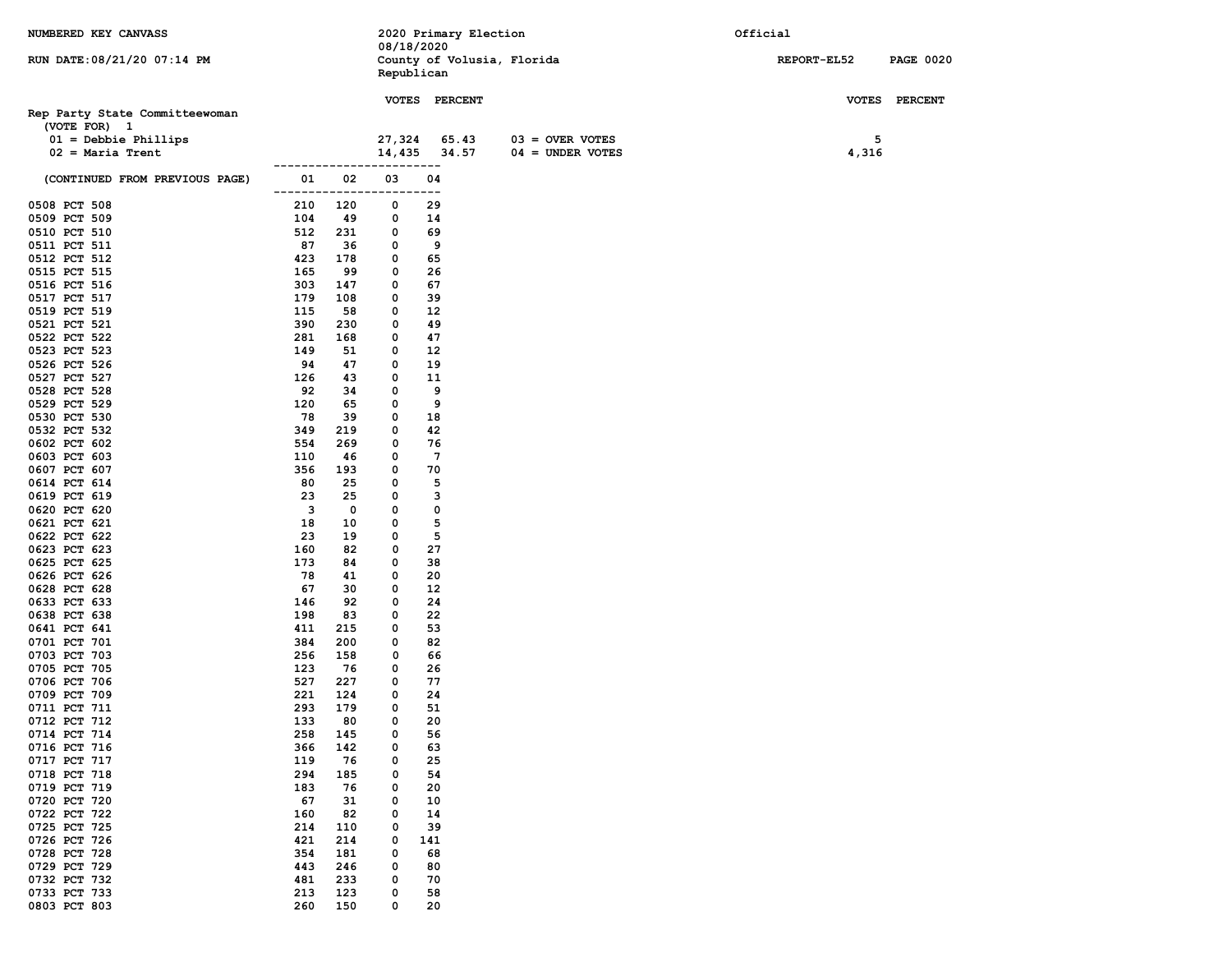| NUMBERED KEY CANVASS                           |     |     | 08/18/2020   |    | 2020 Primary Election      |                    | Official |                    |                  |
|------------------------------------------------|-----|-----|--------------|----|----------------------------|--------------------|----------|--------------------|------------------|
| RUN DATE: 08/21/20 07:14 PM                    |     |     | Republican   |    | County of Volusia, Florida |                    |          | <b>REPORT-EL52</b> | <b>PAGE 0021</b> |
| Rep Party State Committeewoman<br>(VOTE FOR) 1 |     |     | <b>VOTES</b> |    | <b>PERCENT</b>             |                    |          |                    | VOTES PERCENT    |
| $01 =$ Debbie Phillips                         |     |     | 27,324       |    | 65.43                      | $03 =$ OVER VOTES  |          | 5                  |                  |
| $02$ = Maria Trent                             |     |     | 14,435       |    | 34.57                      | $04 =$ UNDER VOTES |          | 4,316              |                  |
| (CONTINUED FROM PREVIOUS PAGE)                 | 01  | 02  | 03           | 04 |                            |                    |          |                    |                  |
| 0804 PCT 804                                   | 338 | 197 | 0            | 56 |                            |                    |          |                    |                  |
| 0805 PCT 805                                   | 414 | 297 | 0            | 78 |                            |                    |          |                    |                  |
| 0807 PCT 807                                   | 103 | 73  | 0            | 15 |                            |                    |          |                    |                  |
| 0808 PCT 808                                   | 548 | 339 | 0            | 87 |                            |                    |          |                    |                  |
| 0809 PCT 809                                   | 44  | 19  | 0            | 3  |                            |                    |          |                    |                  |
| 0810 PCT 810                                   | 131 | 53  | 0            | 26 |                            |                    |          |                    |                  |
| 0812 PCT 812                                   | 228 | 130 | 0            | 30 |                            |                    |          |                    |                  |
| 0813 PCT 813                                   | 208 | 99  | 0            | 56 |                            |                    |          |                    |                  |
| 0814 PCT 814                                   | 224 | 112 | 0            | 27 |                            |                    |          |                    |                  |
| 0816 PCT 816                                   | 203 | 101 | 0            | 39 |                            |                    |          |                    |                  |
| 0901 PCT 901                                   | 162 | 88  | 0            | 30 |                            |                    |          |                    |                  |
| 0902 PCT 902                                   | 293 | 162 | 0            | 42 |                            |                    |          |                    |                  |
| 0903 PCT 903                                   | 296 | 151 | 1            | 42 |                            |                    |          |                    |                  |
| 0904 PCT 904                                   | 425 | 217 | 1            | 47 |                            |                    |          |                    |                  |
| 0907 PCT 907                                   | 248 | 128 | 0            | 20 |                            |                    |          |                    |                  |
| 0909 PCT 909                                   | 125 | 75  | 0            | 18 |                            |                    |          |                    |                  |
| 0910 PCT 910                                   | 93  | 55  | 0            | 26 |                            |                    |          |                    |                  |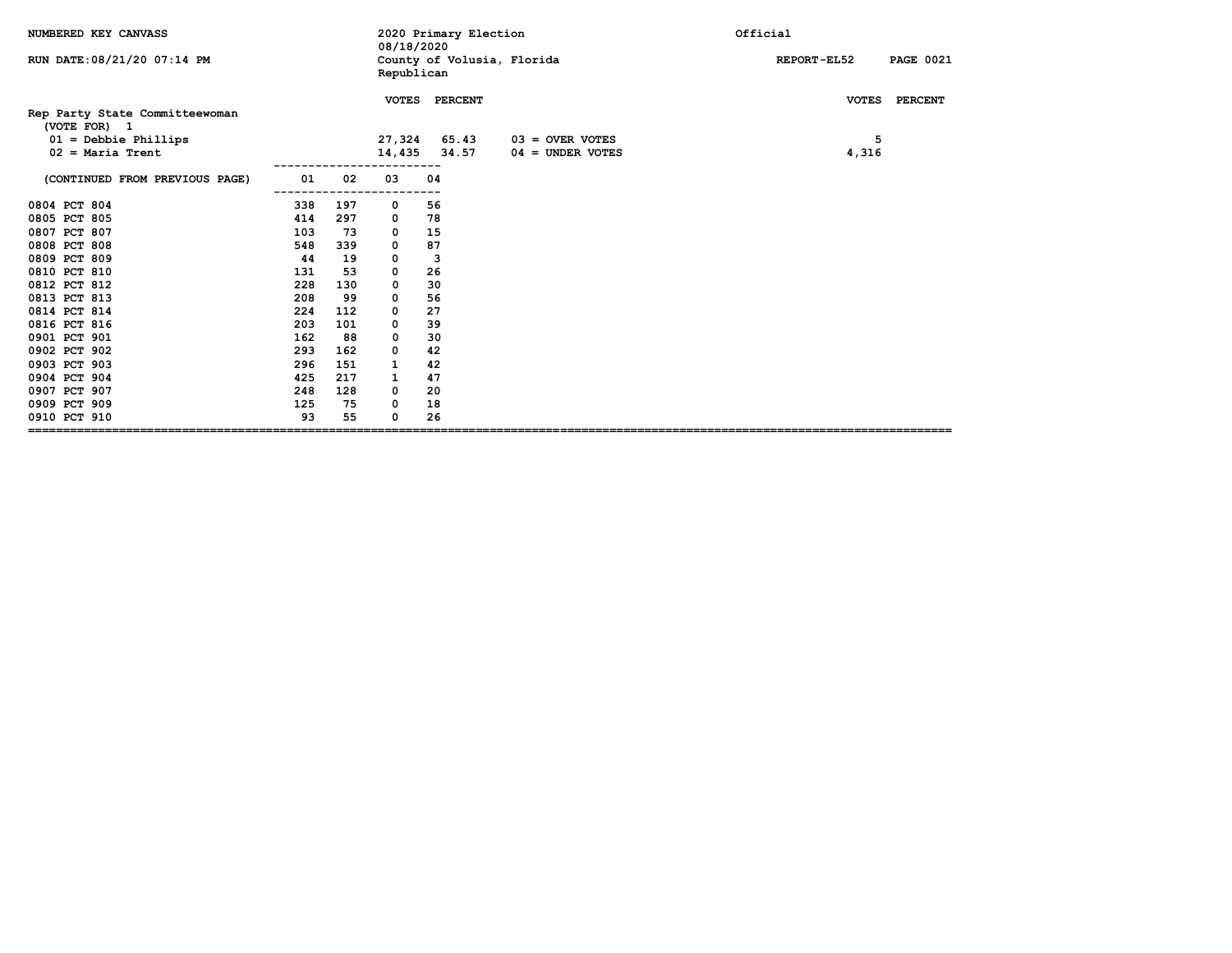| NUMBERED KEY CANVASS                                  |               |            |              | 08/18/2020      | 2020 Primary Election       | Official    |                  |
|-------------------------------------------------------|---------------|------------|--------------|-----------------|-----------------------------|-------------|------------------|
| RUN DATE: 08/21/20 07:14 PM                           |               |            |              | Nonpartisan     | County of Volusia, Florida  | REPORT-EL52 | <b>PAGE 0022</b> |
|                                                       |               |            | <b>VOTES</b> | <b>PERCENT</b>  |                             |             | VOTES PERCENT    |
| Circuit Judge 7th Judicial Cir, Grp 6<br>(VOTE FOR) 1 |               |            |              |                 |                             |             |                  |
| $01 =$ Anna Handy                                     |               |            | 43,385       | 43.25           | $03 =$ OVER VOTES           | 10          |                  |
| $02$ = Mike Orfinger                                  |               |            | 56,917       |                 | 56.75<br>$04 =$ UNDER VOTES | 6,427       |                  |
|                                                       |               | -----      |              | ----            |                             |             |                  |
|                                                       | 01<br>------- | 02         | 03<br>$- -$  | 04<br>$- -$     |                             |             |                  |
| 0101 PCT 101                                          | 92            | 129        | 0            | 10              |                             |             |                  |
| 0105 PCT 105                                          | 63            | 102        | 0            | 6               |                             |             |                  |
| 0107 PCT 107                                          | 154           | 223        | 2            | 19              |                             |             |                  |
| 0201 PCT 201<br>0202 PCT 202                          | 518<br>459    | 993<br>607 | 1<br>0       | 79<br>50        |                             |             |                  |
| 0203 PCT 203                                          | 65            | 104        | 0            | 4               |                             |             |                  |
| 0204 PCT 204                                          | 58            | 129        | 0            | $7\phantom{.0}$ |                             |             |                  |
| 0205 PCT 205                                          | 166           | 209        | 0            | 21              |                             |             |                  |
| 0206 PCT 206                                          | 266           | 458        | 0            | 32              |                             |             |                  |
| 0207 PCT 207                                          | 262           | 530        | 0            | 42              |                             |             |                  |
| 0208 PCT 208<br>0212 PCT 212                          | 493<br>400    | 694<br>596 | 0<br>0       | 45<br>49        |                             |             |                  |
| 0215 PCT 215                                          | 874           | 1195       | 0            | 97              |                             |             |                  |
| 0216 PCT 216                                          | 677           | 677        | 0            | 61              |                             |             |                  |
| 0217 PCT 217                                          | 432           | 370        | 1            | 50              |                             |             |                  |
| 0218 PCT 218                                          | 522           | 645        | 0            | 66              |                             |             |                  |
| 0220 PCT 220<br>0222 PCT 222                          | 89<br>391     | 50<br>516  | 0<br>0       | 4<br>92         |                             |             |                  |
| 0223 PCT 223                                          | 30            | 48         | 0            | $7\phantom{.0}$ |                             |             |                  |
| 0224 PCT 224                                          | 374           | 634        | 0            | 37              |                             |             |                  |
| 0301 PCT 301                                          | 353           | 408        | 0            | 33              |                             |             |                  |
| 0303 PCT 303                                          | 415           | 606        | 0            | 43              |                             |             |                  |
| 0304 PCT 304<br>0305 PCT 305                          | 452<br>545    | 532<br>609 | 0<br>1       | 81<br>82        |                             |             |                  |
| 0306 PCT 306                                          | 657           | 831        | 0            | 140             |                             |             |                  |
| 0307 PCT 307                                          | 318           | 406        | 0            | 33              |                             |             |                  |
| 0308 PCT 308                                          | 294           | 308        | 0            | 20              |                             |             |                  |
| 0309 PCT 309                                          | 545           | 483        | 0            | 63              |                             |             |                  |
| 0401 PCT 401<br>0403 PCT 403                          | 541<br>383    | 569<br>263 | 0<br>0       | 60<br>24        |                             |             |                  |
| 0404 PCT 404                                          | 135           | 206        | 0            | 29              |                             |             |                  |
| 0405 PCT 405                                          | 260           | 190        | 0            | 23              |                             |             |                  |
| 0406 PCT 406                                          | 632           | 627        | 0            | 61              |                             |             |                  |
| 0407 PCT 407                                          | 345           | 268        | 1            | 52              |                             |             |                  |
| 0410 PCT 410<br>0411 PCT 411                          | 369<br>381    | 330<br>311 | 0<br>0       | 31<br>42        |                             |             |                  |
| 0412 PCT 412                                          | 181           | 243        | 0            | 27              |                             |             |                  |
| 0413 PCT 413                                          | 303           | 272        | 0            | 45              |                             |             |                  |
| 0414 PCT 414                                          | 379           | 285        | 1            | 36              |                             |             |                  |
| 0415 PCT 415                                          | 389           | 320        | 0            | 47              |                             |             |                  |
| 0416 PCT 416<br>0417 PCT 417                          | 559<br>190    | 390<br>180 | 0<br>0       | 46<br>16        |                             |             |                  |
| 0419 PCT 419                                          | 204           | 130        | 0            | 17              |                             |             |                  |
| 0420 PCT 420                                          | 451           | 407        | 0            | 49              |                             |             |                  |
| 0421 PCT 421                                          | 267           | 355        | 0            | 32              |                             |             |                  |
| 0422 PCT 422                                          | 310           | 290        | 0            | 23              |                             |             |                  |
| 0423 PCT 423<br>0427 PCT 427                          | 285<br>313    | 245<br>270 | 0<br>1       | 21<br>32        |                             |             |                  |
| 0429 PCT 429                                          | 197           | 176        | 0            | 13              |                             |             |                  |
| 0501 PCT 501                                          | 311           | 632        | 0            | 51              |                             |             |                  |
| 0502 PCT 502                                          | 718           | 945        | 0            | 117             |                             |             |                  |
| 0503 PCT 503                                          | 116           | 265        | 0            | 20              |                             |             |                  |
| 0504 PCT 504<br>0506 PCT 506                          | 317<br>263    | 374<br>640 | 0<br>0       | 58<br>40        |                             |             |                  |
|                                                       |               |            |              |                 |                             |             |                  |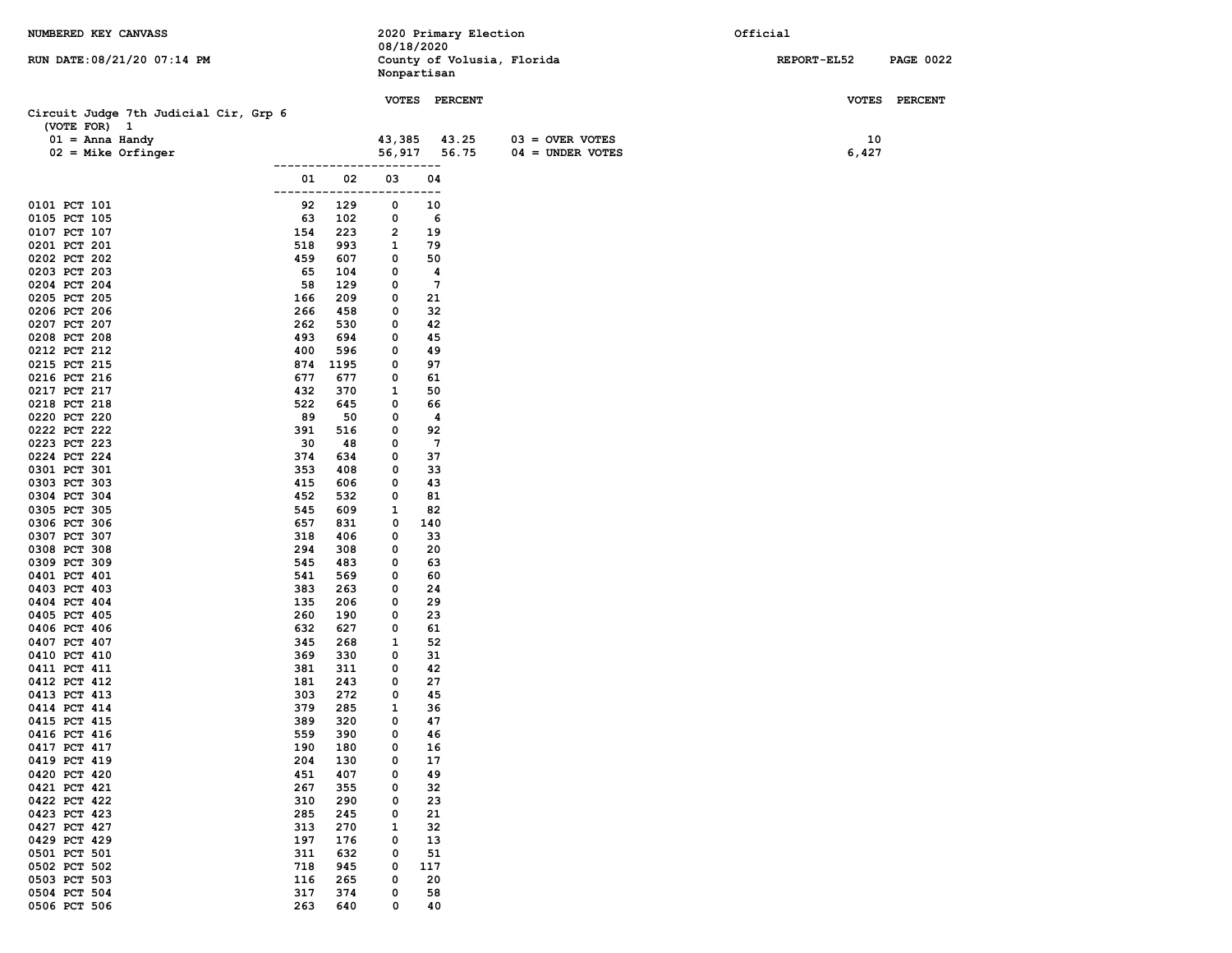| NUMBERED KEY CANVASS                  |            |                       |              | 2020 Primary Election<br>08/18/2020       |                    | Official    |                  |
|---------------------------------------|------------|-----------------------|--------------|-------------------------------------------|--------------------|-------------|------------------|
| RUN DATE: 08/21/20 07:14 PM           |            |                       |              | County of Volusia, Florida<br>Nonpartisan |                    | REPORT-EL52 | <b>PAGE 0023</b> |
|                                       |            |                       |              | VOTES PERCENT                             |                    |             | VOTES PERCENT    |
| Circuit Judge 7th Judicial Cir, Grp 6 |            |                       |              |                                           |                    |             |                  |
| (VOTE FOR) 1<br>$01 =$ Anna Handy     |            |                       | 43,385       | 43.25                                     | $03 =$ OVER VOTES  | 10          |                  |
| $02$ = Mike Orfinger                  |            |                       | 56,917       | 56.75                                     | $04 = UNDER VOTES$ | 6,427       |                  |
|                                       |            | --------------------- |              |                                           |                    |             |                  |
| (CONTINUED FROM PREVIOUS PAGE)        | 01         | 02<br>-------------   | 03<br>------ | 04<br>---                                 |                    |             |                  |
| 0508 PCT 508                          | 292        | 416                   | 0            | 29                                        |                    |             |                  |
| 0509 PCT 509                          | 98         | 222                   | 0            | 12                                        |                    |             |                  |
| 0510 PCT 510<br>0511 PCT 511          | 490<br>75  | 1006<br>156           | 1<br>0       | 43<br>8                                   |                    |             |                  |
| 0512 PCT 512                          | 389        | 1013                  | 0            | 41                                        |                    |             |                  |
| 0515 PCT 515                          | 331        | 494                   | 0            | 49                                        |                    |             |                  |
| 0516 PCT 516                          | 267        | 703                   | 0            | 49                                        |                    |             |                  |
| 0517 PCT 517                          | 260        | 454                   | 0            | 30                                        |                    |             |                  |
| 0519 PCT 519                          | 166        | 272                   | 0            | 18                                        |                    |             |                  |
| 0521 PCT 521                          | 549        | 872                   | 0            | 50                                        |                    |             |                  |
| 0522 PCT 522<br>0523 PCT 523          | 445<br>270 | 695<br>292            | 0<br>0       | 39<br>24                                  |                    |             |                  |
| 0526 PCT 526                          | 181        | 219                   | 0            | 35                                        |                    |             |                  |
| 0527 PCT 527                          | 223        | 263                   | 0            | 21                                        |                    |             |                  |
| 0528 PCT 528                          | 208        | 225                   | 0            | 25                                        |                    |             |                  |
| 0529 PCT 529                          | 200        | 309                   | 0            | 18                                        |                    |             |                  |
| 0530 PCT 530                          | 235        | 218                   | 0            | 27                                        |                    |             |                  |
| 0532 PCT 532                          | 382        | 714                   | 0            | 51                                        |                    |             |                  |
| 0602 PCT 602<br>0603 PCT 603          | 814<br>559 | 1077<br>480           | 0<br>0       | 140<br>98                                 |                    |             |                  |
| 0607 PCT 607                          | 518        | 826                   | 0            | 119                                       |                    |             |                  |
| 0614 PCT 614                          | 508        | 354                   | 0            | 69                                        |                    |             |                  |
| 0619 PCT 619                          | 275        | 216                   | 0            | 40                                        |                    |             |                  |
| 0620 PCT 620                          | 96         | 54                    | 0            | 6                                         |                    |             |                  |
| 0621 PCT 621                          | 259        | 188                   | 0            | 53                                        |                    |             |                  |
| 0622 PCT 622<br>0623 PCT 623          | 80<br>276  | 74<br>362             | 0<br>1       | 15<br>29                                  |                    |             |                  |
| 0625 PCT 625                          | 219        | 373                   | 0            | 39                                        |                    |             |                  |
| 0626 PCT 626                          | 196        | 196                   | 0            | 31                                        |                    |             |                  |
| 0628 PCT 628                          | 499        | 357                   | 0            | 96                                        |                    |             |                  |
| 0633 PCT 633                          | 510        | 439                   | 0            | 79                                        |                    |             |                  |
| 0638 PCT 638                          | 357        | 371                   | 0            | 42                                        |                    |             |                  |
| 0641 PCT 641                          | 575        | 853                   | 0            | 129                                       |                    |             |                  |
| 0701 PCT 701<br>0703 PCT 703          | 609<br>496 | 865<br>580            | 0<br>0       | 120<br>103                                |                    |             |                  |
| 0705 PCT 705                          | 142        | 276                   | 0            | 29                                        |                    |             |                  |
| 0706 PCT 706                          | 573        | 912                   | 0            | 89                                        |                    |             |                  |
| 0709 PCT 709                          | 399        | 455                   | 0            | 47                                        |                    |             |                  |
| 0711 PCT 711                          | 530        | 640                   | 0            | 93                                        |                    |             |                  |
| 0712 PCT 712                          | 226        | 309                   | 0            | 40                                        |                    |             |                  |
| 0714 PCT 714<br>0716 PCT 716          | 503<br>335 | 593<br>543            | 0<br>0       | 74<br>32                                  |                    |             |                  |
| 0717 PCT 717                          | 220        | 285                   | 0            | 41                                        |                    |             |                  |
| 0718 PCT 718                          | 453        | 693                   | 0            | 90                                        |                    |             |                  |
| 0719 PCT 719                          | 261        | 346                   | 0            | 37                                        |                    |             |                  |
| 0720 PCT 720                          | 113        | 144                   | 0            | 24                                        |                    |             |                  |
| 0722 PCT 722                          | 288        | 348                   | 0            | 37                                        |                    |             |                  |
| 0725 PCT 725                          | 334        | 423                   | 0            | 54                                        |                    |             |                  |
| 0726 PCT 726<br>0728 PCT 728          | 506<br>430 | 784<br>749            | 0<br>0       | 198<br>126                                |                    |             |                  |
| 0729 PCT 729                          | 568        | 818                   | 0            | 132                                       |                    |             |                  |
| 0732 PCT 732                          | 685        | 948                   | 0            | 111                                       |                    |             |                  |
| 0733 PCT 733                          | 254        | 506                   | 0            | 79                                        |                    |             |                  |
| 0803 PCT 803                          | 285        | 466                   | 0            | 41                                        |                    |             |                  |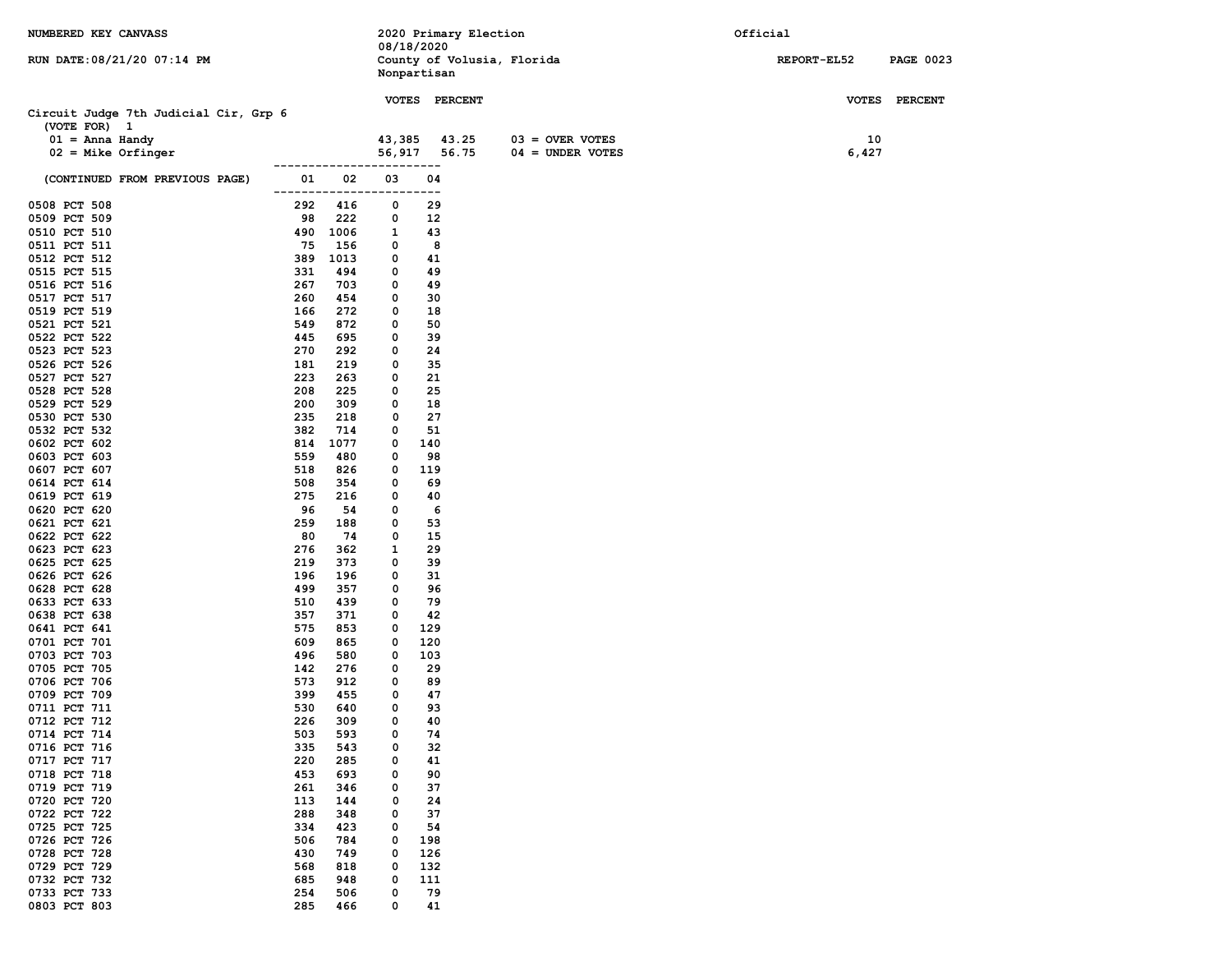| NUMBERED KEY CANVASS                                                                                                                                                                                                         |                                                                                               |                                                                                                 | 08/18/2020                                                                |                                                                                     | 2020 Primary Election           |                                         | Official                        |
|------------------------------------------------------------------------------------------------------------------------------------------------------------------------------------------------------------------------------|-----------------------------------------------------------------------------------------------|-------------------------------------------------------------------------------------------------|---------------------------------------------------------------------------|-------------------------------------------------------------------------------------|---------------------------------|-----------------------------------------|---------------------------------|
| RUN DATE: 08/21/20 07:14 PM                                                                                                                                                                                                  |                                                                                               |                                                                                                 | Nonpartisan                                                               |                                                                                     | County of Volusia, Florida      |                                         | REPORT-EL52<br><b>PAGE 0024</b> |
| Circuit Judge 7th Judicial Cir, Grp 6<br>(VOTE FOR) 1<br>$01 =$ Anna Handy<br>$02$ = Mike Orfinger                                                                                                                           |                                                                                               |                                                                                                 | 43,385<br>56,917                                                          |                                                                                     | VOTES PERCENT<br>43.25<br>56.75 | $03 =$ OVER VOTES<br>$04 =$ UNDER VOTES | VOTES PERCENT<br>10<br>6,427    |
| (CONTINUED FROM PREVIOUS PAGE)                                                                                                                                                                                               | 01                                                                                            | 02                                                                                              | 03                                                                        | 04                                                                                  |                                 |                                         |                                 |
| 0804 PCT 804<br>0805 PCT 805<br>0807 PCT 807<br>0808 PCT 808<br>0809 PCT 809<br>0810 PCT 810<br>0812 PCT 812<br>0813 PCT 813<br>0814 PCT 814<br>0816 PCT 816<br>0901 PCT 901<br>0902 PCT 902<br>0903 PCT 903<br>0904 PCT 904 | 445<br>519<br>167<br>849<br>92<br>193<br>347<br>259<br>299<br>167<br>276<br>423<br>413<br>611 | 651<br>940<br>265<br>1202<br>107<br>284<br>482<br>420<br>384<br>356<br>328<br>561<br>559<br>796 | 0<br>0<br>0<br>0<br>0<br>0<br>0<br>0<br>0<br>0<br>0<br>0<br>0<br>$\Omega$ | 65<br>105<br>28<br>149<br>16<br>33<br>60<br>65<br>41<br>35<br>44<br>65<br>76<br>117 |                                 |                                         |                                 |
| 0907 PCT 907<br>0909 PCT 909<br>0910 PCT 910                                                                                                                                                                                 | 224<br>179<br>147                                                                             | 413<br>245<br>203                                                                               | 0<br>0<br>0                                                               | 37<br>37<br>18                                                                      |                                 |                                         |                                 |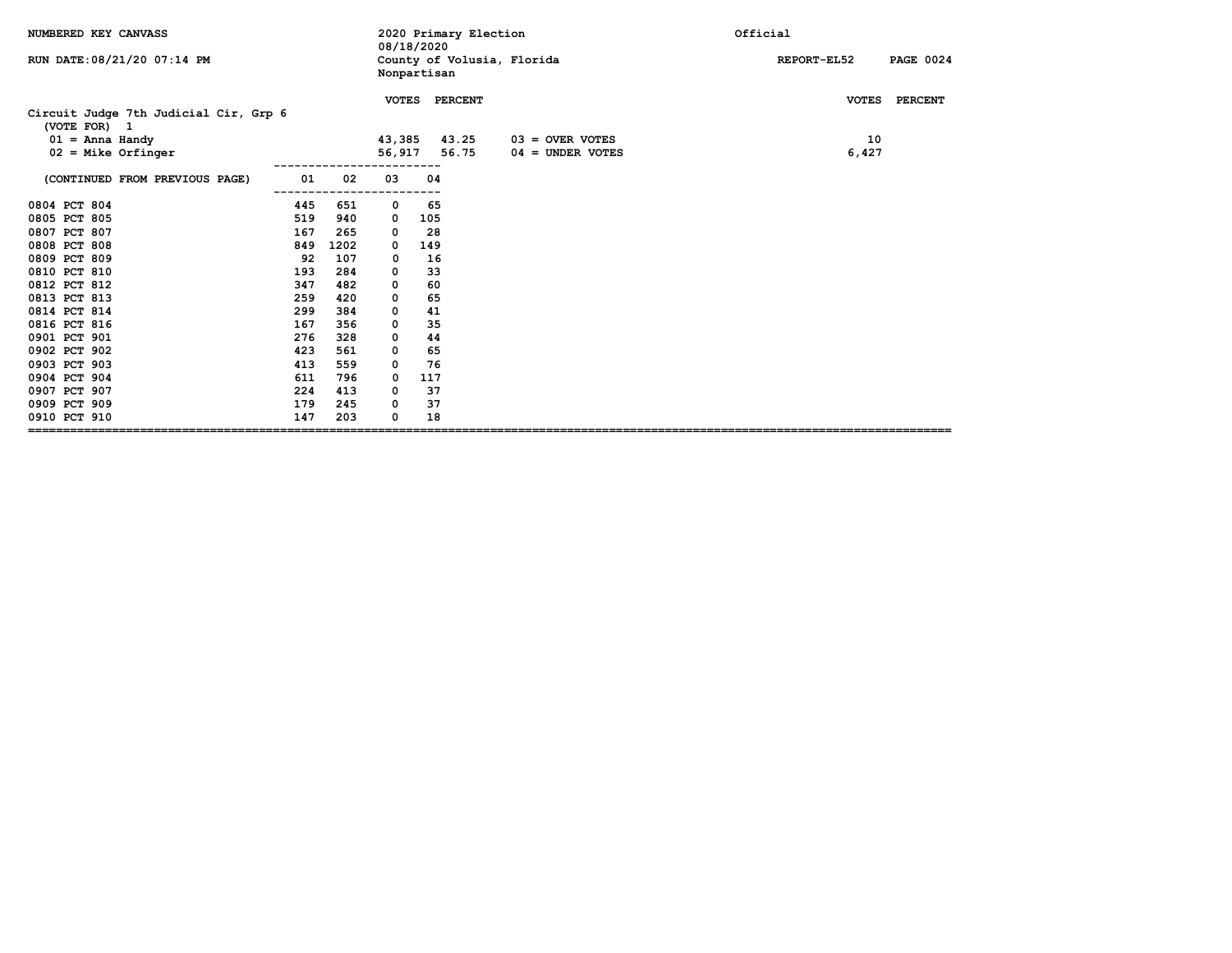| NUMBERED KEY CANVASS                                   |               |            | 2020 Primary Election |            |            |                            | Official           |                  |
|--------------------------------------------------------|---------------|------------|-----------------------|------------|------------|----------------------------|--------------------|------------------|
|                                                        |               |            | 08/18/2020            |            |            |                            |                    |                  |
| RUN DATE: 08/21/20 07:14 PM                            |               |            | Nonpartisan           |            |            | County of Volusia, Florida | <b>REPORT-EL52</b> | <b>PAGE 0025</b> |
|                                                        |               |            |                       |            |            |                            |                    |                  |
|                                                        |               |            | VOTES PERCENT         |            |            |                            |                    | VOTES PERCENT    |
| Circuit Judge 7th Judicial Cir, Grp 14<br>(VOTE FOR) 1 |               |            |                       |            |            |                            |                    |                  |
| $01 =$ Joan Anthony                                    |               |            | 35,959                |            | 36.23      |                            |                    |                  |
| $02 = Dan Hilbert$                                     |               |            | 31,299                |            | 31.53      | $04 =$ OVER VOTES          | 10                 |                  |
| $03$ = MaryEllen Osterndorf                            |               |            | 31,997                |            | 32.24      | $05 =$ UNDER VOTES         | 7,474              |                  |
|                                                        |               |            |                       |            |            |                            |                    |                  |
|                                                        | 01<br>------- | 02         | 03                    | 04<br>---- | 05<br>---  |                            |                    |                  |
| 0101 PCT 101                                           | 61            | 108        | 50                    | 0          | 12         |                            |                    |                  |
| 0105 PCT 105                                           | 57            | 63         | 39                    | 1          | 11         |                            |                    |                  |
| 0107 PCT 107                                           | 101           | 180        | 89                    | 0          | 28         |                            |                    |                  |
| 0201 PCT 201                                           | 442           | 513        | 545                   | 0          | 91         |                            |                    |                  |
| 0202 PCT 202<br>0203 PCT 203                           | 349<br>48     | 350<br>57  | 355<br>63             | 0<br>0     | 62<br>5    |                            |                    |                  |
| 0204 PCT 204                                           | 41            | 75         | 67                    | 0          | 11         |                            |                    |                  |
| 0205 PCT 205                                           | 141           | 118        | 113                   | 0          | 24         |                            |                    |                  |
| 0206 PCT 206                                           | 240           | 208        | 260                   | 0          | 48         |                            |                    |                  |
| 0207 PCT 207                                           | 213           | 302        | 264                   | 0          | 55         |                            |                    |                  |
| 0208 PCT 208                                           | 400           | 401<br>246 | 363                   | 0          | 68<br>59   |                            |                    |                  |
| 0212 PCT 212<br>0215 PCT 215                           | 388<br>733    | 627        | 352<br>674            | 0<br>0     | 132        |                            |                    |                  |
| 0216 PCT 216                                           | 551           | 362        | 443                   | 0          | 59         |                            |                    |                  |
| 0217 PCT 217                                           | 464           | 149        | 195                   | 1          | 44         |                            |                    |                  |
| 0218 PCT 218                                           | 494           | 298        | 367                   | 0          | 74         |                            |                    |                  |
| 0220 PCT 220                                           | 100           | 13         | 27                    | 0          | 3          |                            |                    |                  |
| 0222 PCT 222<br>0223 PCT 223                           | 332<br>24     | 308<br>30  | 244<br>23             | 0<br>0     | 115<br>8   |                            |                    |                  |
| 0224 PCT 224                                           | 331           | 309        | 355                   | 0          | 50         |                            |                    |                  |
| 0301 PCT 301                                           | 258           | 251        | 233                   | 0          | 52         |                            |                    |                  |
| 0303 PCT 303                                           | 315           | 336        | 349                   | 2          | 62         |                            |                    |                  |
| 0304 PCT 304                                           | 330           | 338        | 301                   | 0          | 96         |                            |                    |                  |
| 0305 PCT 305<br>0306 PCT 306                           | 334<br>457    | 438<br>573 | 349<br>430            | 0<br>0     | 116<br>168 |                            |                    |                  |
| 0307 PCT 307                                           | 226           | 276        | 205                   | 0          | 50         |                            |                    |                  |
| 0308 PCT 308                                           | 197           | 234        | 160                   | 0          | 31         |                            |                    |                  |
| 0309 PCT 309                                           | 358           | 323        | 337                   | 0          | 73         |                            |                    |                  |
| 0401 PCT 401                                           | 412           | 376        | 301                   | 0          | 81         |                            |                    |                  |
| 0403 PCT 403<br>0404 PCT 404                           | 253<br>77     | 190<br>167 | 200<br>86             | 0<br>0     | 27<br>40   |                            |                    |                  |
| 0405 PCT 405                                           | 193           | 140        | 121                   | 0          | 19         |                            |                    |                  |
| 0406 PCT 406                                           | 524           | 376        | 344                   | 0          | 76         |                            |                    |                  |
| 0407 PCT 407                                           | 248           | 185        | 183                   | 1          | 49         |                            |                    |                  |
| 0410 PCT 410                                           | 278           | 216        | 208                   | 0          | 28         |                            |                    |                  |
| 0411 PCT 411<br>0412 PCT 412                           | 272<br>127    | 238<br>164 | 179<br>121            | 0<br>0     | 45<br>39   |                            |                    |                  |
| 0413 PCT 413                                           | 241           | 206        | 123                   | 0          | 50         |                            |                    |                  |
| 0414 PCT 414                                           | 272           | 210        | 182                   | 0          | 37         |                            |                    |                  |
| 0415 PCT 415                                           | 295           | 211        | 212                   | 0          | 38         |                            |                    |                  |
| 0416 PCT 416                                           | 387           | 288        | 265                   | 0          | 55         |                            |                    |                  |
| 0417 PCT 417                                           | 136           | 126        | 108                   | 0          | 16         |                            |                    |                  |
| 0419 PCT 419<br>0420 PCT 420                           | 132<br>343    | 108<br>268 | 94<br>243             | 0<br>0     | 17<br>53   |                            |                    |                  |
| 0421 PCT 421                                           | 189           | 216        | 202                   | 0          | 47         |                            |                    |                  |
| 0422 PCT 422                                           | 246           | 159        | 189                   | 0          | 29         |                            |                    |                  |
| 0423 PCT 423                                           | 210           | 177        | 136                   | 0          | 28         |                            |                    |                  |
| 0427 PCT 427                                           | 218           | 190        | 166                   | 1          | 41         |                            |                    |                  |
| 0429 PCT 429<br>0501 PCT 501                           | 163<br>262    | 110<br>309 | 98<br>356             | 0<br>0     | 15<br>67   |                            |                    |                  |
| 0502 PCT 502                                           | 507           | 470        | 685                   | 0          | 118        |                            |                    |                  |
| 0503 PCT 503                                           | 92            | 128        | 146                   | 0          | 35         |                            |                    |                  |
| 0504 PCT 504                                           | 217           | 206        | 263                   | 0          | 63         |                            |                    |                  |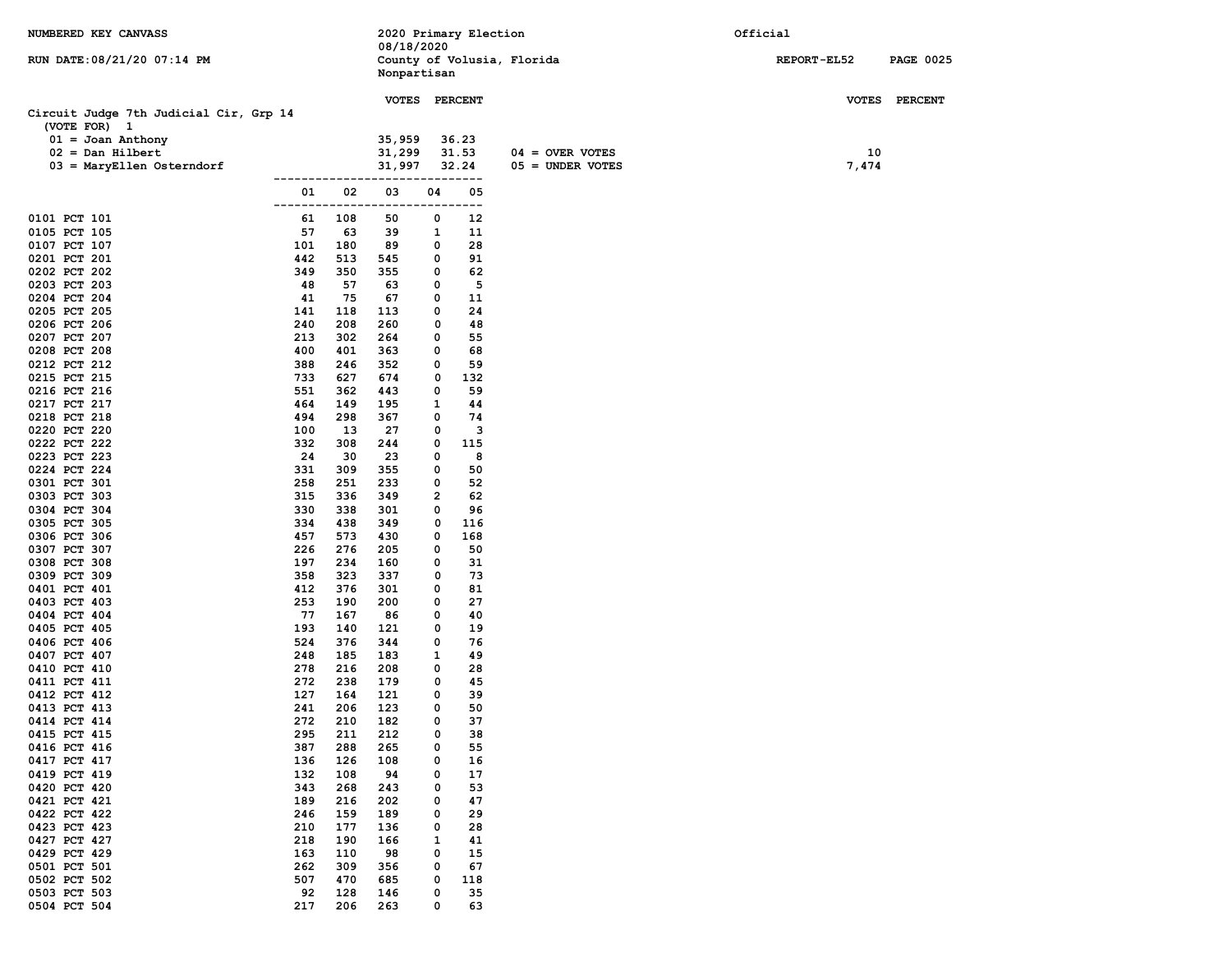| NUMBERED KEY CANVASS                   |            |            | 2020 Primary Election<br>08/18/2020 |        |             |                            | Official    |                  |
|----------------------------------------|------------|------------|-------------------------------------|--------|-------------|----------------------------|-------------|------------------|
| RUN DATE: 08/21/20 07:14 PM            |            |            | Nonpartisan                         |        |             | County of Volusia, Florida | REPORT-EL52 | <b>PAGE 0026</b> |
|                                        |            |            | VOTES PERCENT                       |        |             |                            |             | VOTES PERCENT    |
| Circuit Judge 7th Judicial Cir, Grp 14 |            |            |                                     |        |             |                            |             |                  |
| (VOTE FOR) 1<br>$01 =$ Joan Anthony    |            |            | 35,959                              |        | 36.23       |                            |             |                  |
| $02 = Dan Hilbert$                     |            |            | 31,299                              |        | 31.53       | $04 =$ OVER VOTES          | 10          |                  |
| $03$ = MaryEllen Osterndorf            |            |            | 31,997                              |        | 32.24       | $05 =$ UNDER VOTES         | 7,474       |                  |
| (CONTINUED FROM PREVIOUS PAGE)         | 01         | 02         | 03                                  | 04     | $---$<br>05 |                            |             |                  |
|                                        |            |            |                                     |        | ——          |                            |             |                  |
| 0506 PCT 506<br>0508 PCT 508           | 228<br>226 | 248<br>208 | 408<br>260                          | 0<br>0 | 59<br>43    |                            |             |                  |
| 0509 PCT 509                           | 82         | 90         | 138                                 | 0      | 22          |                            |             |                  |
| 0510 PCT 510                           | 442        | 437        | 566                                 | 0      | 95          |                            |             |                  |
| 0511 PCT 511                           | 68         | 85         | 70                                  | 0      | 16          |                            |             |                  |
| 0512 PCT 512                           | 418        | 329        | 598                                 | 0      | 98          |                            |             |                  |
| 0515 PCT 515                           | 303        | 178        | 340                                 | 0      | 53          |                            |             |                  |
| 0516 PCT 516                           | 237        | 229        | 470                                 | 0      | 83          |                            |             |                  |
| 0517 PCT 517                           | 188        | 188        | 323                                 | 0      | 45          |                            |             |                  |
| 0519 PCT 519<br>0521 PCT 521           | 169<br>442 | 108<br>418 | 158<br>537                          | 0<br>0 | 21<br>74    |                            |             |                  |
| 0522 PCT 522                           | 382        | 320        | 418                                 | 0      | 59          |                            |             |                  |
| 0523 PCT 523                           | 200        | 176        | 187                                 | 0      | 23          |                            |             |                  |
| 0526 PCT 526                           | 159        | 112        | 124                                 | 0      | 40          |                            |             |                  |
| 0527 PCT 527                           | 189        | 146        | 143                                 | 1      | 28          |                            |             |                  |
| 0528 PCT 528                           | 189        | 116        | 136                                 | 0      | 17          |                            |             |                  |
| 0529 PCT 529                           | 167        | 153        | 185                                 | 0      | 22          |                            |             |                  |
| 0530 PCT 530                           | 215        | 99         | 147                                 | 0      | 19          |                            |             |                  |
| 0532 PCT 532<br>0602 PCT 602           | 342<br>679 | 401<br>606 | 343<br>605                          | 0<br>0 | 61<br>141   |                            |             |                  |
| 0603 PCT 603                           | 791        | 142        | 157                                 | 0      | 47          |                            |             |                  |
| 0607 PCT 607                           | 403        | 383        | 528                                 | 0      | 149         |                            |             |                  |
| 0614 PCT 614                           | 616        | 131        | 148                                 | 0      | 36          |                            |             |                  |
| 0619 PCT 619                           | 342        | 70         | 92                                  | 0      | 27          |                            |             |                  |
| 0620 PCT 620                           | 113        | 20         | 19                                  | 0      | 4           |                            |             |                  |
| 0621 PCT 621                           | 358        | 57         | 54                                  | 0      | 31          |                            |             |                  |
| 0622 PCT 622                           | 59         | 46         | 47                                  | 0      | 17          |                            |             |                  |
| 0623 PCT 623<br>0625 PCT 625           | 195<br>162 | 215<br>189 | 210<br>218                          | 0<br>0 | 48<br>62    |                            |             |                  |
| 0626 PCT 626                           | 157        | 107        | 127                                 | 0      | 32          |                            |             |                  |
| 0628 PCT 628                           | 658        | 112        | 140                                 | 0      | 42          |                            |             |                  |
| 0633 PCT 633                           | 466        | 231        | 266                                 | 0      | 65          |                            |             |                  |
| 0638 PCT 638                           | 252        | 235        | 235                                 | 0      | 48          |                            |             |                  |
| 0641 PCT 641                           | 500        | 435        | 476                                 | 0      | 146         |                            |             |                  |
| 0701 PCT 701                           | 520        | 465        | 463                                 | 0      | 146         |                            |             |                  |
| 0703 PCT 703                           | 373        | 316        | 353                                 | 0      | 137         |                            |             |                  |
| 0705 PCT 705<br>0706 PCT 706           | 125<br>413 | 142<br>558 | 139<br>504                          | 0<br>1 | 41<br>98    |                            |             |                  |
| 0709 PCT 709                           | 282        | 286        | 273                                 | 0      | 60          |                            |             |                  |
| 0711 PCT 711                           | 394        | 360        | 395                                 | 0      | 114         |                            |             |                  |
| 0712 PCT 712                           | 197        | 150        | 181                                 | 0      | 47          |                            |             |                  |
| 0714 PCT 714                           | 435        | 304        | 338                                 | 0      | 93          |                            |             |                  |
| 0716 PCT 716                           | 199        | 403        | 256                                 | 0      | 52          |                            |             |                  |
| 0717 PCT 717                           | 188        | 161        | 147                                 | 0      | 50          |                            |             |                  |
| 0718 PCT 718                           | 356        | 339        | 422                                 | 0      | 119         |                            |             |                  |
| 0719 PCT 719                           | 197        | 223        | 180                                 | 1      | 43          |                            |             |                  |
| 0720 PCT 720<br>0722 PCT 722           | 71<br>209  | 88<br>220  | 98<br>196                           | 0<br>0 | 24<br>48    |                            |             |                  |
| 0725 PCT 725                           | 238        | 239        | 267                                 | 0      | 67          |                            |             |                  |
| 0726 PCT 726                           | 380        | 437        | 436                                 | 0      | 235         |                            |             |                  |
| 0728 PCT 728                           | 397        | 374        | 403                                 | 0      | 131         |                            |             |                  |
| 0729 PCT 729                           | 479        | 489        | 401                                 | 0      | 149         |                            |             |                  |
| 0732 PCT 732                           | 589        | 523        | 519                                 | 0      | 113         |                            |             |                  |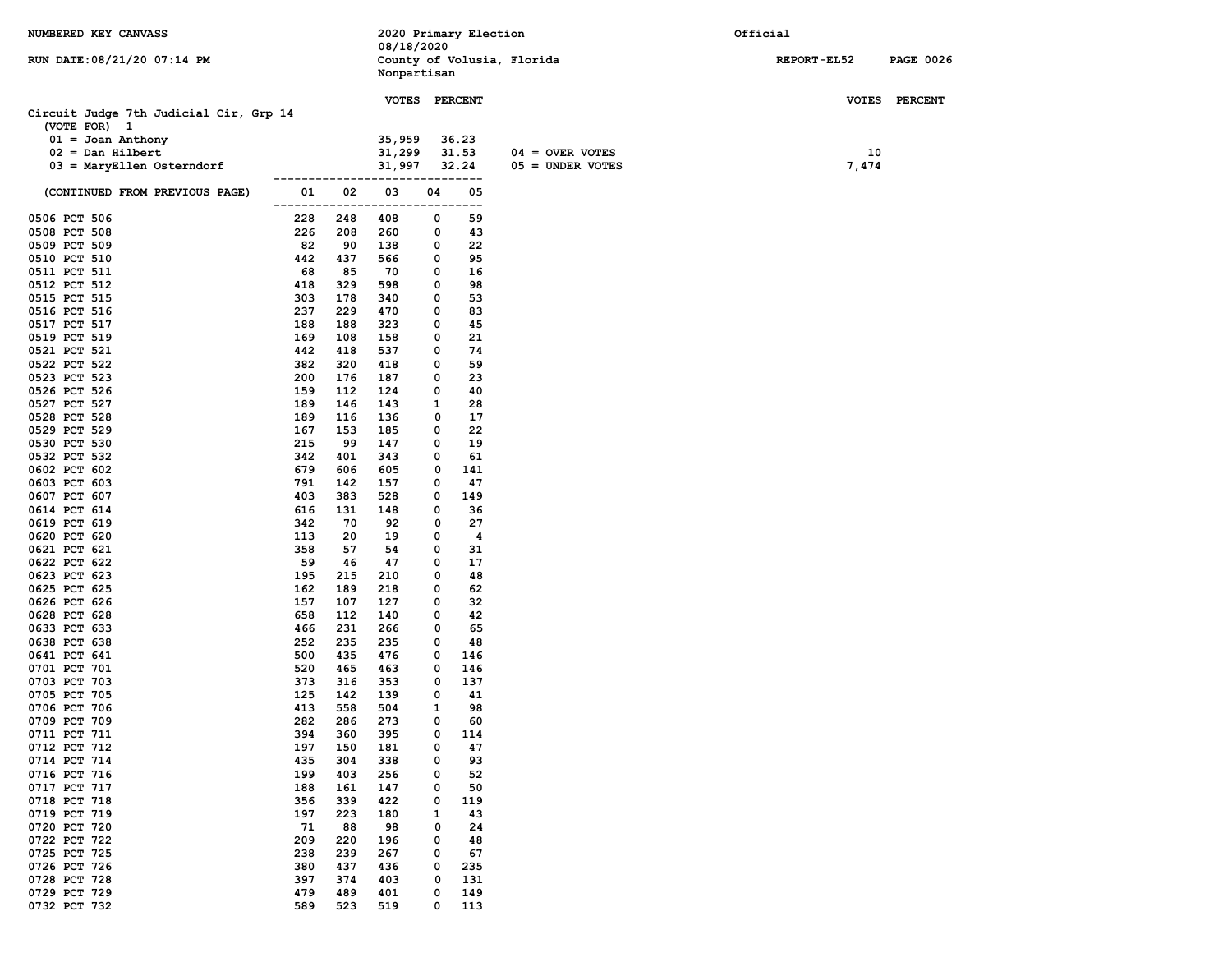| NUMBERED KEY CANVASS                                                          |                    |     | 08/18/2020              |              | 2020 Primary Election |                            | Official                               |
|-------------------------------------------------------------------------------|--------------------|-----|-------------------------|--------------|-----------------------|----------------------------|----------------------------------------|
| RUN DATE: 08/21/20 07:14 PM                                                   |                    |     | Nonpartisan             |              |                       | County of Volusia, Florida | <b>REPORT-EL52</b><br><b>PAGE 0027</b> |
| Circuit Judge 7th Judicial Cir, Grp 14<br>(VOTE FOR) 1<br>$01 =$ Joan Anthony |                    |     | VOTES PERCENT<br>35,959 |              | 36.23                 |                            | VOTES PERCENT                          |
| $02 = Dan Hilbert$                                                            |                    |     | 31,299                  |              | 31.53                 | $04 =$ OVER VOTES          | 10                                     |
| $03$ = MaryEllen Osterndorf                                                   |                    |     | 31,997                  |              | 32.24                 | $05 =$ UNDER VOTES         | 7,474                                  |
| (CONTINUED FROM PREVIOUS PAGE)                                                | 01                 | 02  | 03                      | 04           | 05                    |                            |                                        |
| 0733 PCT 733                                                                  | 249                | 240 | -----<br>252            | 0            | 98                    |                            |                                        |
| 0803 PCT 803                                                                  | 262                | 250 | 241                     | 0            | 39                    |                            |                                        |
| 0804 PCT 804                                                                  | 339                | 382 | 375                     | $\mathbf{o}$ | 65                    |                            |                                        |
| 0805 PCT 805                                                                  | 511                | 453 | 482                     | $\mathbf{o}$ | 118                   |                            |                                        |
| 0807 PCT 807                                                                  | 151                | 154 | 136                     | 0            | 19                    |                            |                                        |
| 0808 PCT 808                                                                  | 809                | 663 | 568                     | 0            | 160                   |                            |                                        |
| 0809 PCT 809                                                                  | 90                 | 61  | 53                      | $\mathbf 0$  | 11                    |                            |                                        |
| 0810 PCT 810                                                                  | 183                | 142 | 149                     | 0            | 36                    |                            |                                        |
| 0812 PCT 812                                                                  | 337                | 257 | 236                     | 1            | 58                    |                            |                                        |
| 0813 PCT 813                                                                  | 216                | 220 | 236                     | 0            | 72                    |                            |                                        |
| 0814 PCT 814                                                                  | 215                | 269 | 198                     | 0            | 42                    |                            |                                        |
| 0816 PCT 816                                                                  | 121                | 215 | 166                     | 0            | 56                    |                            |                                        |
| 0901 PCT 901                                                                  | 208                | 206 | 174                     | 0            | 60                    |                            |                                        |
| 0902 PCT 902                                                                  | 331                | 340 | 305                     | 0            | 73                    |                            |                                        |
| 0903 PCT 903                                                                  | 333                | 360 | 279                     | 0            | 76                    |                            |                                        |
| 0904 PCT 904                                                                  | 488                | 495 | 420                     | 0            | 121                   |                            |                                        |
| 0907 PCT 907                                                                  | 150                | 293 | 185                     | 0            | 46                    |                            |                                        |
| 0909 PCT 909                                                                  | 136                | 152 | 129                     | 0            | 44                    |                            |                                        |
| 0910 PCT 910<br>==============================                                | 112<br>=========== | 130 | 106                     | 0            | 20                    |                            |                                        |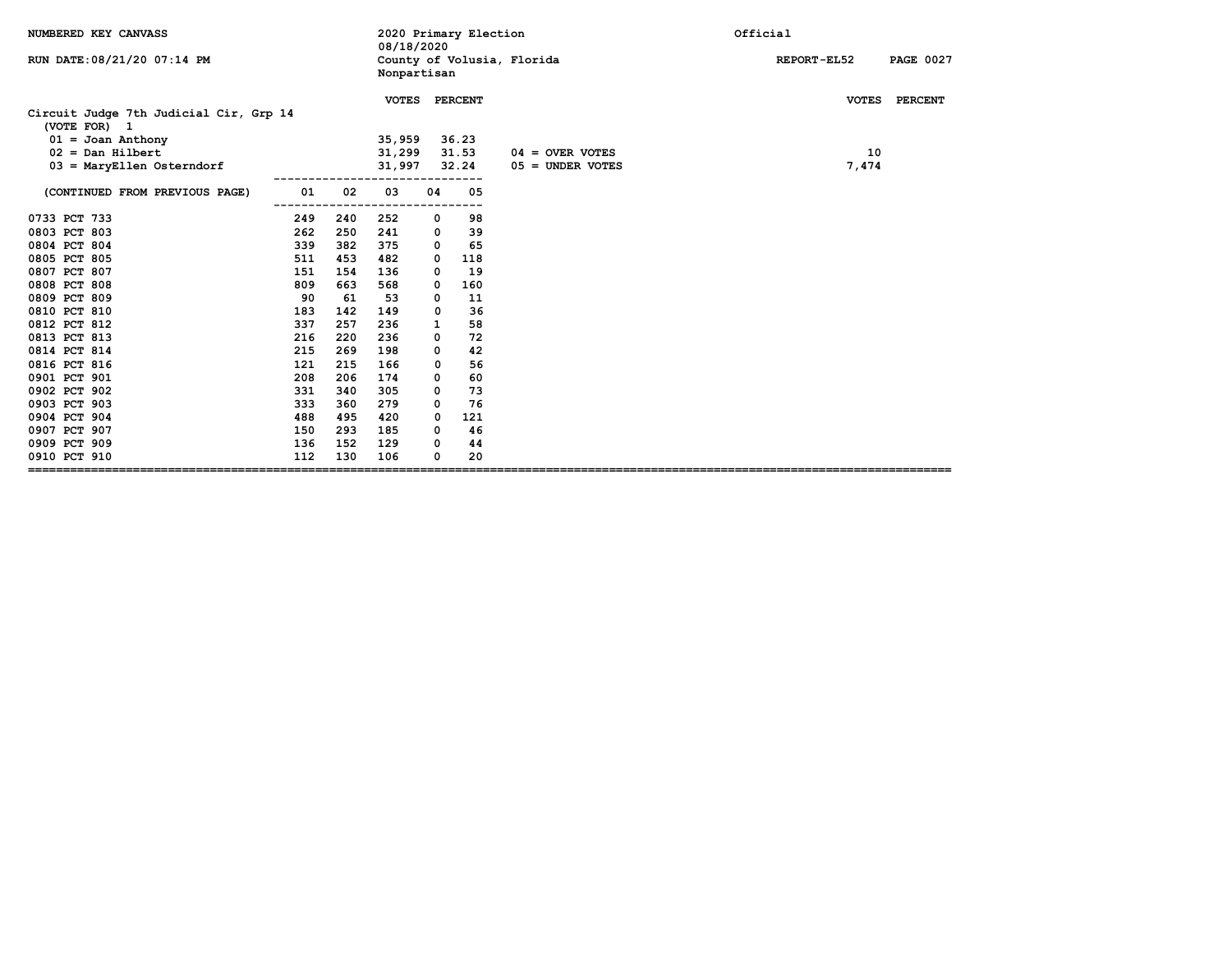| NUMBERED KEY CANVASS                                  |              |            |           | 08/18/2020  | 2020 Primary Election |                            | Official |             |                  |
|-------------------------------------------------------|--------------|------------|-----------|-------------|-----------------------|----------------------------|----------|-------------|------------------|
| RUN DATE: 08/21/20 07:14 PM                           |              |            |           | Nonpartisan |                       | County of Volusia, Florida |          | REPORT-EL52 | <b>PAGE 0028</b> |
|                                                       |              |            |           |             | VOTES PERCENT         |                            |          |             | VOTES PERCENT    |
| Circuit Judge 7th Judical Cir, Grp 27<br>(VOTE FOR) 1 |              |            |           |             |                       |                            |          |             |                  |
| $01 = Bryan Robert Rendzio$                           |              |            | 42,389    |             | 43.53                 | $03 =$ OVER VOTES          |          | 8           |                  |
| $02$ = Alicia Washington                              |              |            | 54,998    |             | 56.47                 | $04 =$ UNDER VOTES         |          | 9,344       |                  |
|                                                       |              | -----      | -----     | ----        |                       |                            |          |             |                  |
|                                                       | 01<br>------ | 02         | 03<br>--- | 04<br>.     |                       |                            |          |             |                  |
| 0101 PCT 101                                          | 103          | 112        | 0         | 16          |                       |                            |          |             |                  |
| 0105 PCT 105                                          | 81           | 76         | 0         | 14          |                       |                            |          |             |                  |
| 0107 PCT 107                                          | 188<br>794   | 183        | 0         | 27<br>121   |                       |                            |          |             |                  |
| 0201 PCT 201<br>0202 PCT 202                          | 453          | 676<br>597 | 0<br>0    | 66          |                       |                            |          |             |                  |
| 0203 PCT 203                                          | 85           | 80         | 0         | 8           |                       |                            |          |             |                  |
| 0204 PCT 204                                          | 107          | 75         | 0         | 12          |                       |                            |          |             |                  |
| 0205 PCT 205                                          | 166          | 201        | 0         | 29          |                       |                            |          |             |                  |
| 0206 PCT 206                                          | 307          | 388        | 0         | 61          |                       |                            |          |             |                  |
| 0207 PCT 207<br>0208 PCT 208                          | 411<br>534   | 354<br>621 | 0<br>0    | 69<br>77    |                       |                            |          |             |                  |
| 0212 PCT 212                                          | 407          | 567        | 0         | 71          |                       |                            |          |             |                  |
| 0215 PCT 215                                          | 960          | 1062       | 1         | 143         |                       |                            |          |             |                  |
| 0216 PCT 216                                          | 541          | 796        | 0         | 78          |                       |                            |          |             |                  |
| 0217 PCT 217                                          | 206          | 587        | 0         | 60          |                       |                            |          |             |                  |
| 0218 PCT 218                                          | 461          | 680        | 0         | 92          |                       |                            |          |             |                  |
| 0220 PCT 220<br>0222 PCT 222                          | 17<br>329    | 121<br>550 | 0<br>0    | 5<br>120    |                       |                            |          |             |                  |
| 0223 PCT 223                                          | 34           | 44         | 0         | 7           |                       |                            |          |             |                  |
| 0224 PCT 224                                          | 495          | 484        | 0         | 66          |                       |                            |          |             |                  |
| 0301 PCT 301                                          | 314          | 425        | 0         | 55          |                       |                            |          |             |                  |
| 0303 PCT 303                                          | 477          | 523        | 0         | 64          |                       |                            |          |             |                  |
| 0304 PCT 304<br>0305 PCT 305                          | 454<br>556   | 507<br>560 | 0<br>0    | 104<br>121  |                       |                            |          |             |                  |
| 0306 PCT 306                                          | 699          | 744        | 0         | 185         |                       |                            |          |             |                  |
| 0307 PCT 307                                          | 330          | 369        | 0         | 58          |                       |                            |          |             |                  |
| 0308 PCT 308                                          | 269          | 323        | 0         | 30          |                       |                            |          |             |                  |
| 0309 PCT 309                                          | 399          | 605        | 0         | 87          |                       |                            |          |             |                  |
| 0401 PCT 401                                          | 419<br>199   | 662        | 1         | 88<br>35    |                       |                            |          |             |                  |
| 0403 PCT 403<br>0404 PCT 404                          | 161          | 436<br>167 | 0<br>0    | 42          |                       |                            |          |             |                  |
| 0405 PCT 405                                          | 154          | 293        | 0         | 26          |                       |                            |          |             |                  |
| 0406 PCT 406                                          | 537          | 688        | 0         | 95          |                       |                            |          |             |                  |
| 0407 PCT 407                                          | 220          | 391        | 1         | 54          |                       |                            |          |             |                  |
| 0410 PCT 410                                          | 239          | 451        | 0         | 40          |                       |                            |          |             |                  |
| 0411 PCT 411<br>0412 PCT 412                          | 263<br>202   | 414<br>206 | 1<br>0    | 56<br>43    |                       |                            |          |             |                  |
| 0413 PCT 413                                          | 215          | 344        | 0         | 61          |                       |                            |          |             |                  |
| 0414 PCT 414                                          | 221          | 434        | 0         | 46          |                       |                            |          |             |                  |
| 0415 PCT 415                                          | 245          | 461        | 0         | 50          |                       |                            |          |             |                  |
| 0416 PCT 416                                          | 335          | 600        | 0         | 60          |                       |                            |          |             |                  |
| 0417 PCT 417<br>0419 PCT 419                          | 156<br>116   | 211<br>217 | 0<br>0    | 19<br>18    |                       |                            |          |             |                  |
| 0420 PCT 420                                          | 315          | 524        | 0         | 68          |                       |                            |          |             |                  |
| 0421 PCT 421                                          | 273          | 330        | 0         | 51          |                       |                            |          |             |                  |
| 0422 PCT 422                                          | 187          | 402        | 0         | 34          |                       |                            |          |             |                  |
| 0423 PCT 423                                          | 212          | 311        | 0         | 28          |                       |                            |          |             |                  |
| 0427 PCT 427                                          | 220          | 354        | 0         | 42          |                       |                            |          |             |                  |
| 0429 PCT 429<br>0501 PCT 501                          | 133<br>475   | 237<br>424 | 0<br>0    | 16<br>95    |                       |                            |          |             |                  |
| 0502 PCT 502                                          | 742          | 879        | 0         | 159         |                       |                            |          |             |                  |
| 0503 PCT 503                                          | 213          | 149        | 0         | 39          |                       |                            |          |             |                  |
| 0504 PCT 504                                          | 307          | 356        | 0         | 86          |                       |                            |          |             |                  |
| 0506 PCT 506                                          | 415          | 453        | 0         | 75          |                       |                            |          |             |                  |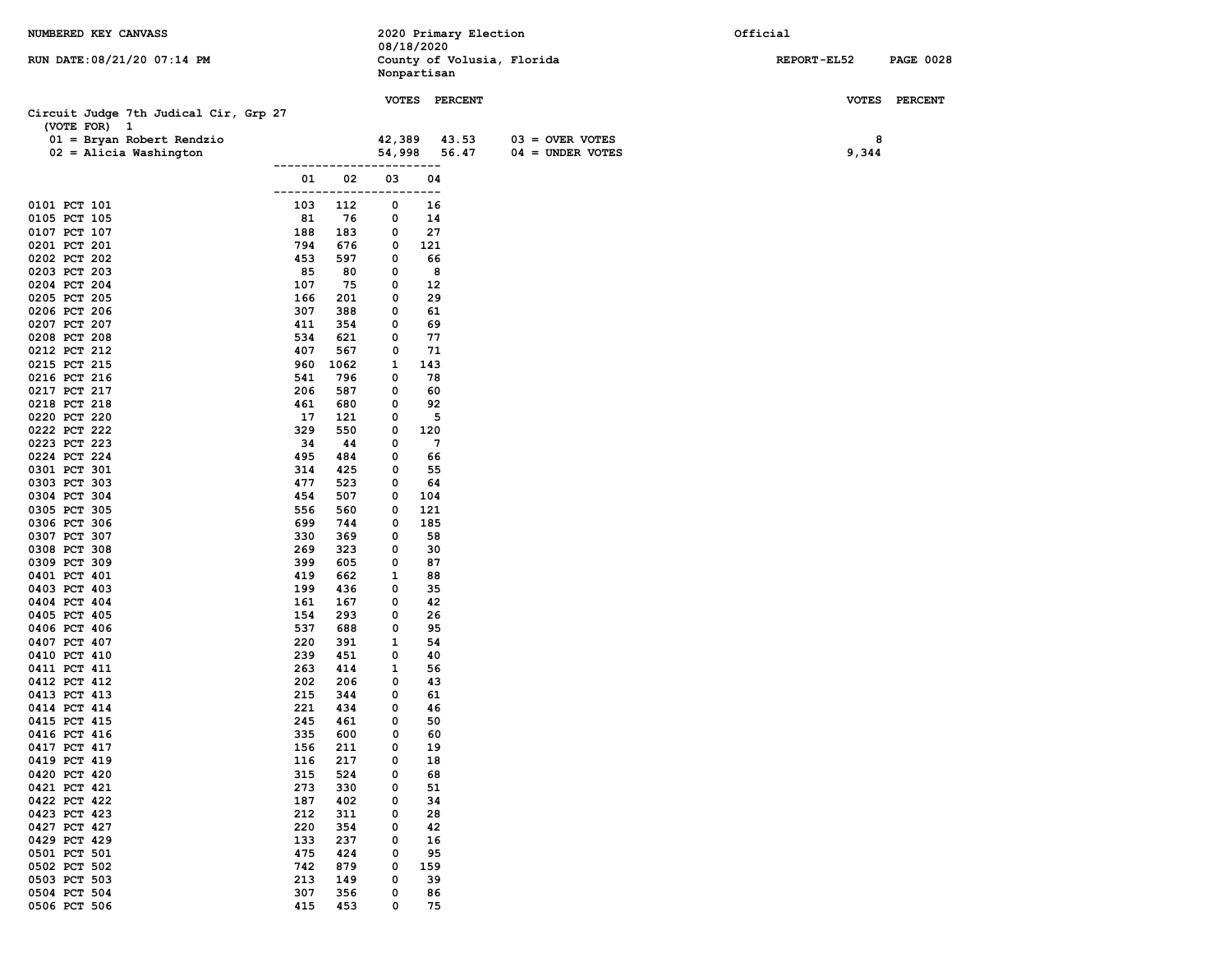| NUMBERED KEY CANVASS                        |                         |            | 08/18/2020  |            | 2020 Primary Election |                            | Official     |                  |
|---------------------------------------------|-------------------------|------------|-------------|------------|-----------------------|----------------------------|--------------|------------------|
| RUN DATE: 08/21/20 07:14 PM                 |                         |            | Nonpartisan |            |                       | County of Volusia, Florida | REPORT-EL52  | <b>PAGE 0029</b> |
|                                             |                         |            |             |            | VOTES PERCENT         |                            | <b>VOTES</b> | <b>PERCENT</b>   |
| Circuit Judge 7th Judical Cir, Grp 27       |                         |            |             |            |                       |                            |              |                  |
| (VOTE FOR) 1<br>$01 = Bryan Robert Rendzio$ |                         |            | 42,389      |            | 43.53                 | $03 =$ OVER VOTES          | 8            |                  |
| $02 =$ Alicia Washington                    |                         |            | 54,998      |            | 56.47                 | $04 = UNDER VOTES$         | 9,344        |                  |
|                                             | ----------------------- |            |             |            |                       |                            |              |                  |
| (CONTINUED FROM PREVIOUS PAGE)              | 01<br>------            | 02         | 03<br>.     | 04<br>---  |                       |                            |              |                  |
| 0508 PCT 508                                | 303                     | 379        | 0           | 55         |                       |                            |              |                  |
| 0509 PCT 509<br>0510 PCT 510                | 163<br>754              | 144<br>658 | 0<br>0      | 25<br>128  |                       |                            |              |                  |
| 0511 PCT 511                                | 112                     | 106        | 0           | 21         |                       |                            |              |                  |
| 0512 PCT 512                                | 622                     | 695        | 0           | 126        |                       |                            |              |                  |
| 0515 PCT 515                                | 318                     | 483        | 0           | 73         |                       |                            |              |                  |
| 0516 PCT 516                                | 470                     | 429        | 0           | 120        |                       |                            |              |                  |
| 0517 PCT 517                                | 283                     | 399        | 0           | 62         |                       |                            |              |                  |
| 0519 PCT 519                                | 175                     | 253        | 1           | 27         |                       |                            |              |                  |
| 0521 PCT 521<br>0522 PCT 522                | 635<br>462              | 738<br>645 | 0<br>0      | 98<br>72   |                       |                            |              |                  |
| 0523 PCT 523                                | 219                     | 332        | 0           | 35         |                       |                            |              |                  |
| 0526 PCT 526                                | 151                     | 236        | 0           | 48         |                       |                            |              |                  |
| 0527 PCT 527                                | 185                     | 283        | 0           | 39         |                       |                            |              |                  |
| 0528 PCT 528                                | 160                     | 269        | 0           | 29         |                       |                            |              |                  |
| 0529 PCT 529                                | 212                     | 284        | 0           | 31         |                       |                            |              |                  |
| 0530 PCT 530<br>0532 PCT 532                | 140<br>556              | 310<br>515 | 0<br>0      | 30<br>76   |                       |                            |              |                  |
| 0602 PCT 602                                | 847                     | 983        | 0           | 201        |                       |                            |              |                  |
| 0603 PCT 603                                | 215                     | 826        | 0           | 96         |                       |                            |              |                  |
| 0607 PCT 607                                | 620                     | 647        | 0           | 196        |                       |                            |              |                  |
| 0614 PCT 614                                | 179                     | 672        | 0           | 80         |                       |                            |              |                  |
| 0619 PCT 619<br>0620 PCT 620                | 87<br>13                | 393<br>138 | 0<br>0      | 51<br>5    |                       |                            |              |                  |
| 0621 PCT 621                                | 63                      | 384        | 0           | 53         |                       |                            |              |                  |
| 0622 PCT 622                                | 63                      | 89         | 0           | 17         |                       |                            |              |                  |
| 0623 PCT 623                                | 284                     | 327        | 0           | 57         |                       |                            |              |                  |
| 0625 PCT 625                                | 293                     | 268        | 0           | 70         |                       |                            |              |                  |
| 0626 PCT 626<br>0628 PCT 628                | 160<br>167              | 217<br>696 | 0<br>0      | 46<br>89   |                       |                            |              |                  |
| 0633 PCT 633                                | 308                     | 623        | 0           | 97         |                       |                            |              |                  |
| 0638 PCT 638                                | 299                     | 414        | 0           | 57         |                       |                            |              |                  |
| 0641 PCT 641                                | 646                     | 732        | 0           | 179        |                       |                            |              |                  |
| 0701 PCT 701                                | 639                     | 753        | 0           | 202        |                       |                            |              |                  |
| 0703 PCT 703                                | 421                     | 599        | 0           | 159        |                       |                            |              |                  |
| 0705 PCT 705<br>0706 PCT 706                | 187<br>747              | 212<br>695 | 1<br>0      | 47<br>132  |                       |                            |              |                  |
| 0709 PCT 709                                | 385                     | 441        | 0           | 75         |                       |                            |              |                  |
| 0711 PCT 711                                | 474                     | 655        | 1           | 133        |                       |                            |              |                  |
| 0712 PCT 712                                | 228                     | 301        | $\mathbf 0$ | 46         |                       |                            |              |                  |
| 0714 PCT 714                                | 420                     | 631        | 1           | 118        |                       |                            |              |                  |
| 0716 PCT 716                                | 519                     | 324        | 0           | 67         |                       |                            |              |                  |
| 0717 PCT 717<br>0718 PCT 718                | 206<br>498              | 281<br>598 | 0<br>0      | 59<br>140  |                       |                            |              |                  |
| 0719 PCT 719                                | 258                     | 338        | 0           | 48         |                       |                            |              |                  |
| 0720 PCT 720                                | 110                     | 133        | 0           | 38         |                       |                            |              |                  |
| 0722 PCT 722                                | 248                     | 368        | 0           | 57         |                       |                            |              |                  |
| 0725 PCT 725                                | 318                     | 407        | 0           | 86         |                       |                            |              |                  |
| 0726 PCT 726                                | 622                     | 601        | 0           | 265        |                       |                            |              |                  |
| 0728 PCT 728<br>0729 PCT 729                | 562<br>632              | 589<br>710 | 0<br>0      | 154<br>176 |                       |                            |              |                  |
| 0732 PCT 732                                | 744                     | 843        | 0           | 157        |                       |                            |              |                  |
| 0733 PCT 733                                | 387                     | 334        | 0           | 118        |                       |                            |              |                  |
| 0803 PCT 803                                | 319                     | 424        | 0           | 49         |                       |                            |              |                  |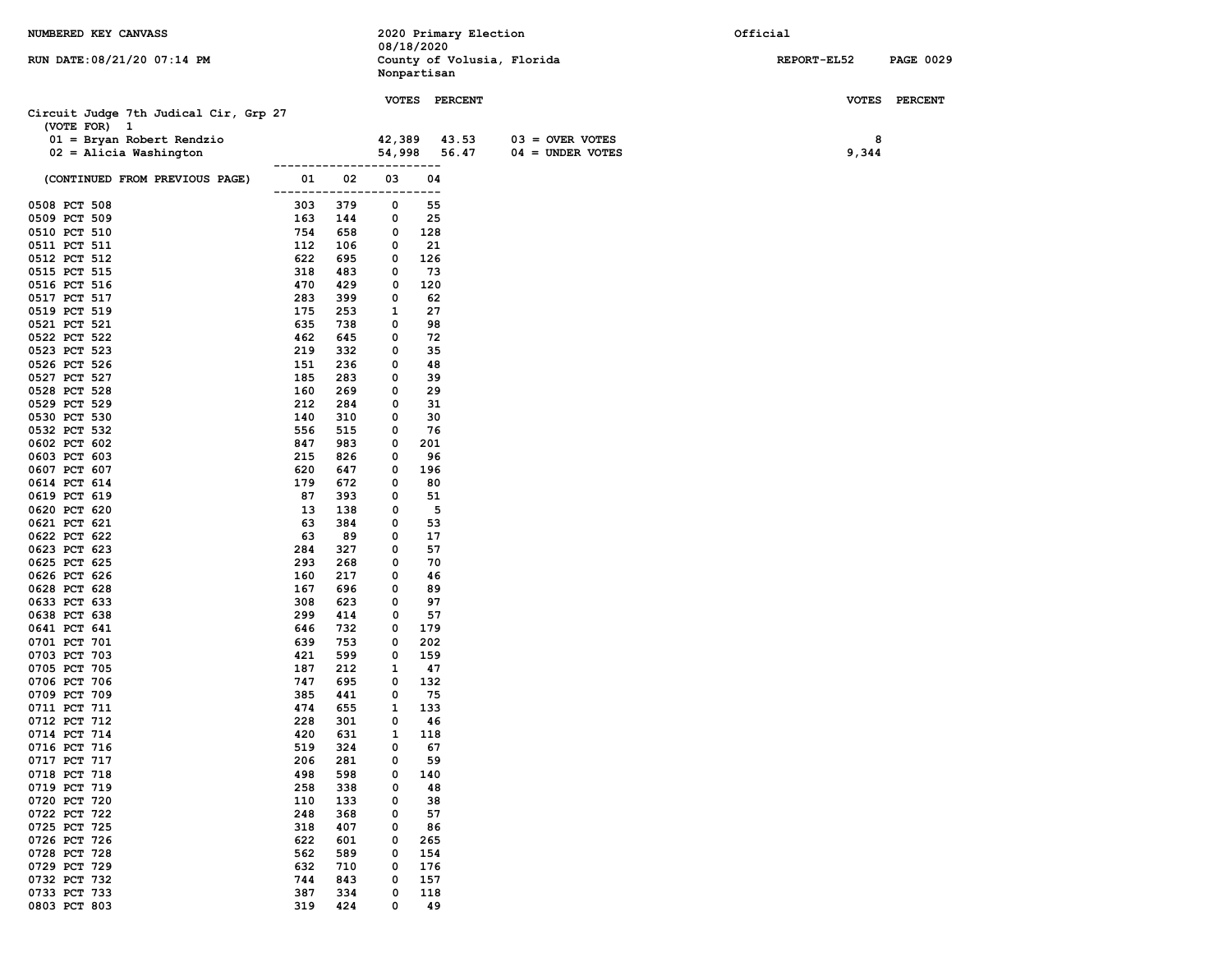| NUMBERED KEY CANVASS                                                                                             |     |      | 08/18/2020                       |     | 2020 Primary Election      | Official                                |                                 |  |
|------------------------------------------------------------------------------------------------------------------|-----|------|----------------------------------|-----|----------------------------|-----------------------------------------|---------------------------------|--|
| RUN DATE: 08/21/20 07:14 PM                                                                                      |     |      | Nonpartisan                      |     | County of Volusia, Florida |                                         | <b>PAGE 0030</b><br>REPORT-EL52 |  |
| Circuit Judge 7th Judical Cir, Grp 27<br>(VOTE FOR) 1<br>$01 =$ Bryan Robert Rendzio<br>$02$ = Alicia Washington |     |      | <b>VOTES</b><br>42,389<br>54,998 |     | PERCENT<br>43.53<br>56.47  | $03 =$ OVER VOTES<br>$04 =$ UNDER VOTES | VOTES PERCENT<br>8<br>9,344     |  |
| (CONTINUED FROM PREVIOUS PAGE)                                                                                   | 01  | 02   | 03                               | 04  |                            |                                         |                                 |  |
| 0804 PCT 804                                                                                                     | 477 | 586  | 0                                | 98  |                            |                                         |                                 |  |
| 0805 PCT 805                                                                                                     | 630 | 783  | 0                                | 151 |                            |                                         |                                 |  |
| 0807 PCT 807                                                                                                     | 177 | 247  | 0                                | 36  |                            |                                         |                                 |  |
| 0808 PCT 808                                                                                                     | 869 | 1126 | 0                                | 205 |                            |                                         |                                 |  |
| 0809 PCT 809                                                                                                     | 73  | 122  | 0                                | 20  |                            |                                         |                                 |  |
| 0810 PCT 810                                                                                                     | 183 | 273  | 0                                | 54  |                            |                                         |                                 |  |
| 0812 PCT 812                                                                                                     | 332 | 482  | 0                                | 75  |                            |                                         |                                 |  |
| 0813 PCT 813                                                                                                     | 290 | 380  | 0                                | 74  |                            |                                         |                                 |  |
| 0814 PCT 814                                                                                                     | 323 | 355  | 0                                | 46  |                            |                                         |                                 |  |
| 0816 PCT 816                                                                                                     | 273 | 224  | 0                                | 61  |                            |                                         |                                 |  |
| 0901 PCT 901                                                                                                     | 257 | 315  | 0                                | 76  |                            |                                         |                                 |  |
| 0902 PCT 902                                                                                                     | 416 | 540  | 0                                | 93  |                            |                                         |                                 |  |
| 0903 PCT 903                                                                                                     | 407 | 552  | 0                                | 89  |                            |                                         |                                 |  |
| 0904 PCT 904                                                                                                     | 583 | 799  | 0                                | 142 |                            |                                         |                                 |  |
| 0907 PCT 907                                                                                                     | 335 | 284  | 0                                | 55  |                            |                                         |                                 |  |
| 0909 PCT 909                                                                                                     | 167 | 243  | 0                                | 51  |                            |                                         |                                 |  |
| 0910 PCT 910                                                                                                     | 158 | 179  | 0                                | 31  |                            |                                         |                                 |  |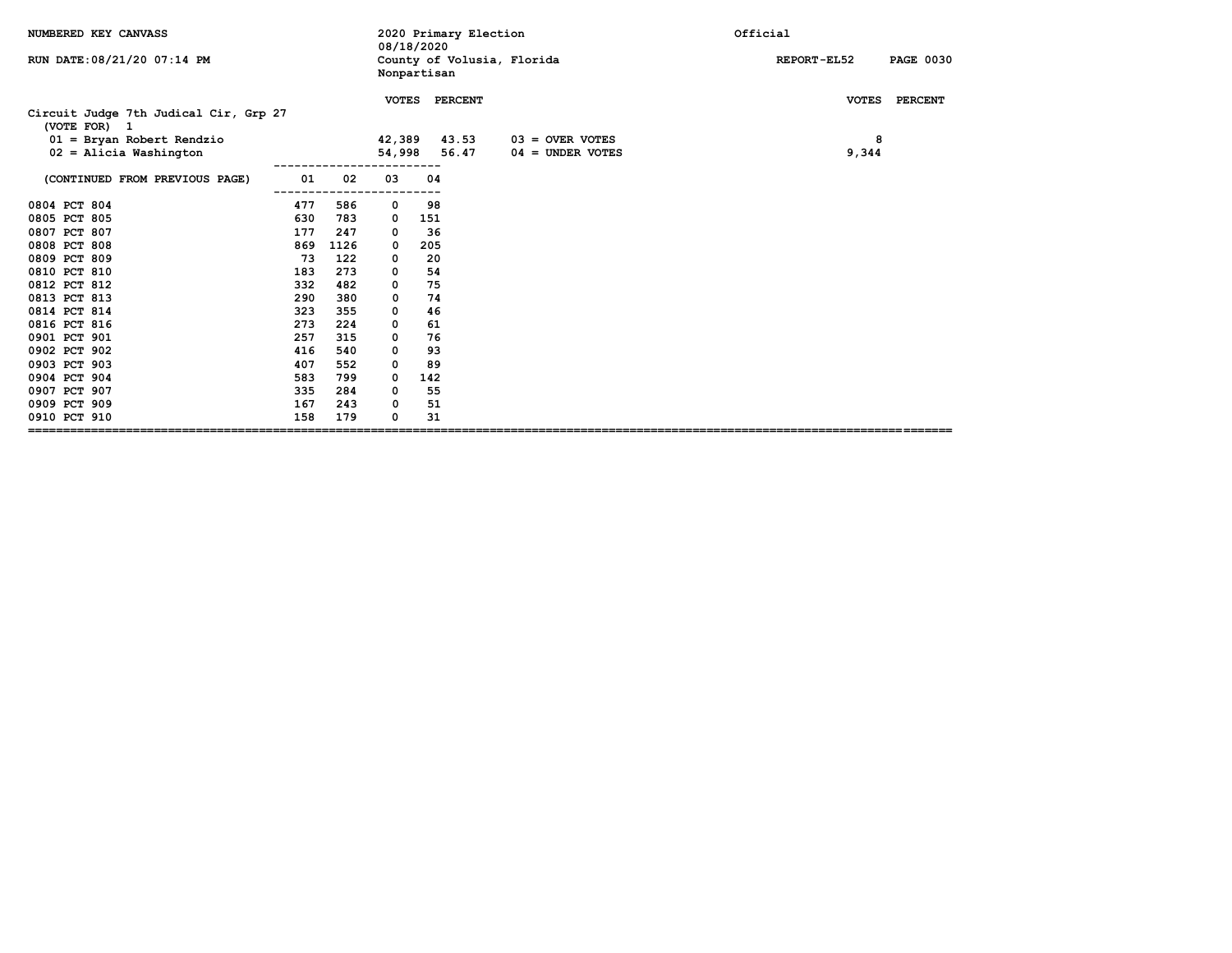| NUMBERED KEY CANVASS                                 |            |             |             |           | 2020 Primary Election      |                    | Official |             |                  |
|------------------------------------------------------|------------|-------------|-------------|-----------|----------------------------|--------------------|----------|-------------|------------------|
|                                                      |            |             | 08/18/2020  |           |                            |                    |          |             |                  |
| RUN DATE: 08/21/20 07:14 PM                          |            |             | Nonpartisan |           | County of Volusia, Florida |                    |          | REPORT-EL52 | <b>PAGE 0031</b> |
|                                                      |            |             |             |           |                            |                    |          |             |                  |
|                                                      |            |             |             |           | VOTES PERCENT              |                    |          |             | VOTES PERCENT    |
| County Judge 7th Judicial Cir, Grp 6<br>(VOTE FOR) 1 |            |             |             |           |                            |                    |          |             |                  |
| $01 =$ Nora Hall                                     |            |             | 41,246      |           | 41.73                      | $03 =$ OVER VOTES  |          | 9           |                  |
| $02 =$ Chris Miller                                  |            |             | 57,593      |           | 58.27                      | $04 =$ UNDER VOTES |          | 7,891       |                  |
|                                                      |            | ----------- |             | $---$     |                            |                    |          |             |                  |
|                                                      | 01         | 02          | 03          | 04        |                            |                    |          |             |                  |
|                                                      | ------     |             | .           | .         |                            |                    |          |             |                  |
| 0101 PCT 101                                         | 55         | 162         | 0           | 14        |                            |                    |          |             |                  |
| 0105 PCT 105                                         | 49         | 111         | 0           | 11        |                            |                    |          |             |                  |
| 0107 PCT 107                                         | 106        | 265         | 0           | 27        |                            |                    |          |             |                  |
| 0201 PCT 201                                         | 510        | 994         | 0           | 87        |                            |                    |          |             |                  |
| 0202 PCT 202                                         | 440        | 622         | 0           | 54        |                            |                    |          |             |                  |
| 0203 PCT 203<br>0204 PCT 204                         | 50<br>63   | 119<br>120  | 0<br>0      | 4<br>11   |                            |                    |          |             |                  |
| 0205 PCT 205                                         | 127        | 245         | 0           | 24        |                            |                    |          |             |                  |
| 0206 PCT 206                                         | 236        | 476         | 0           | 44        |                            |                    |          |             |                  |
| 0207 PCT 207                                         | 231        | 548         | 1           | 54        |                            |                    |          |             |                  |
| 0208 PCT 208                                         | 466        | 705         | 0           | 61        |                            |                    |          |             |                  |
| 0212 PCT 212                                         | 386        | 606         | 0           | 53        |                            |                    |          |             |                  |
| 0215 PCT 215                                         | 850        | 1201        | 0           | 115       |                            |                    |          |             |                  |
| 0216 PCT 216                                         | 621        | 725         | 0           | 69        |                            |                    |          |             |                  |
| 0217 PCT 217                                         | 342        | 455         | 0           | 56        |                            |                    |          |             |                  |
| 0218 PCT 218                                         | 492        | 659         | 0           | 82        |                            |                    |          |             |                  |
| 0220 PCT 220                                         | 60         | 78          | 0           | 5         |                            |                    |          |             |                  |
| 0222 PCT 222                                         | 346        | 549         | 0           | 104       |                            |                    |          |             |                  |
| 0223 PCT 223                                         | 27         | 51          | 0           | 7         |                            |                    |          |             |                  |
| 0224 PCT 224                                         | 362        | 638         | 0           | 45        |                            |                    |          |             |                  |
| 0301 PCT 301                                         | 304        | 448         | 0           | 42        |                            |                    |          |             |                  |
| 0303 PCT 303                                         | 391        | 623         | 0           | 50        |                            |                    |          |             |                  |
| 0304 PCT 304                                         | 408        | 561         | 0           | 96        |                            |                    |          |             |                  |
| 0305 PCT 305                                         | 417        | 716         | 0           | 104       |                            |                    |          |             |                  |
| 0306 PCT 306<br>0307 PCT 307                         | 622<br>313 | 849<br>391  | 0<br>0      | 157<br>53 |                            |                    |          |             |                  |
| 0308 PCT 308                                         | 266        | 326         | 0           | 30        |                            |                    |          |             |                  |
| 0309 PCT 309                                         | 492        | 528         | 0           | 71        |                            |                    |          |             |                  |
| 0401 PCT 401                                         | 479        | 605         | 1           | 85        |                            |                    |          |             |                  |
| 0403 PCT 403                                         | 304        | 337         | 0           | 29        |                            |                    |          |             |                  |
| 0404 PCT 404                                         | 111        | 223         | 0           | 36        |                            |                    |          |             |                  |
| 0405 PCT 405                                         | 196        | 254         | 0           | 23        |                            |                    |          |             |                  |
| 0406 PCT 406                                         | 554        | 691         | 0           | 75        |                            |                    |          |             |                  |
| 0407 PCT 407                                         | 309        | 303         | 1           | 53        |                            |                    |          |             |                  |
| 0410 PCT 410                                         | 332        | 361         | 0           | 37        |                            |                    |          |             |                  |
| 0411 PCT 411                                         | 327        | 356         | 0           | 51        |                            |                    |          |             |                  |
| 0412 PCT 412                                         | 173        | 247         | 0           | 31        |                            |                    |          |             |                  |
| 0413 PCT 413                                         | 260        | 305         | 0           | 55        |                            |                    |          |             |                  |
| 0414 PCT 414                                         | 344        | 322         | 0           | 35        |                            |                    |          |             |                  |
| 0415 PCT 415                                         | 347        | 367         | 0           | 42        |                            |                    |          |             |                  |
| 0416 PCT 416                                         | 480        | 460         | 1           | 54        |                            |                    |          |             |                  |
| 0417 PCT 417<br>0419 PCT 419                         | 174<br>169 | 201         | 0<br>0      | 11<br>18  |                            |                    |          |             |                  |
| 0420 PCT 420                                         | 373        | 164<br>474  | 0           | 60        |                            |                    |          |             |                  |
| 0421 PCT 421                                         | 255        | 357         | 0           | 42        |                            |                    |          |             |                  |
| 0422 PCT 422                                         | 276        | 321         | 0           | 26        |                            |                    |          |             |                  |
| 0423 PCT 423                                         | 259        | 269         | 0           | 23        |                            |                    |          |             |                  |
| 0427 PCT 427                                         | 272        | 303         | 0           | 41        |                            |                    |          |             |                  |
| 0429 PCT 429                                         | 186        | 186         | 0           | 14        |                            |                    |          |             |                  |
| 0501 PCT 501                                         | 371        | 558         | 0           | 65        |                            |                    |          |             |                  |
| 0502 PCT 502                                         | 735        | 907         | 1           | 137       |                            |                    |          |             |                  |
| 0503 PCT 503                                         | 123        | 243         | 0           | 35        |                            |                    |          |             |                  |
| 0504 PCT 504                                         | 303        | 381         | 0           | 65        |                            |                    |          |             |                  |
| 0506 PCT 506                                         | 357        | 530         | 0           | 56        |                            |                    |          |             |                  |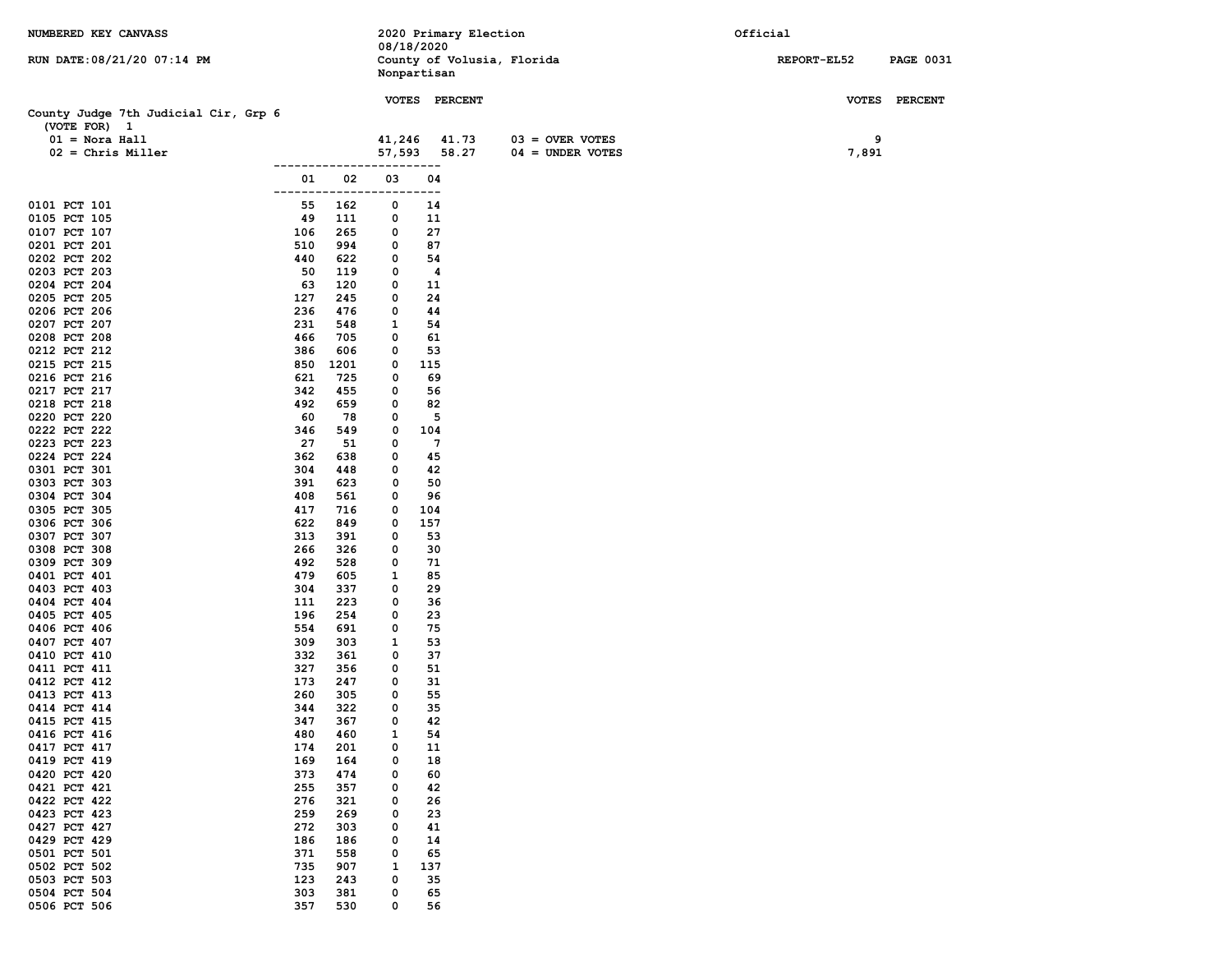| NUMBERED KEY CANVASS                                 |              |                             |              | 08/18/2020    | 2020 Primary Election |                            | Official           |                  |
|------------------------------------------------------|--------------|-----------------------------|--------------|---------------|-----------------------|----------------------------|--------------------|------------------|
| RUN DATE: 08/21/20 07:14 PM                          |              |                             |              | Nonpartisan   |                       | County of Volusia, Florida | <b>REPORT-EL52</b> | <b>PAGE 0032</b> |
|                                                      |              |                             |              | VOTES PERCENT |                       |                            |                    | VOTES PERCENT    |
| County Judge 7th Judicial Cir, Grp 6<br>(VOTE FOR) 1 |              |                             |              |               |                       |                            |                    |                  |
| $01 =$ Nora Hall                                     |              |                             | 41,246       |               | 41.73                 | $03 =$ OVER VOTES          | 9                  |                  |
| $02 =$ Chris Miller                                  |              |                             | 57,593       |               | 58.27                 | $04 =$ UNDER VOTES         | 7,891              |                  |
| (CONTINUED FROM PREVIOUS PAGE)                       | 01<br>------ | ---------------------<br>02 | 03           | 04<br>---     |                       |                            |                    |                  |
| 0508 PCT 508                                         | 301          | 389                         | 0            | 47            |                       |                            |                    |                  |
| 0509 PCT 509                                         | 106          | 208                         | 0            | 18            |                       |                            |                    |                  |
| 0510 PCT 510                                         | 531          | 914                         | 0            | 95            |                       |                            |                    |                  |
| 0511 PCT 511                                         | 67           | 153                         | 0            | 19            |                       |                            |                    |                  |
| 0512 PCT 512                                         | 538          | 818                         | 0            | 87            |                       |                            |                    |                  |
| 0515 PCT 515                                         | 347          | 465                         | 0            | 62            |                       |                            |                    |                  |
| 0516 PCT 516<br>0517 PCT 517                         | 297<br>276   | 630<br>414                  | 1<br>0       | 91<br>54      |                       |                            |                    |                  |
| 0519 PCT 519                                         | 172          | 260                         | 0            | 24            |                       |                            |                    |                  |
| 0521 PCT 521                                         | 632          | 756                         | 0            | 83            |                       |                            |                    |                  |
| 0522 PCT 522                                         | 503          | 610                         | 0            | 66            |                       |                            |                    |                  |
| 0523 PCT 523                                         | 250          | 307                         | 0            | 29            |                       |                            |                    |                  |
| 0526 PCT 526                                         | 172          | 224                         | 0            | 39            |                       |                            |                    |                  |
| 0527 PCT 527                                         | 229          | 244                         | 0            | 34            |                       |                            |                    |                  |
| 0528 PCT 528                                         | 189          | 244                         | 0            | 25            |                       |                            |                    |                  |
| 0529 PCT 529                                         | 208          | 293                         | 0            | 26            |                       |                            |                    |                  |
| 0530 PCT 530                                         | 197          | 249                         | 0            | 34            |                       |                            |                    |                  |
| 0532 PCT 532                                         | 419          | 667                         | 0            | 61            |                       |                            |                    |                  |
| 0602 PCT 602<br>0603 PCT 603                         | 725          | 1152                        | 0            | 154           |                       |                            |                    |                  |
| 0607 PCT 607                                         | 547<br>480   | 485<br>817                  | 0<br>0       | 105<br>166    |                       |                            |                    |                  |
| 0614 PCT 614                                         | 457          | 389                         | 1            | 84            |                       |                            |                    |                  |
| 0619 PCT 619                                         | 268          | 216                         | 0            | 47            |                       |                            |                    |                  |
| 0620 PCT 620                                         | 88           | 59                          | 0            | 9             |                       |                            |                    |                  |
| 0621 PCT 621                                         | 231          | 211                         | 0            | 58            |                       |                            |                    |                  |
| 0622 PCT 622                                         | 80           | 73                          | 0            | 16            |                       |                            |                    |                  |
| 0623 PCT 623                                         | 269          | 349                         | 0            | 50            |                       |                            |                    |                  |
| 0625 PCT 625                                         | 192          | 377                         | 0            | 62            |                       |                            |                    |                  |
| 0626 PCT 626<br>0628 PCT 628                         | 180<br>468   | 206<br>378                  | 0<br>0       | 37<br>106     |                       |                            |                    |                  |
| 0633 PCT 633                                         | 465          | 464                         | 0            | 99            |                       |                            |                    |                  |
| 0638 PCT 638                                         | 333          | 380                         | 1            | 56            |                       |                            |                    |                  |
| 0641 PCT 641                                         | 569          | 832                         | 0            | 156           |                       |                            |                    |                  |
| 0701 PCT 701                                         | 577          | 841                         | 0            | 176           |                       |                            |                    |                  |
| 0703 PCT 703                                         | 509          | 545                         | $\mathbf{o}$ | 125           |                       |                            |                    |                  |
| 0705 PCT 705                                         | 152          | 257                         | 0            | 38            |                       |                            |                    |                  |
| 0706 PCT 706                                         | 544          | 927                         | 1            | 102           |                       |                            |                    |                  |
| 0709 PCT 709                                         | 371          | 466                         | 0            | 64            |                       |                            |                    |                  |
| 0711 PCT 711<br>0712 PCT 712                         | 489<br>232   | 662<br>293                  | 0<br>0       | 112<br>50     |                       |                            |                    |                  |
| 0714 PCT 714                                         | 479          | 591                         | 0            | 100           |                       |                            |                    |                  |
| 0716 PCT 716                                         | 251          | 603                         | 0            | 56            |                       |                            |                    |                  |
| 0717 PCT 717                                         | 198          | 293                         | 0            | 55            |                       |                            |                    |                  |
| 0718 PCT 718                                         | 481          | 644                         | 0            | 111           |                       |                            |                    |                  |
| 0719 PCT 719                                         | 253          | 348                         | 0            | 43            |                       |                            |                    |                  |
| 0720 PCT 720                                         | 109          | 143                         | 0            | 29            |                       |                            |                    |                  |
| 0722 PCT 722                                         | 275          | 353                         | 0            | 45            |                       |                            |                    |                  |
| 0725 PCT 725                                         | 310          | 430                         | 0            | 71            |                       |                            |                    |                  |
| 0726 PCT 726<br>0728 PCT 728                         | 441<br>464   | 845<br>706                  | 0<br>0       | 202<br>135    |                       |                            |                    |                  |
| 0729 PCT 729                                         | 541          | 827                         | 0            | 150           |                       |                            |                    |                  |
| 0732 PCT 732                                         | 677          | 945                         | 0            | 122           |                       |                            |                    |                  |
| 0733 PCT 733                                         | 272          | 472                         | 0            | 95            |                       |                            |                    |                  |
| 0803 PCT 803                                         | 295          | 444                         | 0            | 53            |                       |                            |                    |                  |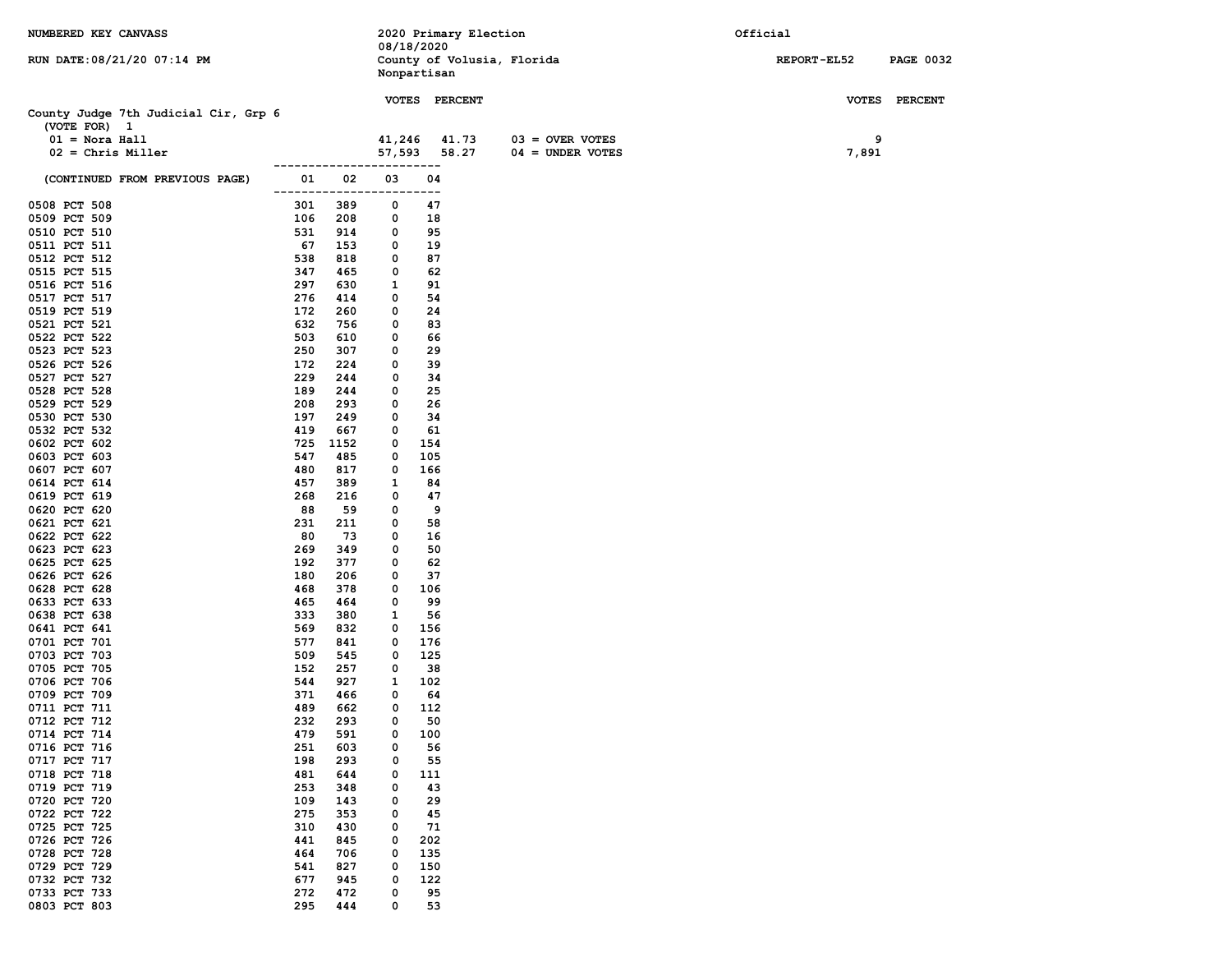| NUMBERED KEY CANVASS                                                     |     |      | 2020 Primary Election<br>08/18/2020 |     |                            |                    | Official                        |
|--------------------------------------------------------------------------|-----|------|-------------------------------------|-----|----------------------------|--------------------|---------------------------------|
| RUN DATE: 08/21/20 07:14 PM                                              |     |      | Nonpartisan                         |     | County of Volusia, Florida |                    | REPORT-EL52<br><b>PAGE 0033</b> |
| County Judge 7th Judicial Cir, Grp 6<br>(VOTE FOR) 1<br>$01 =$ Nora Hall |     |      | 41,246                              |     | VOTES PERCENT<br>41.73     | $03 =$ OVER VOTES  | VOTES PERCENT<br>9              |
| $02$ = Chris Miller                                                      |     |      | 57,593                              |     | 58.27                      | $04 =$ UNDER VOTES | 7,891                           |
| (CONTINUED FROM PREVIOUS PAGE)                                           | 01  | 02   | 03                                  | 04  |                            |                    |                                 |
| 0804 PCT 804                                                             | 435 | 652  | 0                                   | 74  |                            |                    |                                 |
| 0805 PCT 805                                                             | 496 | 935  | 0                                   | 133 |                            |                    |                                 |
| 0807 PCT 807                                                             | 168 | 261  | 0                                   | 31  |                            |                    |                                 |
| 0808 PCT 808                                                             | 868 | 1157 | 0                                   | 175 |                            |                    |                                 |
| 0809 PCT 809                                                             | 92  | 106  | 0                                   | 17  |                            |                    |                                 |
| 0810 PCT 810                                                             | 195 | 273  | $\Omega$                            | 42  |                            |                    |                                 |
| 0812 PCT 812                                                             | 378 | 442  | 0                                   | 69  |                            |                    |                                 |
| 0813 PCT 813                                                             | 275 | 399  | 0                                   | 70  |                            |                    |                                 |
| 0814 PCT 814                                                             | 260 | 427  | 0                                   | 37  |                            |                    |                                 |
| 0816 PCT 816                                                             | 166 | 342  | 0                                   | 50  |                            |                    |                                 |
| 0901 PCT 901                                                             | 231 | 369  | 0                                   | 48  |                            |                    |                                 |
| 0902 PCT 902                                                             | 381 | 588  | 0                                   | 80  |                            |                    |                                 |
| 0903 PCT 903                                                             | 376 | 598  | 0                                   | 74  |                            |                    |                                 |
| 0904 PCT 904                                                             | 602 | 803  | 0                                   | 119 |                            |                    |                                 |
| 0907 PCT 907                                                             | 225 | 411  | 0                                   | 38  |                            |                    |                                 |
| 0909 PCT 909                                                             | 162 | 251  | 0                                   | 48  |                            |                    |                                 |
| 0910 PCT 910                                                             | 129 | 215  | 0                                   | 24  |                            |                    |                                 |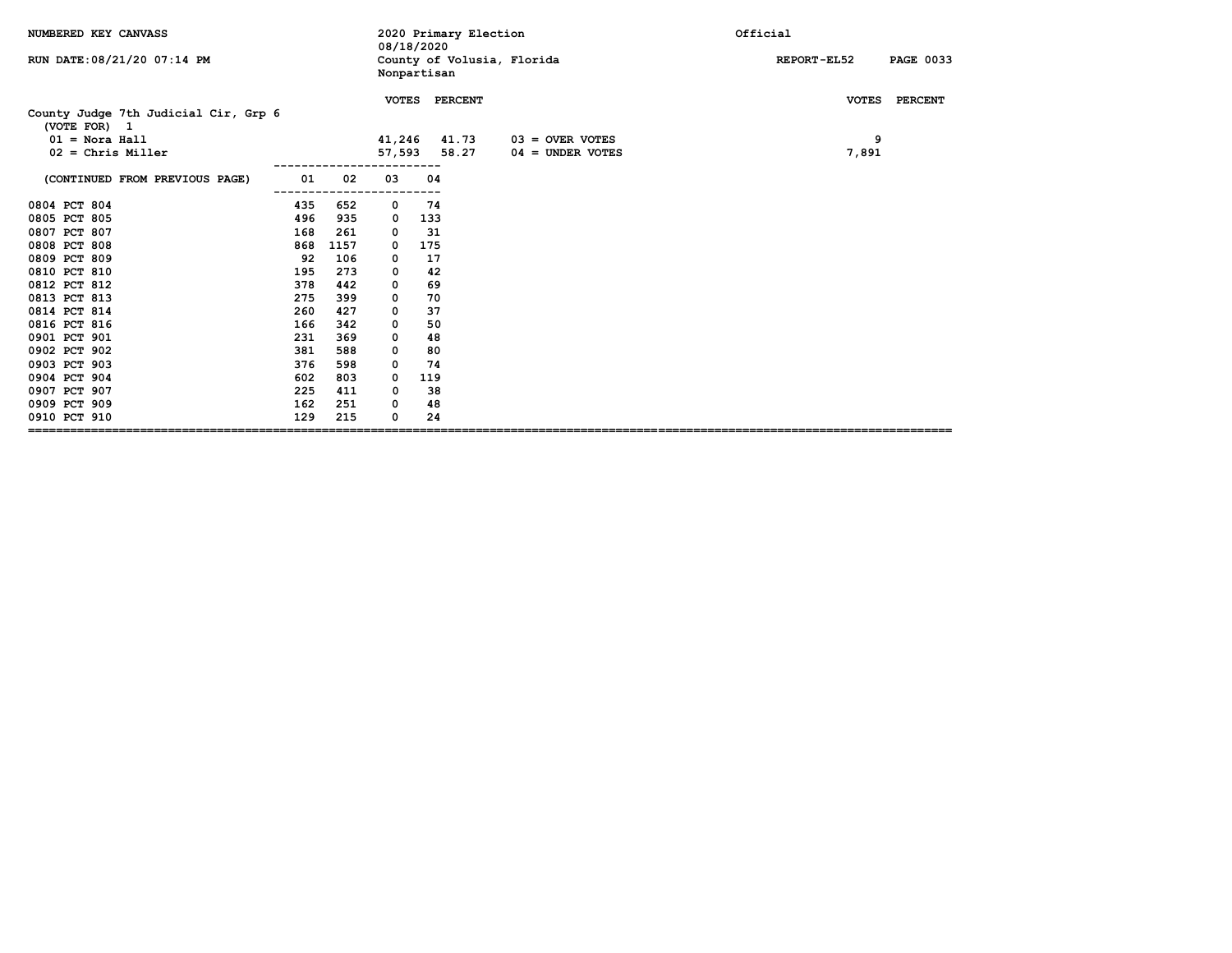| NUMBERED KEY CANVASS                 |                             | 08/18/2020  | 2020 Primary Election                   |                    | Official    |                  |
|--------------------------------------|-----------------------------|-------------|-----------------------------------------|--------------------|-------------|------------------|
| RUN DATE: 08/21/20 07:14 PM          |                             |             | County of Volusia, Florida              |                    | REPORT-EL52 | <b>PAGE 0034</b> |
|                                      |                             | Nonpartisan |                                         |                    |             |                  |
|                                      |                             |             |                                         |                    |             |                  |
|                                      |                             |             | VOTES PERCENT                           |                    |             | VOTES PERCENT    |
| County Council Chair<br>(VOTE FOR) 1 |                             |             |                                         |                    |             |                  |
| $01 = Jeff Brower$                   |                             | 45,811      | 44.85                                   |                    |             |                  |
| 02 = Deborah A. "Deb" Denys          |                             | 41,093      | 40.23                                   | $04 =$ OVER VOTES  | 11          |                  |
| $03 =$ Gerard L. Witman              |                             | 15,246      | 14.93                                   | $05 =$ UNDER VOTES | 4,578       |                  |
|                                      |                             |             | $---$                                   |                    |             |                  |
|                                      | 02<br>01<br>-------<br>---- | 03<br>----  | 04<br>05<br>.                           |                    |             |                  |
| 0101 PCT 101                         | 134<br>65                   | 24          | 8<br>0                                  |                    |             |                  |
| 0105 PCT 105                         | 102<br>47                   | 15          | 7<br>0                                  |                    |             |                  |
| 0107 PCT 107                         | 247<br>100                  | 42          | 9<br>0                                  |                    |             |                  |
| 0201 PCT 201<br>0202 PCT 202         | 825<br>457<br>569<br>411    | 261<br>118  | 0<br>48<br>0<br>18                      |                    |             |                  |
| 0203 PCT 203                         | 106<br>50                   | 11          | 0<br>6                                  |                    |             |                  |
| 0204 PCT 204                         | 113<br>59                   | 17          | 5<br>0                                  |                    |             |                  |
| 0205 PCT 205                         | 190<br>130                  | 61          | 15<br>0                                 |                    |             |                  |
| 0206 PCT 206                         | 354<br>257                  | 128         | 17<br>0                                 |                    |             |                  |
| 0207 PCT 207                         | 444<br>265                  | 105         | 1<br>19                                 |                    |             |                  |
| 0208 PCT 208                         | 622<br>413                  | 166         | 31<br>0                                 |                    |             |                  |
| 0212 PCT 212<br>0215 PCT 215         | 464<br>346<br>936<br>836    | 204<br>320  | 31<br>0<br>1<br>73                      |                    |             |                  |
| 0216 PCT 216                         | 576<br>543                  | 255         | 0<br>41                                 |                    |             |                  |
| 0217 PCT 217                         | 269<br>323                  | 226         | 1<br>34                                 |                    |             |                  |
| 0218 PCT 218                         | 506<br>440                  | 245         | 0<br>42                                 |                    |             |                  |
| 0220 PCT 220                         | 32<br>56                    | 48          | $7\phantom{.0}$<br>0                    |                    |             |                  |
| 0222 PCT 222                         | 445<br>330                  | 151         | 73<br>0                                 |                    |             |                  |
| 0223 PCT 223<br>0224 PCT 224         | 44<br>25<br>542             | 14<br>139   | $\overline{\mathbf{2}}$<br>0<br>23<br>0 |                    |             |                  |
| 0301 PCT 301                         | 341<br>381<br>271           | 114         | 0<br>28                                 |                    |             |                  |
| 0303 PCT 303                         | 442<br>451                  | 143         | 0<br>28                                 |                    |             |                  |
| 0304 PCT 304                         | 482<br>395                  | 131         | 57<br>0                                 |                    |             |                  |
| 0305 PCT 305                         | 615<br>388                  | 179         | 55<br>0                                 |                    |             |                  |
| 0306 PCT 306                         | 761<br>585                  | 169         | 0<br>113                                |                    |             |                  |
| 0307 PCT 307                         | 359<br>248                  | 113         | 37<br>0                                 |                    |             |                  |
| 0308 PCT 308<br>0309 PCT 309         | 281<br>252<br>438<br>469    | 70<br>136   | 0<br>19<br>48<br>0                      |                    |             |                  |
| 0401 PCT 401                         | 450<br>483                  | 188         | 49<br>0                                 |                    |             |                  |
| 0403 PCT 403                         | 252<br>284                  | 112         | 22<br>0                                 |                    |             |                  |
| 0404 PCT 404                         | 211<br>115                  | 25          | 0<br>19                                 |                    |             |                  |
| 0405 PCT 405                         | 185<br>186                  | 86          | 16<br>0                                 |                    |             |                  |
| 0406 PCT 406                         | 561<br>481                  | 231         | 0<br>47                                 |                    |             |                  |
| 0407 PCT 407<br>0410 PCT 410         | 250<br>259<br>274<br>308    | 113<br>123  | 1<br>43<br>25<br>0                      |                    |             |                  |
| 0411 PCT 411                         | 297<br>264                  | 142         | 1<br>30                                 |                    |             |                  |
| 0412 PCT 412                         | 225<br>159                  | 53          | 0<br>14                                 |                    |             |                  |
| 0413 PCT 413                         | 245<br>252                  | 86          | 0<br>37                                 |                    |             |                  |
| 0414 PCT 414                         | 265<br>308                  | 104         | 0<br>24                                 |                    |             |                  |
| 0415 PCT 415                         | 328<br>291                  | 100         | 37<br>0                                 |                    |             |                  |
| 0416 PCT 416                         | 424<br>378                  | 161         | 0<br>32                                 |                    |             |                  |
| 0417 PCT 417<br>0419 PCT 419         | 135<br>165<br>131<br>147    | 71<br>54    | 15<br>0<br>0<br>19                      |                    |             |                  |
| 0420 PCT 420                         | 360<br>337                  | 168         | 0<br>42                                 |                    |             |                  |
| 0421 PCT 421                         | 250<br>307                  | 70          | 0<br>27                                 |                    |             |                  |
| 0422 PCT 422                         | 211<br>292                  | 104         | 0<br>16                                 |                    |             |                  |
| 0423 PCT 423                         | 229<br>234                  | 72          | 16<br>0                                 |                    |             |                  |
| 0427 PCT 427                         | 231<br>260                  | 98          | 0<br>27                                 |                    |             |                  |
| 0429 PCT 429<br>0501 PCT 501         | 142<br>157<br>480<br>355    | 76<br>113   | 0<br>11<br>0<br>46                      |                    |             |                  |
| 0502 PCT 502                         | 927<br>564                  | 237         | 1<br>51                                 |                    |             |                  |
| 0503 PCT 503                         | 167<br>175                  | 42          | 0<br>17                                 |                    |             |                  |
| 0504 PCT 504                         | 394<br>241                  | 91          | 23<br>0                                 |                    |             |                  |
|                                      |                             |             |                                         |                    |             |                  |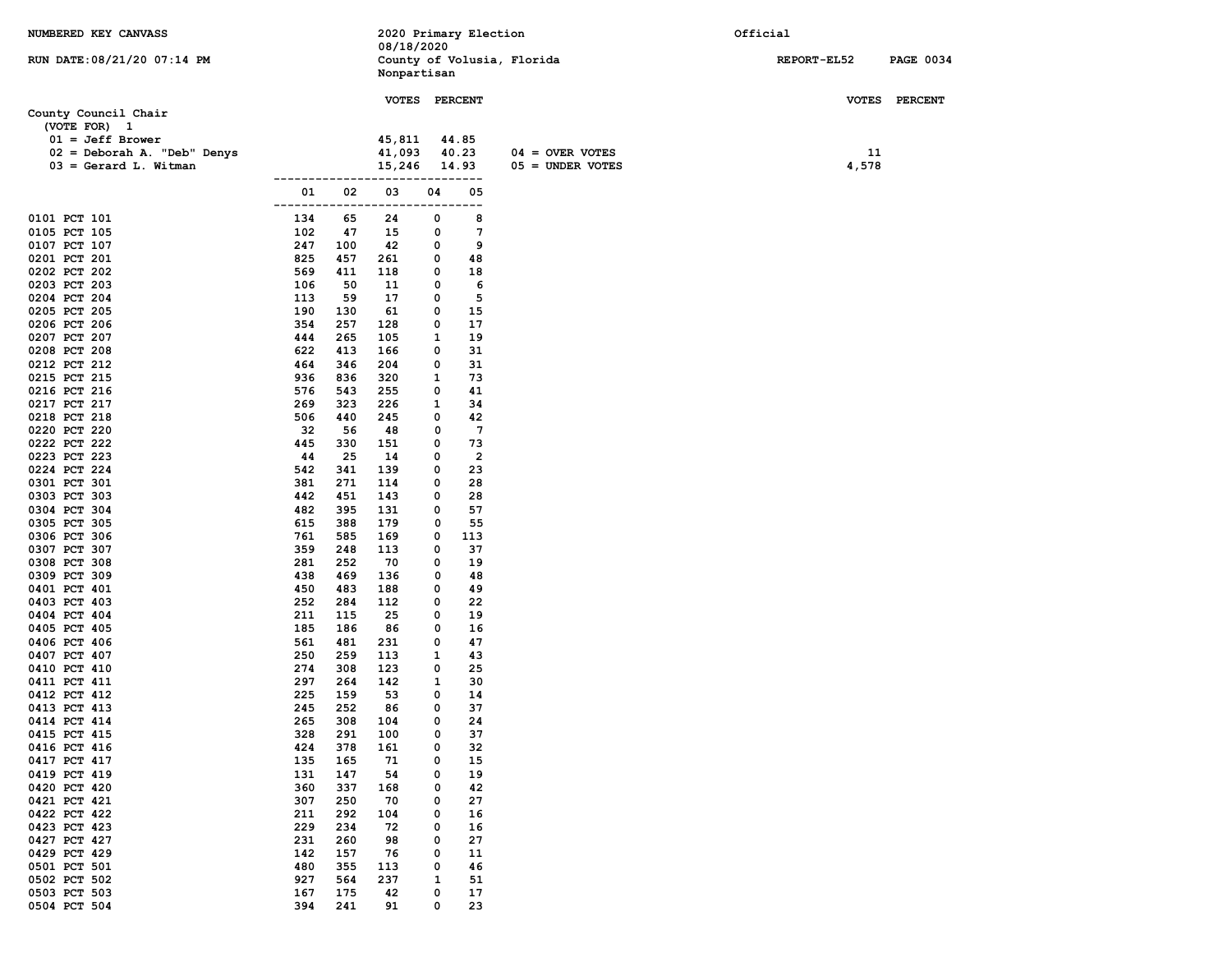| NUMBERED KEY CANVASS           |                           | 08/18/2020   | 2020 Primary Election    |                            | Official           |                  |
|--------------------------------|---------------------------|--------------|--------------------------|----------------------------|--------------------|------------------|
| RUN DATE: 08/21/20 07:14 PM    |                           | Nonpartisan  |                          | County of Volusia, Florida | <b>REPORT-EL52</b> | <b>PAGE 0035</b> |
|                                |                           |              |                          |                            |                    |                  |
| County Council Chair           |                           |              | VOTES PERCENT            |                            |                    | VOTES PERCENT    |
| (VOTE FOR) 1                   |                           |              |                          |                            |                    |                  |
| $01 = Jeff Brower$             |                           | 45,811       | 44.85                    |                            |                    |                  |
| 02 = Deborah A. "Deb" Denys    |                           | 41,093       | 40.23                    | $04 =$ OVER VOTES          | 11                 |                  |
| $03 =$ Gerard L. Witman        |                           | 15,246       | 14.93<br>----            | $05 =$ UNDER VOTES         | 4,578              |                  |
| (CONTINUED FROM PREVIOUS PAGE) | 02<br>01<br>------------- | 03<br>------ | 04<br>05<br>---<br>----- |                            |                    |                  |
| 0506 PCT 506                   | 446<br>359                | 109          | 29<br>0                  |                            |                    |                  |
| 0508 PCT 508                   | 295<br>316                | 98           | 0<br>28                  |                            |                    |                  |
| 0509 PCT 509                   | 169<br>117                | 37           | 9<br>0                   |                            |                    |                  |
| 0510 PCT 510                   | 694<br>574                | 208          | 0<br>64                  |                            |                    |                  |
| 0511 PCT 511                   | 135<br>75                 | 24           | 5<br>0                   |                            |                    |                  |
| 0512 PCT 512<br>0515 PCT 515   | 666<br>569<br>407<br>317  | 151<br>122   | 57<br>0<br>0<br>28       |                            |                    |                  |
| 0516 PCT 516                   | 434<br>428                | 112          | 45<br>0                  |                            |                    |                  |
| 0517 PCT 517                   | 334<br>273                | 108          | 29<br>0                  |                            |                    |                  |
| 0519 PCT 519                   | 213<br>162                | 69           | 0<br>12                  |                            |                    |                  |
| 0521 PCT 521                   | 706<br>564                | 163          | 38<br>0                  |                            |                    |                  |
| 0522 PCT 522                   | 570<br>446                | 133          | 0<br>30                  |                            |                    |                  |
| 0523 PCT 523                   | 246<br>246                | 76           | 0<br>18                  |                            |                    |                  |
| 0526 PCT 526                   | 203<br>167                | 44           | 0<br>21                  |                            |                    |                  |
| 0527 PCT 527<br>0528 PCT 528   | 202<br>222<br>194<br>173  | 59<br>76     | 0<br>24<br>0<br>15       |                            |                    |                  |
| 0529 PCT 529                   | 233<br>203                | 76           | 15<br>0                  |                            |                    |                  |
| 0530 PCT 530                   | 196<br>192                | 69           | 23<br>0                  |                            |                    |                  |
| 0532 PCT 532                   | 561<br>404                | 159          | 23<br>0                  |                            |                    |                  |
| 0602 PCT 602                   | 828<br>825                | 256          | 122<br>0                 |                            |                    |                  |
| 0603 PCT 603                   | 296<br>528                | 228          | 1<br>84                  |                            |                    |                  |
| 0607 PCT 607                   | 618<br>517                | 222          | 0<br>106                 |                            |                    |                  |
| 0614 PCT 614                   | 221<br>462                | 175          | 0<br>73                  |                            |                    |                  |
| 0619 PCT 619                   | 153<br>256                | 80           | 0<br>42<br>0             |                            |                    |                  |
| 0620 PCT 620<br>0621 PCT 621   | 26<br>88<br>118<br>234    | 34<br>96     | 8<br>52<br>0             |                            |                    |                  |
| 0622 PCT 622                   | 62<br>74                  | 20           | 0<br>13                  |                            |                    |                  |
| 0623 PCT 623                   | 297<br>246                | 92           | 33<br>0                  |                            |                    |                  |
| 0625 PCT 625                   | 320<br>216                | 65           | 30<br>0                  |                            |                    |                  |
| 0626 PCT 626                   | 161<br>190                | 53           | 19<br>0                  |                            |                    |                  |
| 0628 PCT 628                   | 234<br>460                | 179          | 0<br>79                  |                            |                    |                  |
| 0633 PCT 633                   | 342<br>429                | 182          | 1<br>74                  |                            |                    |                  |
| 0638 PCT 638                   | 286<br>364<br>634<br>625  | 88           | 32<br>0<br>95<br>0       |                            |                    |                  |
| 0641 PCT 641<br>0701 PCT 701   | 649<br>585                | 203<br>235   | 125<br>0                 |                            |                    |                  |
| 0703 PCT 703                   | 491<br>465                | 137          | 0<br>86                  |                            |                    |                  |
| 0705 PCT 705                   | 227<br>145                | 50           | 0<br>25                  |                            |                    |                  |
| 0706 PCT 706                   | 668<br>654                | 190          | 62<br>0                  |                            |                    |                  |
| 0709 PCT 709                   | 380<br>334                | 141          | 0<br>46                  |                            |                    |                  |
| 0711 PCT 711                   | 506<br>522                | 170          | 0<br>65                  |                            |                    |                  |
| 0712 PCT 712                   | 257<br>215                | 80           | 22<br>1                  |                            |                    |                  |
| 0714 PCT 714<br>0716 PCT 716   | 475<br>468<br>371<br>417  | 170<br>85    | 57<br>0<br>37<br>0       |                            |                    |                  |
| 0717 PCT 717                   | 225<br>218                | 79           | 24<br>0                  |                            |                    |                  |
| 0718 PCT 718                   | 507<br>500                | 161          | 0<br>68                  |                            |                    |                  |
| 0719 PCT 719                   | 250<br>274                | 87           | 32<br>1                  |                            |                    |                  |
| 0720 PCT 720                   | 101<br>113                | 48           | 19<br>0                  |                            |                    |                  |
| 0722 PCT 722                   | 252<br>299                | 94           | 28<br>0                  |                            |                    |                  |
| 0725 PCT 725                   | 304<br>363                | 114          | 0<br>30                  |                            |                    |                  |
| 0726 PCT 726                   | 588<br>584                | 161          | 0<br>155                 |                            |                    |                  |
| 0728 PCT 728                   | 525<br>532                | 179          | 0<br>69                  |                            |                    |                  |
| 0729 PCT 729<br>0732 PCT 732   | 636<br>585<br>718<br>697  | 210<br>250   | 0<br>87<br>0<br>79       |                            |                    |                  |
|                                |                           |              |                          |                            |                    |                  |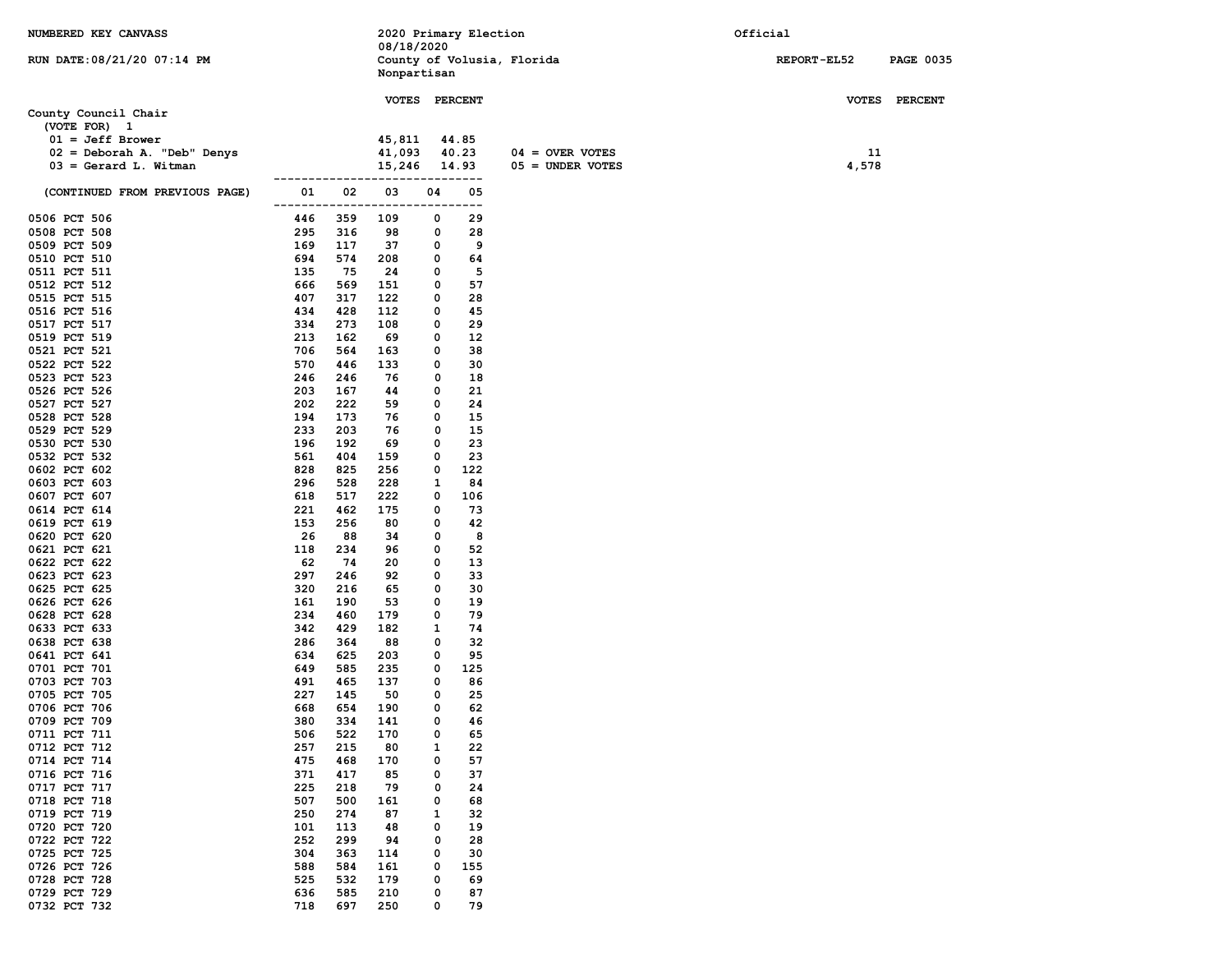| NUMBERED KEY CANVASS                                                                      |                   |     | 08/18/2020                       |          | 2020 Primary Election     |                            | Official                        |
|-------------------------------------------------------------------------------------------|-------------------|-----|----------------------------------|----------|---------------------------|----------------------------|---------------------------------|
| RUN DATE: 08/21/20 07:14 PM                                                               |                   |     | Nonpartisan                      |          |                           | County of Volusia, Florida | REPORT-EL52<br><b>PAGE 0036</b> |
| County Council Chair<br>(VOTE FOR) 1<br>$01 = Jeff Brower$<br>02 = Deborah A. "Deb" Denys |                   |     | <b>VOTES</b><br>45,811<br>41,093 |          | PERCENT<br>44.85<br>40.23 | $04 =$ OVER VOTES          | VOTES PERCENT<br>11             |
| $03 =$ Gerard L. Witman                                                                   |                   |     | 15,246                           |          | 14.93                     | $05 =$ UNDER VOTES         | 4,578                           |
| (CONTINUED FROM PREVIOUS PAGE)                                                            | 01                | 02  | 03                               | 04       | 05                        |                            |                                 |
| 0733 PCT 733                                                                              | 377               | 307 | 100                              | 0        | 55                        |                            |                                 |
| 0803 PCT 803                                                                              | 326               | 312 | 136                              | 0        | 18                        |                            |                                 |
| 0804 PCT 804                                                                              | 514               | 465 | 156                              | 1        | 25                        |                            |                                 |
| 0805 PCT 805                                                                              | 757               | 547 | 216                              | 0        | 44                        |                            |                                 |
| 0807 PCT 807                                                                              | 199               | 176 | 77                               | 0        | 8                         |                            |                                 |
| 0808 PCT 808                                                                              | 965               | 816 | 350                              | 0        | 69                        |                            |                                 |
| 0809 PCT 809                                                                              | 90                | 73  | 49                               | 0        | 3                         |                            |                                 |
| 0810 PCT 810                                                                              | 205               | 187 | 109                              | 0        | 9                         |                            |                                 |
| 0812 PCT 812                                                                              | 408               | 303 | 152                              | 0        | 26                        |                            |                                 |
| 0813 PCT 813                                                                              | 308               | 284 | 118                              | 0        | 34                        |                            |                                 |
| 0814 PCT 814                                                                              | 338               | 276 | 97                               | 0        | 13                        |                            |                                 |
| 0816 PCT 816                                                                              | 280               | 216 | 45                               | 0        | 17                        |                            |                                 |
| 0901 PCT 901                                                                              | 280               | 255 | 86                               | 0        | 27                        |                            |                                 |
| 0902 PCT 902                                                                              | 446               | 416 | 166                              | 0        | 21                        |                            |                                 |
| 0903 PCT 903                                                                              | 493               | 383 | 143                              | 0        | 29                        |                            |                                 |
| 0904 PCT 904                                                                              | 603               | 629 | 235                              | 0        | 57                        |                            |                                 |
| 0907 PCT 907                                                                              | 335               | 262 | 63                               | 0        | 14                        |                            |                                 |
| 0909 PCT 909                                                                              | 159               | 230 | 63                               | $\Omega$ | 9                         |                            |                                 |
| 0910 PCT 910<br>==============================                                            | 138<br>========== | 167 | 53                               | 0        | 10                        |                            |                                 |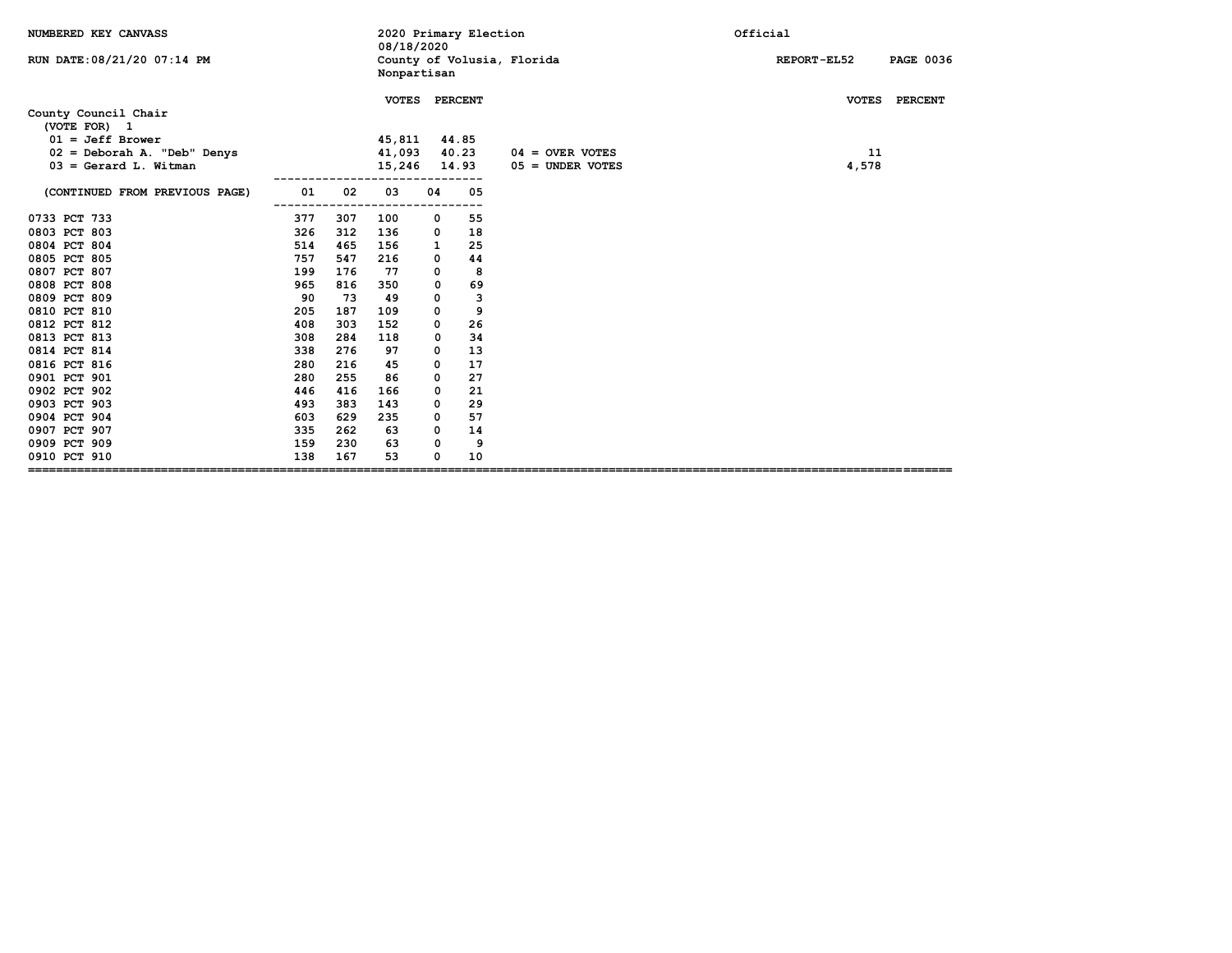| NUMBERED KEY CANVASS                                                                                                                                                                                                                                                                                                                                                                                                                                         |                                                                                                                                                                                                            |                                                                                                                                                                                | 2020 Primary Election<br>08/18/2020                                                                                                                                                       |                                                                                                                                          |                                                                                                                                                                                                              | Official                                |  |                    |                  |
|--------------------------------------------------------------------------------------------------------------------------------------------------------------------------------------------------------------------------------------------------------------------------------------------------------------------------------------------------------------------------------------------------------------------------------------------------------------|------------------------------------------------------------------------------------------------------------------------------------------------------------------------------------------------------------|--------------------------------------------------------------------------------------------------------------------------------------------------------------------------------|-------------------------------------------------------------------------------------------------------------------------------------------------------------------------------------------|------------------------------------------------------------------------------------------------------------------------------------------|--------------------------------------------------------------------------------------------------------------------------------------------------------------------------------------------------------------|-----------------------------------------|--|--------------------|------------------|
| RUN DATE: 08/21/20 07:14 PM                                                                                                                                                                                                                                                                                                                                                                                                                                  |                                                                                                                                                                                                            |                                                                                                                                                                                | Nonpartisan                                                                                                                                                                               |                                                                                                                                          | County of Volusia, Florida                                                                                                                                                                                   |                                         |  | <b>REPORT-EL52</b> | <b>PAGE 0037</b> |
|                                                                                                                                                                                                                                                                                                                                                                                                                                                              |                                                                                                                                                                                                            |                                                                                                                                                                                |                                                                                                                                                                                           |                                                                                                                                          | VOTES PERCENT                                                                                                                                                                                                |                                         |  |                    | VOTES PERCENT    |
| CC Member Dist 3 County Council District 3<br>(VOTE FOR) 1<br>$01 = Gary T. Conroy$<br>$02 =$ Johan "John" D'Hondt<br>$03 =$ Danny Robins                                                                                                                                                                                                                                                                                                                    |                                                                                                                                                                                                            |                                                                                                                                                                                | 8,001<br>2,065<br>12,566                                                                                                                                                                  |                                                                                                                                          | 35.35<br>9.12<br>55.52                                                                                                                                                                                       | $04 =$ OVER VOTES<br>$05 =$ UNDER VOTES |  | 1<br>1,461         |                  |
|                                                                                                                                                                                                                                                                                                                                                                                                                                                              | ------------<br>01                                                                                                                                                                                         | 02                                                                                                                                                                             | 03                                                                                                                                                                                        | 04                                                                                                                                       | ---<br>05                                                                                                                                                                                                    |                                         |  |                    |                  |
| 0205 PCT 205<br>0215 PCT 215<br>0222 PCT 222<br>0404 PCT 404<br>0405 PCT 405<br>0412 PCT 412<br>0602 PCT 602<br>0716 PCT 716<br>0718 PCT 718<br>0720 PCT 720<br>0722 PCT 722<br>0725 PCT 725<br>0728 PCT 728<br>0729 PCT 729<br>0733 PCT 733<br>0803 PCT 803<br>0804 PCT 804<br>0805 PCT 805<br>0807 PCT 807<br>0808 PCT 808<br>0809 PCT 809<br>0810 PCT 810<br>0812 PCT 812<br>0813 PCT 813<br>0814 PCT 814<br>0816 PCT 816<br>0901 PCT 901<br>0902 PCT 902 | ------<br>139<br>$\mathbf 0$<br>16<br>47<br>15<br>72<br>0<br>228<br>375<br>94<br>232<br>263<br>421<br>455<br>239<br>275<br>390<br>505<br>143<br>815<br>73<br>183<br>334<br>273<br>236<br>107<br>263<br>394 | 34<br>0<br>5<br>6<br>4<br>19<br>$\mathbf 0$<br>82<br>112<br>33<br>77<br>62<br>132<br>125<br>91<br>79<br>83<br>117<br>47<br>199<br>36<br>44<br>79<br>56<br>63<br>43<br>55<br>63 | 201<br>0<br>25<br>82<br>34<br>181<br>0<br>532<br>633<br>120<br>321<br>414<br>614<br>803<br>421<br>403<br>630<br>852<br>254<br>1066<br>99<br>257<br>422<br>357<br>386<br>389<br>310<br>559 | 0<br>0<br>0<br>0<br>0<br>0<br>0<br>0<br>0<br>0<br>0<br>0<br>0<br>0<br>0<br>0<br>0<br>0<br>0<br>0<br>0<br>0<br>0<br>0<br>0<br>0<br>0<br>0 | ---<br>22<br>$\mathbf 0$<br>6<br>10<br>1<br>13<br>$\mathbf 0$<br>68<br>116<br>34<br>43<br>72<br>138<br>135<br>88<br>35<br>58<br>90<br>16<br>120<br>$7\phantom{.0}$<br>26<br>54<br>58<br>39<br>19<br>20<br>33 |                                         |  |                    |                  |
| 0903 PCT 903<br>0904 PCT 904                                                                                                                                                                                                                                                                                                                                                                                                                                 | 367<br>586                                                                                                                                                                                                 | 86<br>131                                                                                                                                                                      | 555<br>759                                                                                                                                                                                | 0<br>1                                                                                                                                   | 40<br>47                                                                                                                                                                                                     |                                         |  |                    |                  |
| 0907 PCT 907<br>0909 PCT 909<br>0910 PCT 910<br>=====                                                                                                                                                                                                                                                                                                                                                                                                        | 193<br>146<br>122                                                                                                                                                                                          | 52<br>26<br>24                                                                                                                                                                 | 407<br>272<br>208                                                                                                                                                                         | 0<br>0<br>0                                                                                                                              | 22<br>17<br>14                                                                                                                                                                                               |                                         |  |                    |                  |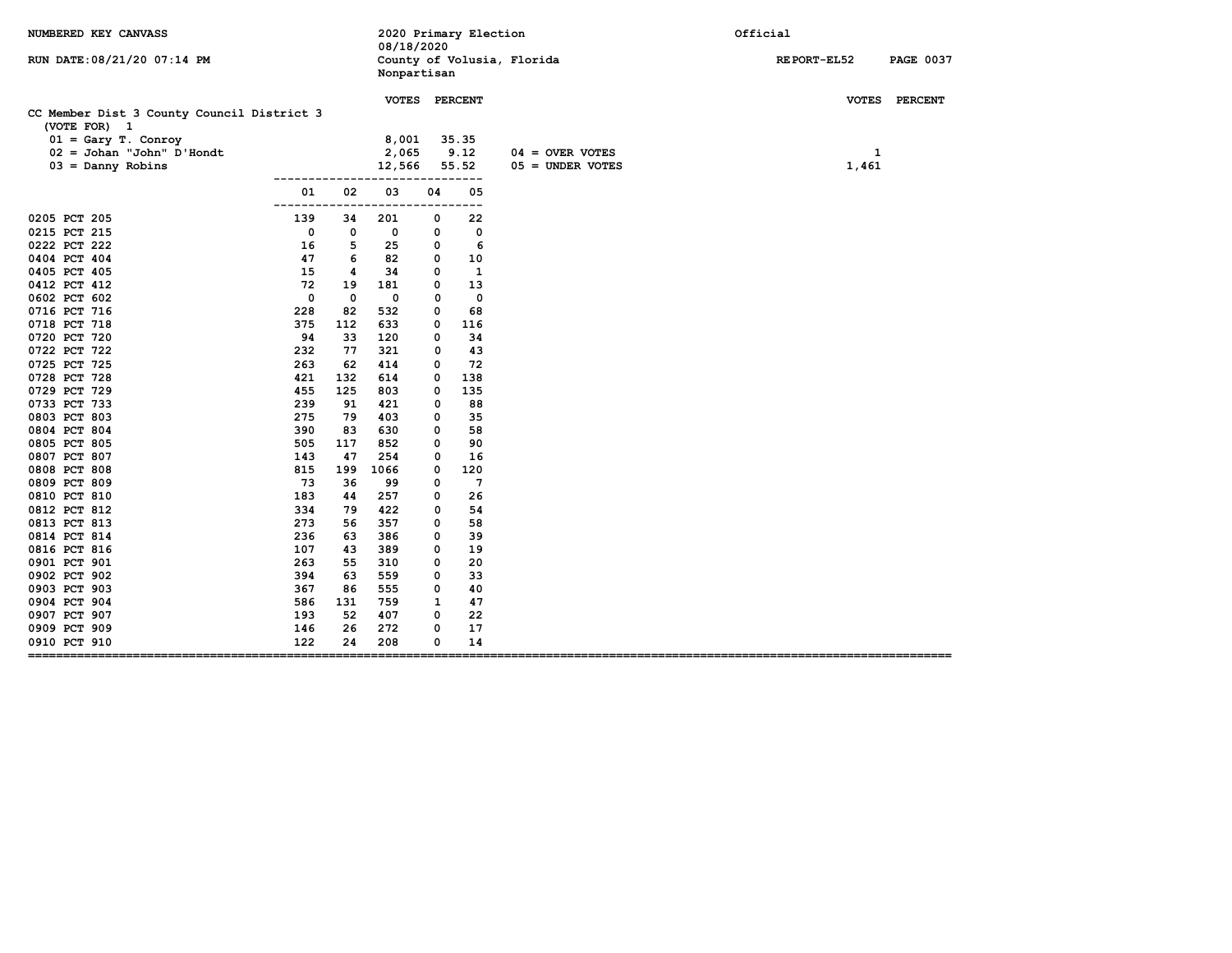| NUMBERED KEY CANVASS                                     |             |     | 2020 Primary Election<br>08/18/2020<br>County of Volusia, Florida<br>Nonpartisan |          |             | Official           |  |                    |                  |
|----------------------------------------------------------|-------------|-----|----------------------------------------------------------------------------------|----------|-------------|--------------------|--|--------------------|------------------|
| RUN DATE: 08/21/20 07:14 PM                              |             |     |                                                                                  |          |             |                    |  | <b>REPORT-EL52</b> | <b>PAGE 0038</b> |
| SB Member Dist 2 School Board District 2<br>(VOTE FOR) 1 |             |     | VOTES PERCENT                                                                    |          |             |                    |  |                    | VOTES PERCENT    |
| $01$ = Anita Burnette                                    |             |     | 9,168                                                                            |          | 48.21       |                    |  |                    |                  |
| 02 = André Lavon Grant                                   |             |     | 2,435                                                                            | 12.81    |             | $04 =$ OVER VOTES  |  | 4                  |                  |
| $03 = Ida$ Duncan Wright                                 |             |     | 7,412                                                                            |          | 38.98       | $05 =$ UNDER VOTES |  | 1,796              |                  |
|                                                          | 01<br>---   | 02  | 03                                                                               | 04       | 05          |                    |  |                    |                  |
| 0602 PCT 602                                             | 0           | 0   | 1                                                                                | 0        | $\mathbf 0$ |                    |  |                    |                  |
| 0607 PCT 607                                             | 650         | 164 | 465                                                                              | 0        | 184         |                    |  |                    |                  |
| 0614 PCT 614                                             | 219         | 133 | 545                                                                              | 1        | 33          |                    |  |                    |                  |
| 0619 PCT 619                                             | 134         | 70  | 307                                                                              | 0        | 20          |                    |  |                    |                  |
| 0620 PCT 620                                             | 31          | 26  | 99                                                                               | 0        | $\mathbf 0$ |                    |  |                    |                  |
| 0621 PCT 621                                             | 87          | 95  | 284                                                                              | 0        | 34          |                    |  |                    |                  |
| 0622 PCT 622                                             | 75          | 26  | 56                                                                               | 0        | 12          |                    |  |                    |                  |
| 0623 PCT 623                                             | 292         | 79  | 235                                                                              | 1        | 61          |                    |  |                    |                  |
| 0625 PCT 625                                             | 298         | 66  | 188                                                                              | 0        | 79          |                    |  |                    |                  |
| 0626 PCT 626                                             | 189         | 44  | 144                                                                              | $\Omega$ | 46          |                    |  |                    |                  |
| 0628 PCT 628                                             | 202         | 192 | 517                                                                              | 0        | 41          |                    |  |                    |                  |
| 0633 PCT 633                                             | 422         | 127 | 407                                                                              | 0        | 72          |                    |  |                    |                  |
| 0638 PCT 638                                             | 388         | 87  | 217                                                                              | 0        | 95          |                    |  |                    |                  |
| 0641 PCT 641                                             | 763         | 173 | 477                                                                              | 0        | 144         |                    |  |                    |                  |
| 0701 PCT 701                                             | 754         | 173 | 512                                                                              | 0        | 155         |                    |  |                    |                  |
| 0703 PCT 703                                             | 539         | 117 | 401                                                                              | 0        | 122         |                    |  |                    |                  |
| 0705 PCT 705                                             | 210         | 44  | 146                                                                              | 0        | 47          |                    |  |                    |                  |
| 0706 PCT 706                                             | 808         | 173 | 469                                                                              | 2        | 122         |                    |  |                    |                  |
| 0709 PCT 709                                             | 454         | 117 | 273                                                                              | 0        | 57          |                    |  |                    |                  |
| 0711 PCT 711                                             | 679         | 134 | 371                                                                              | 0        | 79          |                    |  |                    |                  |
| 0712 PCT 712                                             | 307         | 59  | 183                                                                              | 0        | 26          |                    |  |                    |                  |
| 0714 PCT 714                                             | 592         | 106 | 398                                                                              | 0        | 74          |                    |  |                    |                  |
| 0717 PCT 717                                             | 245         | 68  | 198                                                                              | 0        | 35          |                    |  |                    |                  |
| 0720 PCT 720                                             | 143         | 38  | 72                                                                               | 0        | 28          |                    |  |                    |                  |
| 0726 PCT 726                                             | 687         | 124 | 447                                                                              | 0        | 230         |                    |  |                    |                  |
| 0807 PCT 807<br>==========================               | $\mathbf 0$ | O   | 0                                                                                | 0        | 0           |                    |  |                    |                  |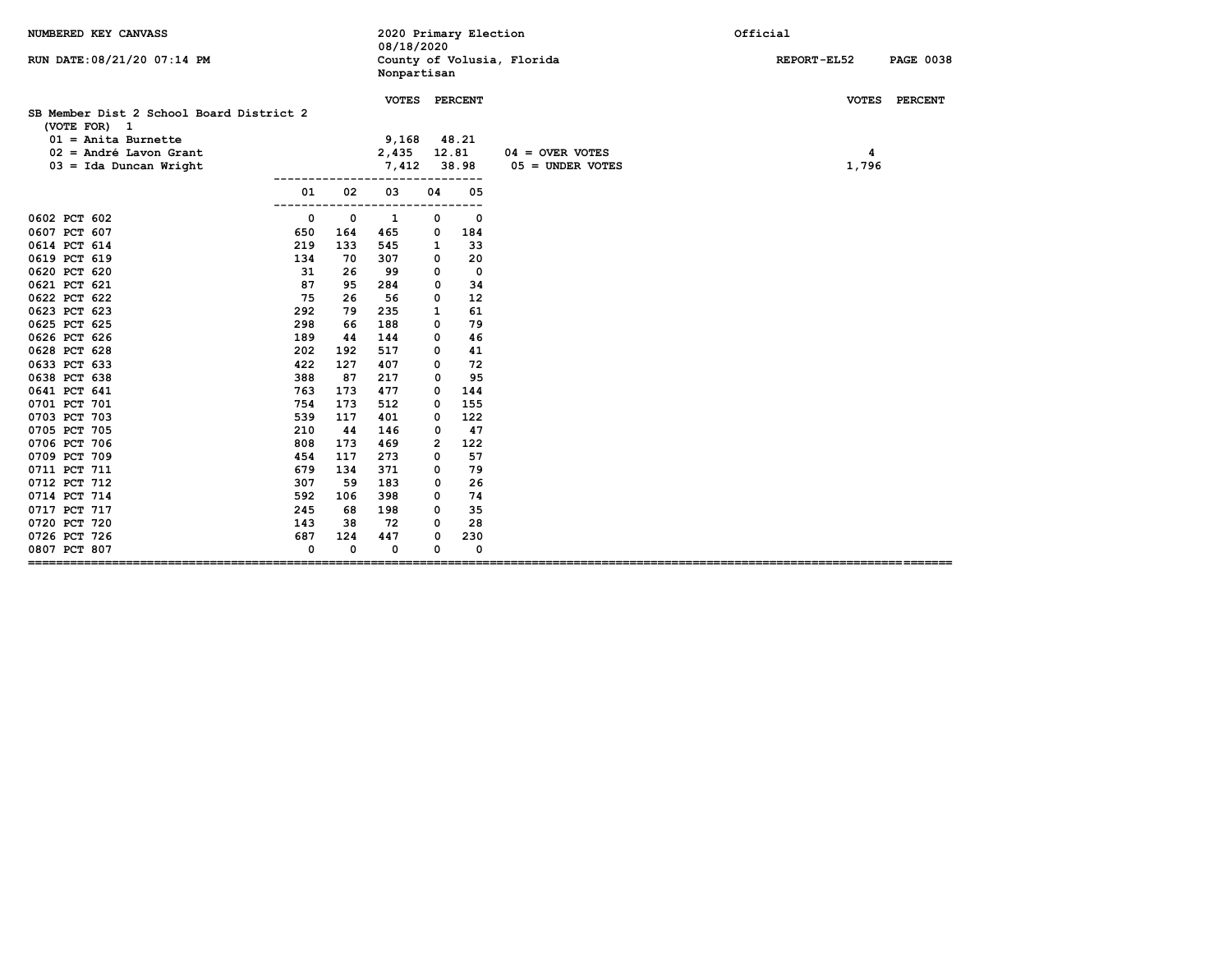| NUMBERED KEY CANVASS                                                                                                                                                                                                                         |                                                                                                 |                                                                                                     | 08/18/2020                                                                                       |                                                                                                                                    | 2020 Primary Election                                                                                 |                                         | Official                                                |  |  |
|----------------------------------------------------------------------------------------------------------------------------------------------------------------------------------------------------------------------------------------------|-------------------------------------------------------------------------------------------------|-----------------------------------------------------------------------------------------------------|--------------------------------------------------------------------------------------------------|------------------------------------------------------------------------------------------------------------------------------------|-------------------------------------------------------------------------------------------------------|-----------------------------------------|---------------------------------------------------------|--|--|
| RUN DATE: 08/21/20 07:14 PM                                                                                                                                                                                                                  |                                                                                                 |                                                                                                     | County of Volusia, Florida<br>Nonpartisan                                                        |                                                                                                                                    |                                                                                                       |                                         | REPORT-EL52<br><b>PAGE 0039</b>                         |  |  |
| Mayor Daytona Beach<br>(VOTE FOR) 1<br>$01 =$ Sherrise M. Boyd<br>$02$ = Derrick L. Henry Sr<br>$03$ = Ken Strickland                                                                                                                        |                                                                                                 |                                                                                                     | <b>VOTES</b><br>2,279<br>6,102<br>3,796                                                          |                                                                                                                                    | <b>PERCENT</b><br>18.72<br>50.11<br>31.17                                                             | $04 =$ OVER VOTES<br>$05 =$ UNDER VOTES | <b>VOTES</b><br><b>PERCENT</b><br>$\overline{2}$<br>236 |  |  |
|                                                                                                                                                                                                                                              | 01                                                                                              | 02                                                                                                  | 03                                                                                               | 04                                                                                                                                 | 05                                                                                                    |                                         |                                                         |  |  |
| 0602 PCT 602<br>0603 PCT 603<br>0607 PCT 607<br>0614 PCT 614<br>0619 PCT 619<br>0620 PCT 620<br>0621 PCT 621<br>0622 PCT 622<br>0623 PCT 623<br>0625 PCT 625<br>0626 PCT 626<br>0628 PCT 628<br>0633 PCT 633<br>0638 PCT 638<br>0641 PCT 641 | 254<br>278<br>163<br>271<br>155<br>60<br>117<br>40<br>90<br>59<br>88<br>229<br>216<br>67<br>192 | 941<br>699<br>604<br>507<br>274<br>85<br>317<br>64<br>225<br>251<br>180<br>549<br>493<br>162<br>751 | 650<br>150<br>663<br>139<br>95<br>9<br>62<br>61<br>340<br>308<br>149<br>165<br>301<br>130<br>574 | 0<br>0<br>${\bf 1}$<br>$\mathbf 0$<br>$\mathbf 0$<br>$\mathsf{o}$<br>$\mathbf 0$<br>0<br>0<br>0<br>0<br>1<br>$\mathbf 0$<br>0<br>0 | 56<br>10<br>32<br>14<br>7<br>$\overline{\mathbf{2}}$<br>4<br>4<br>13<br>13<br>6<br>8<br>18<br>9<br>40 |                                         |                                                         |  |  |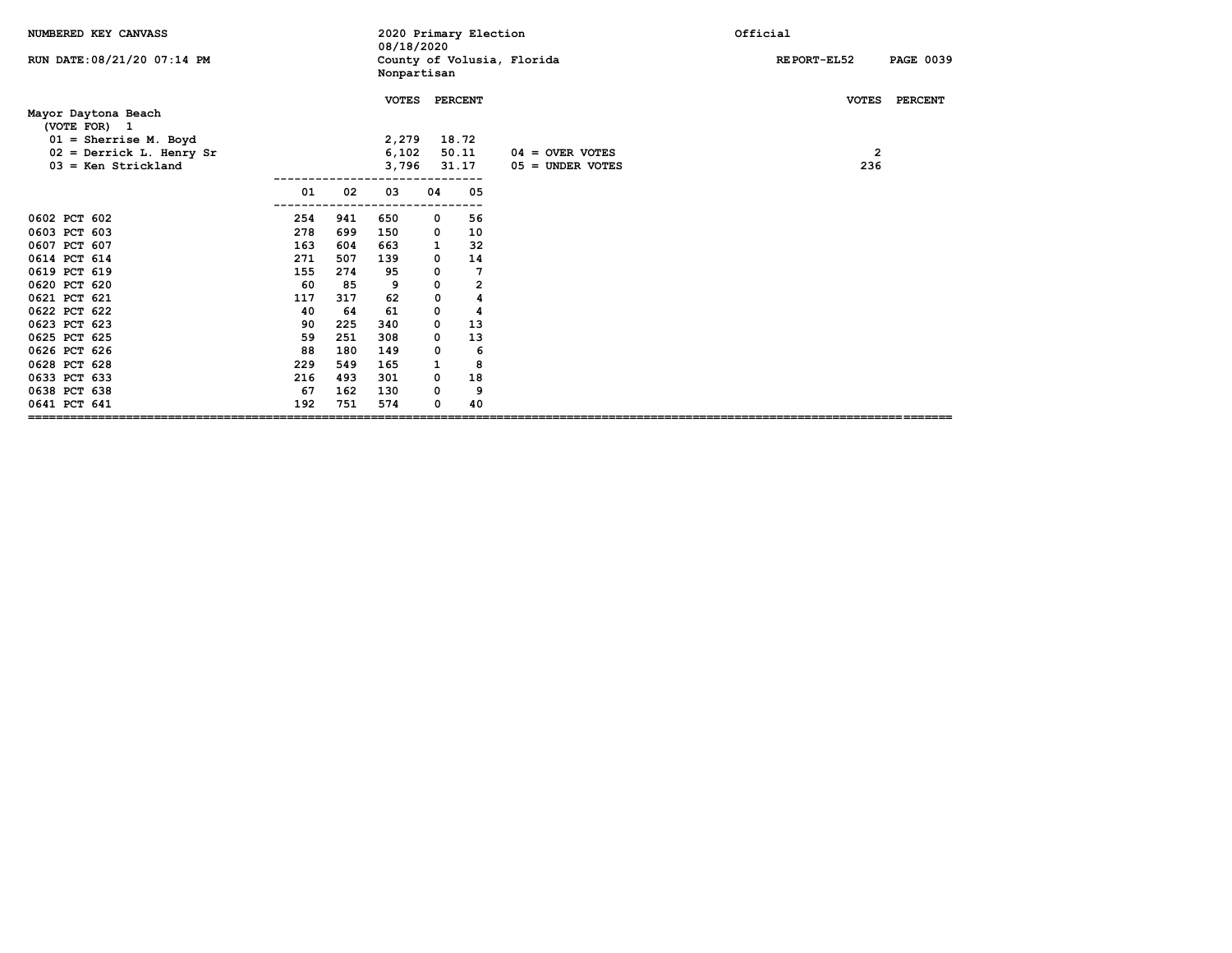| NUMBERED KEY CANVASS                  |     |     | 08/18/2020   |             | 2020 Primary Election |                            | Official     |                  |  |
|---------------------------------------|-----|-----|--------------|-------------|-----------------------|----------------------------|--------------|------------------|--|
| RUN DATE: 08/21/20 07:14 PM           |     |     | Nonpartisan  |             |                       | County of Volusia, Florida | REPORT-EL52  | <b>PAGE 0040</b> |  |
| Council Seat 2 DeBary<br>(VOTE FOR) 1 |     |     | <b>VOTES</b> |             | <b>PERCENT</b>        |                            | <b>VOTES</b> | <b>PERCENT</b>   |  |
| $01 =$ Darius Kelley                  |     |     | 1,513        |             | 33.78                 |                            |              |                  |  |
| $02 =$ Jim Pappalardo                 |     |     | 2,020        |             | 45.10                 | 04 = OVER VOTES            | $\mathbf 0$  |                  |  |
| $03 =$ Ryan Rinaldo                   |     |     | 946          |             | 21.12                 | $05 =$ UNDER VOTES         | 208          |                  |  |
|                                       | 01  | 02  | 03           | 04          | 05                    |                            |              |                  |  |
| 0304 PCT 304                          | 382 | 417 | 222          | 0           | 44                    |                            |              |                  |  |
| 0305 PCT 305                          | 394 | 534 | 254          |             | $\overline{0}$<br>55  |                            |              |                  |  |
| 0306 PCT 306                          | 492 | 769 | 293          | $\mathbf 0$ | 74                    |                            |              |                  |  |
| 0307 PCT 307                          | 245 | 300 | 177          | $\mathbf 0$ | 35                    |                            |              |                  |  |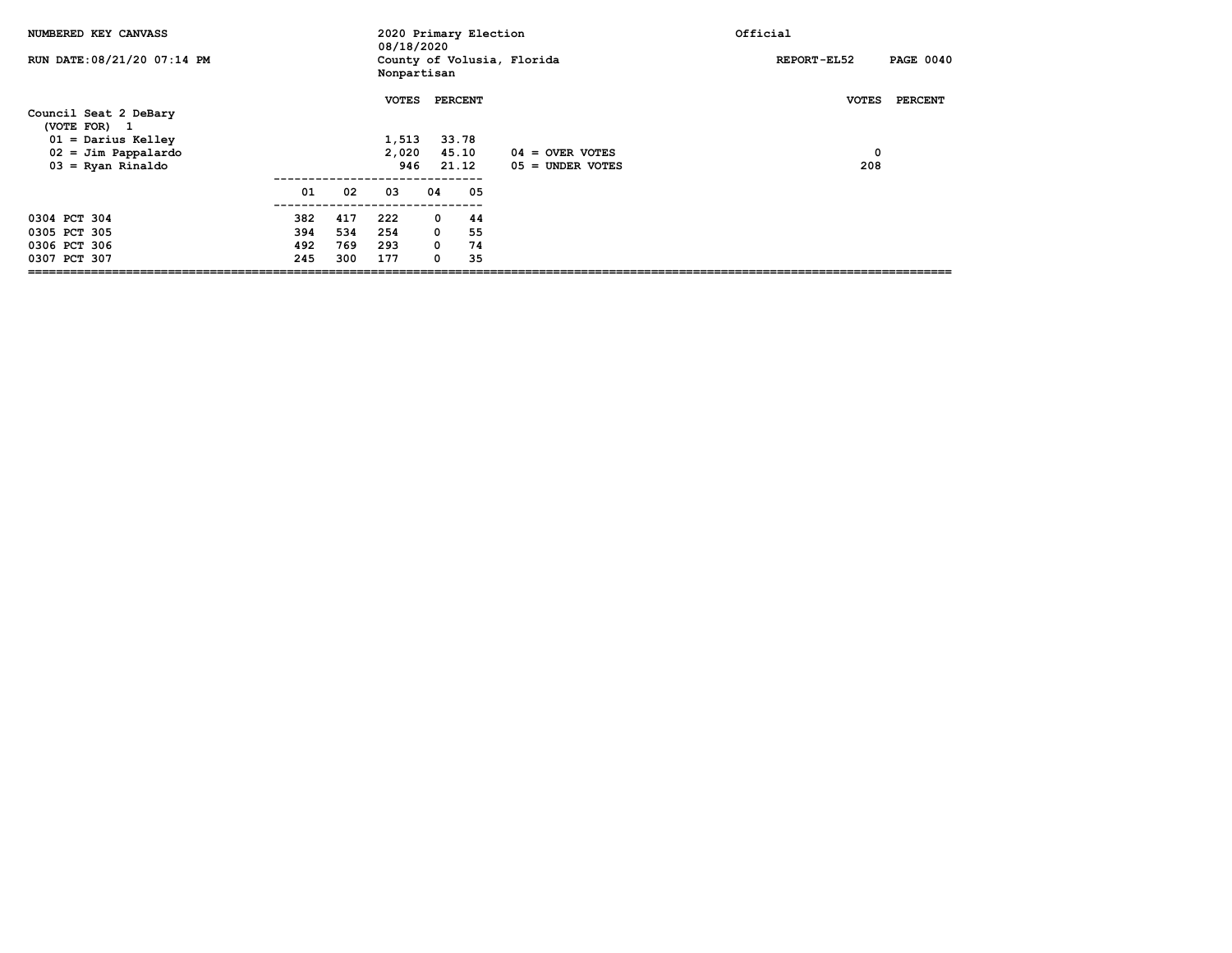| NUMBERED KEY CANVASS                                                                                                     |                   |                   | 08/18/2020                 |    | 2020 Primary Election                                |                    | Official                            |
|--------------------------------------------------------------------------------------------------------------------------|-------------------|-------------------|----------------------------|----|------------------------------------------------------|--------------------|-------------------------------------|
| RUN DATE: 08/21/20 07:14 PM                                                                                              |                   |                   | Nonpartisan                |    | County of Volusia, Florida                           |                    | <b>PAGE 0041</b><br>REPORT-EL52     |
| Commission District 6 Deltona District 6<br>(VOTE FOR) 1<br>$01 =$ Lawton Anthony Colley Shaw<br>$02 =$ Julio David Sosa |                   |                   | <b>VOTES</b><br>504<br>886 |    | <b>PERCENT</b><br>22.98<br>40.40                     | $04 =$ OVER VOTES  | <b>VOTES</b><br><b>PERCENT</b><br>0 |
| $03 =$ Jody Lee Storozuk                                                                                                 |                   |                   | 803                        |    | 36.62                                                | $05 =$ UNDER VOTES | 68                                  |
|                                                                                                                          | 01                | 02                | 03                         | 04 | 05                                                   |                    |                                     |
| 0411 PCT 411<br>0413 PCT 413<br>0420 PCT 420                                                                             | 167<br>126<br>211 | 297<br>244<br>345 | 247<br>228<br>328          |    | $^{\circ}$<br>23<br>$\Omega$<br>22<br>$\Omega$<br>23 |                    |                                     |
|                                                                                                                          |                   |                   |                            |    |                                                      |                    |                                     |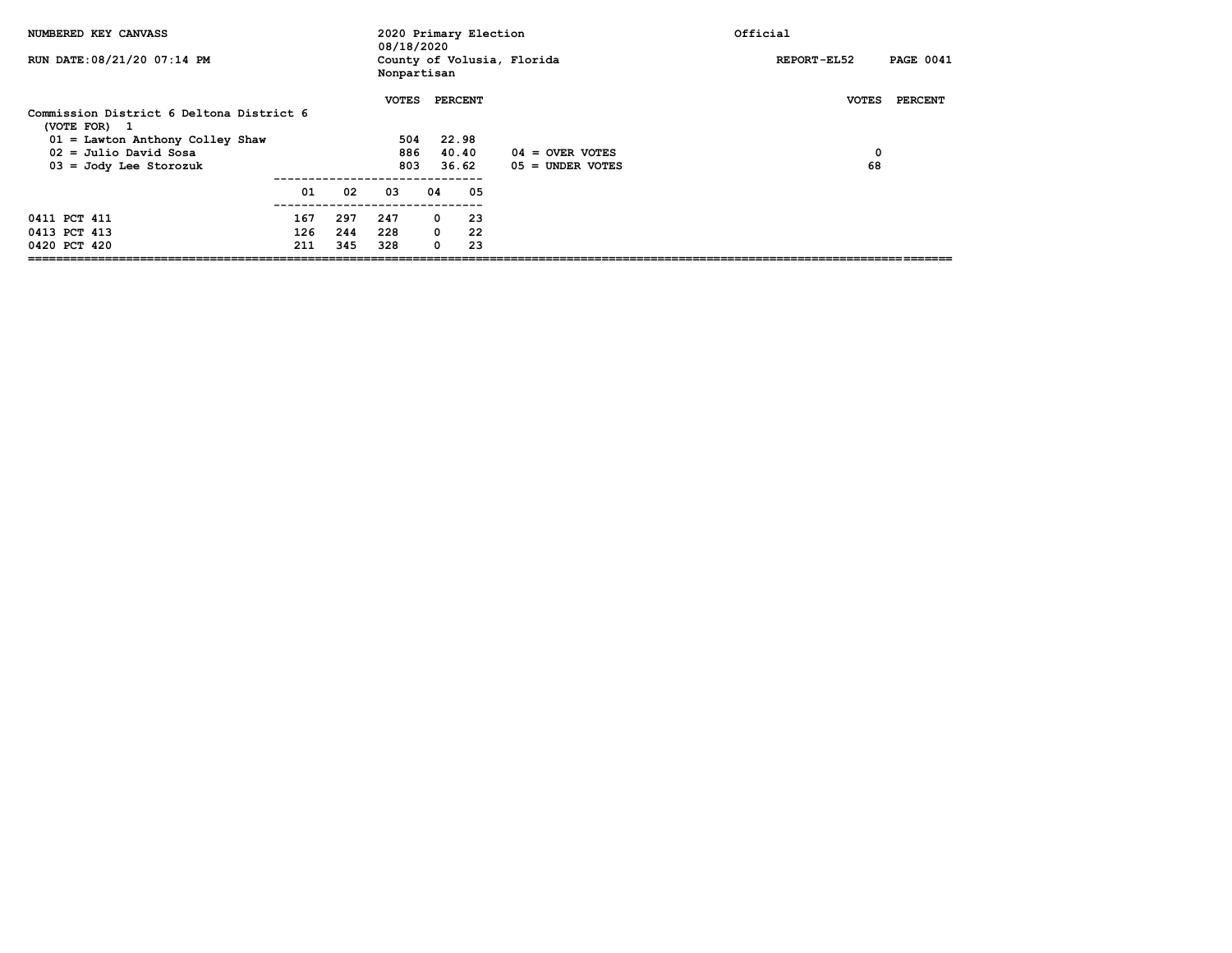| NUMBERED KEY CANVASS                        |     |     | 08/18/2020   |     | 2020 Primary Election      |                    | Official     |                  |
|---------------------------------------------|-----|-----|--------------|-----|----------------------------|--------------------|--------------|------------------|
| RUN DATE: 08/21/20 07:14 PM                 |     |     | Nonpartisan  |     | County of Volusia, Florida |                    | REPORT-EL52  | <b>PAGE 0042</b> |
|                                             |     |     | <b>VOTES</b> |     | PERCENT                    |                    | <b>VOTES</b> | PERCENT          |
| City Commissioner Zone 2 Lake Helen         |     |     |              |     |                            |                    |              |                  |
| (VOTE FOR)<br>- 1<br>$01 = Roger F. Eckert$ |     |     | 219          |     | 27.41                      | 04 = Nancy Weary   | 193          | 24.16            |
| $02 = Rosann Reid Goodman$                  |     |     | 292          |     | 36.55                      | $05 =$ OVER VOTES  |              |                  |
| $03 = J.T.$ "TI" Hargrove                   |     |     | 95           |     | 11.89                      | $06 =$ UNDER VOTES | 14           |                  |
|                                             | 01  | 02  | 03           | 04  | 05                         | 06                 |              |                  |
| 0222 PCT 222                                | 219 | 292 | 95           | 193 | 1                          | 14                 |              |                  |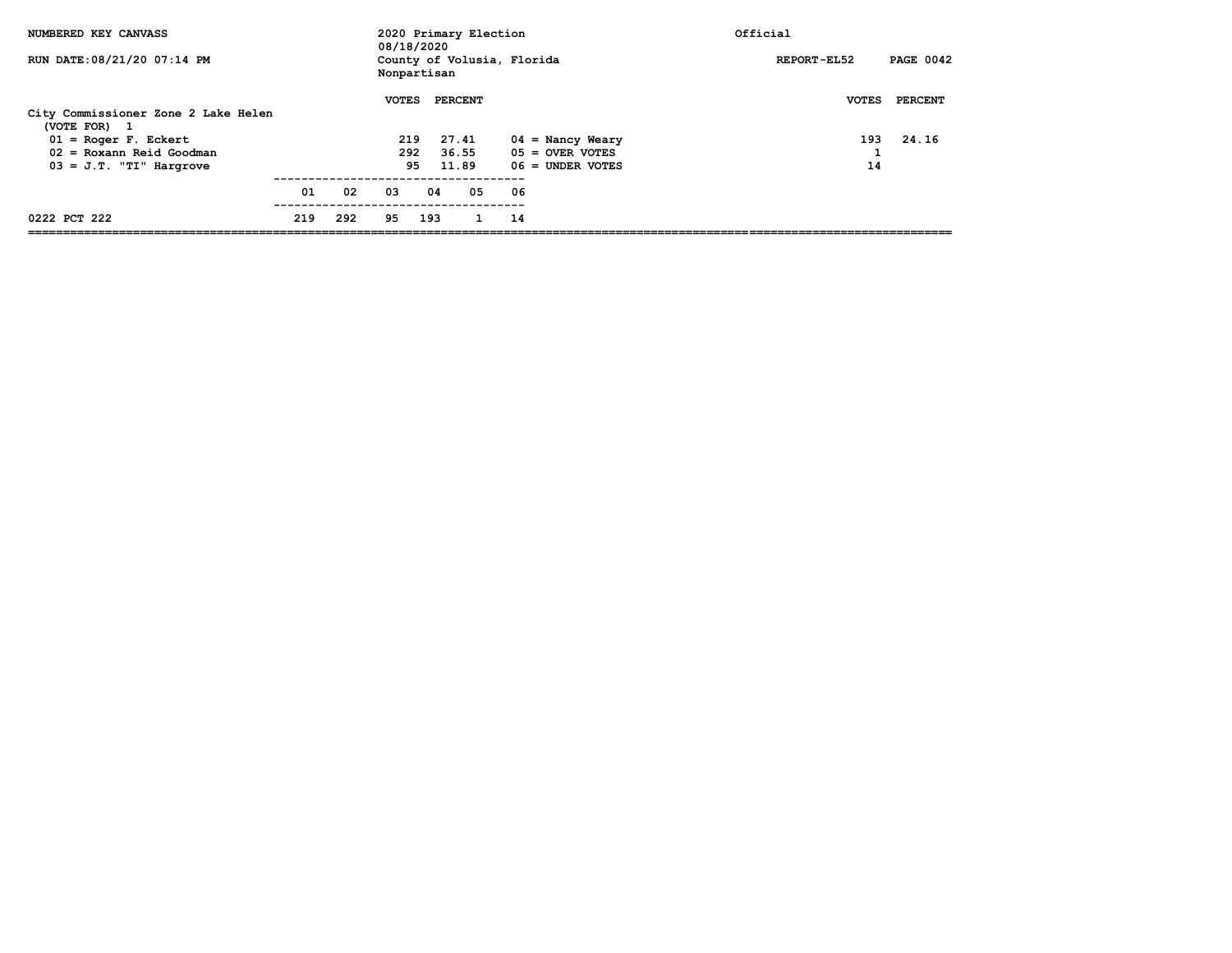| NUMBERED KEY CANVASS                              |     |     | 08/18/2020   | 2020 Primary Election      |                    | Official                        |
|---------------------------------------------------|-----|-----|--------------|----------------------------|--------------------|---------------------------------|
| RUN DATE: 08/21/20 07:14 PM                       |     |     | Nonpartisan  | County of Volusia, Florida |                    | <b>PAGE 0043</b><br>REPORT-EL52 |
|                                                   |     |     | <b>VOTES</b> | <b>PERCENT</b>             |                    | PERCENT<br><b>VOTES</b>         |
| Town Council Seat 4 Ponce Inlet                   |     |     |              |                            |                    |                                 |
| (VOTE FOR)<br>$\mathbf{1}$<br>$01 = David Israel$ |     |     | 883          | 59.82                      | $03 =$ OVER VOTES  | 0                               |
| $02 = Joseph V.$ Perrone                          |     |     | 593          | 40.18                      | $04 =$ UNDER VOTES | 12                              |
|                                                   |     |     |              |                            |                    |                                 |
|                                                   | 01  | 02  | 03           | 04                         |                    |                                 |
| 0726 PCT 726                                      | 883 | 593 | 0            | 12                         |                    |                                 |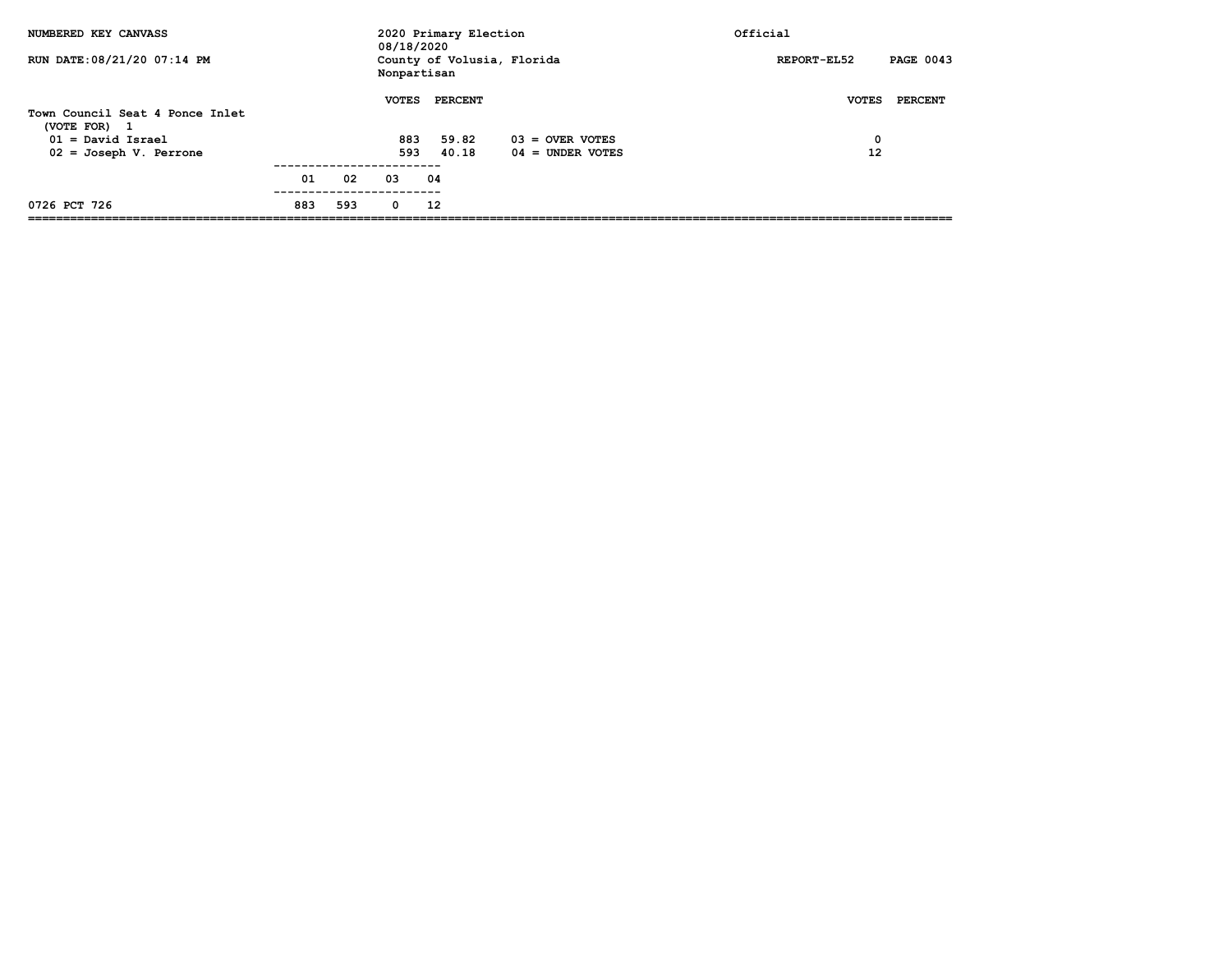| NUMBERED KEY CANVASS              |     |     | 08/18/2020   |                | 2020 Primary Election |                            | Official |              |                  |
|-----------------------------------|-----|-----|--------------|----------------|-----------------------|----------------------------|----------|--------------|------------------|
| RUN DATE: 08/21/20 07:14 PM       |     |     | Nonpartisan  |                |                       | County of Volusia, Florida |          | REPORT-EL52  | <b>PAGE 0044</b> |
| Mayor Port Orange<br>(VOTE FOR) 1 |     |     | <b>VOTES</b> |                | <b>PERCENT</b>        |                            |          | <b>VOTES</b> | <b>PERCENT</b>   |
| $01 = Don Burnette$               |     |     | 7,186        |                | 54.76                 |                            |          |              |                  |
| $02 =$ Sarah Jones                |     |     | 4,280        |                | 32.61                 | $04 =$ OVER VOTES          |          | 1            |                  |
| $03 = \text{Derek}$ LaMontagne    |     |     | 1,657        |                | 12.63                 | $05 =$ UNDER VOTES         |          | 182          |                  |
|                                   | 01  | 02  | 03           | 04             | 05                    |                            |          |              |                  |
| 0709 PCT 709                      | 448 | 314 | 129          | 0              | 10                    |                            |          |              |                  |
| 0711 PCT 711                      | 658 | 421 | 160          | 0              | 22                    |                            |          |              |                  |
| 0712 PCT 712                      | 296 | 208 | 63           | 0              | 8                     |                            |          |              |                  |
| 0714 PCT 714                      | 608 | 427 | 111          | 0              | 24                    |                            |          |              |                  |
| 0717 PCT 717                      | 280 | 176 | 80           | $\mathbf 0$    | 10                    |                            |          |              |                  |
| 0718 PCT 718                      | 668 | 378 | 174          | 0              | 16                    |                            |          |              |                  |
| 0719 PCT 719                      | 364 | 187 | 84           | $\mathsf{o}\,$ | 9                     |                            |          |              |                  |
| 0720 PCT 720                      | 129 | 84  | 50           | 0              | 5                     |                            |          |              |                  |
| 0722 PCT 722                      | 346 | 254 | 69           | 0              | 4                     |                            |          |              |                  |
| 0725 PCT 725                      | 428 | 264 | 107          | 0              | 12                    |                            |          |              |                  |
| 0728 PCT 728                      | 699 | 407 | 143          | 0              | 18                    |                            |          |              |                  |
| 0729 PCT 729                      | 904 | 414 | 176          | $\mathbf{1}$   | 23                    |                            |          |              |                  |
| 0732 PCT 732                      | 895 | 488 | 199          | 0              | 15                    |                            |          |              |                  |
| 0733 PCT 733                      | 463 | 258 | 112          | 0              | 6                     |                            |          |              |                  |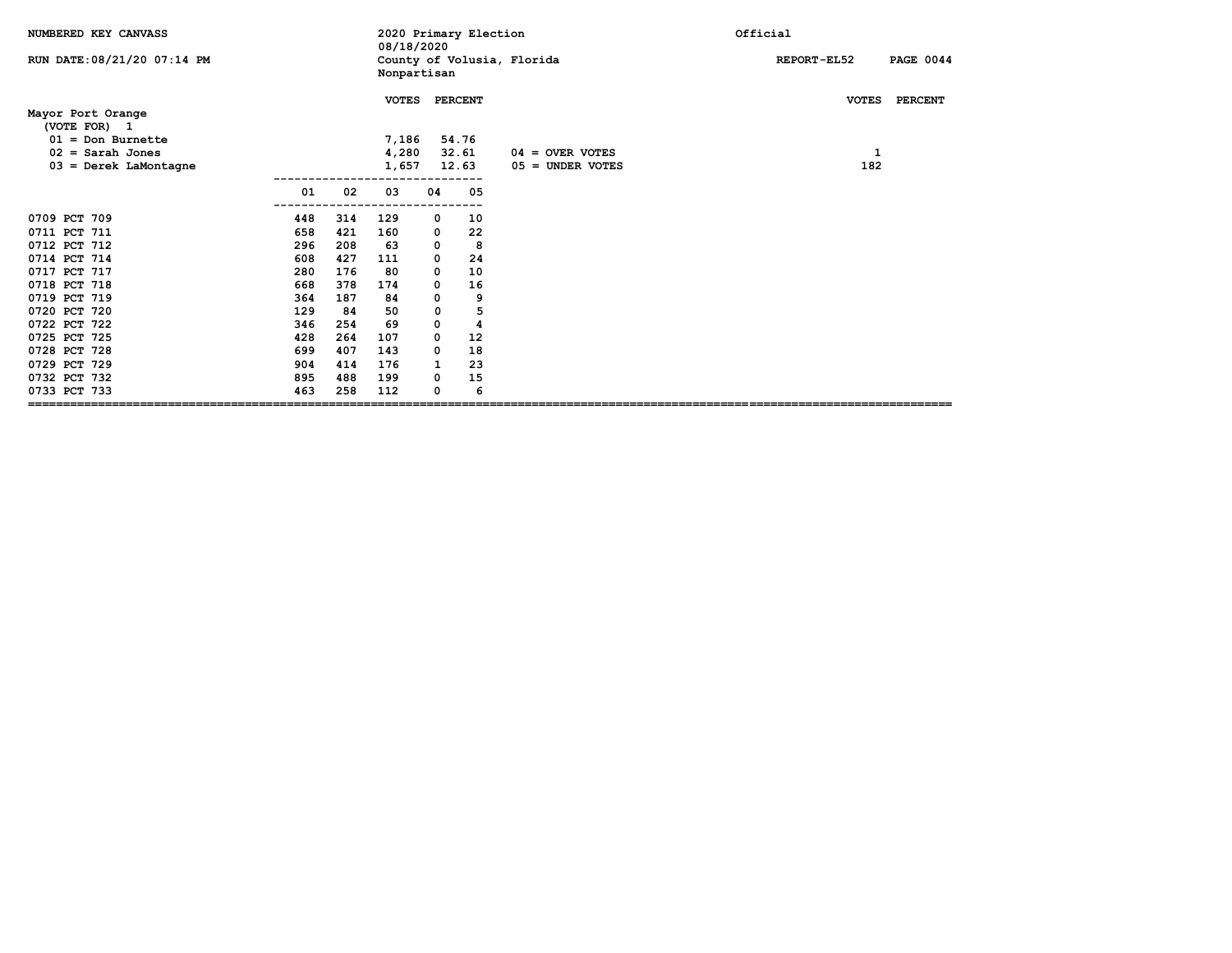| NUMBERED KEY CANVASS                              |     |     | 08/18/2020      | 2020 Primary Election |                            | Official                        |
|---------------------------------------------------|-----|-----|-----------------|-----------------------|----------------------------|---------------------------------|
| RUN DATE: 08/21/20 07:14 PM                       |     |     | Nonpartisan     |                       | County of Volusia, Florida | <b>PAGE 0045</b><br>REPORT-EL52 |
| Mayor South Daytona<br>(VOTE FOR)<br>$\mathbf{1}$ |     |     | <b>VOTES</b>    | PERCENT               |                            | <b>VOTES</b><br>PERCENT         |
| $01 =$ William "Bill" Hall                        |     |     | 1,589           | 57.74                 | $03 =$ OVER VOTES          | л.                              |
| $02 =$ Nancy Long                                 |     |     | 1,163           | 42.26                 | $04 =$ UNDER VOTES         | 20                              |
|                                                   | 01  | 02  | ---------<br>03 | 04                    |                            |                                 |
|                                                   |     |     |                 |                       |                            |                                 |
| 0701 PCT 701                                      | 931 | 652 | $\mathbf 0$     | 11                    |                            |                                 |
| 0703 PCT 703                                      | 658 | 511 | 1               | 9                     |                            |                                 |